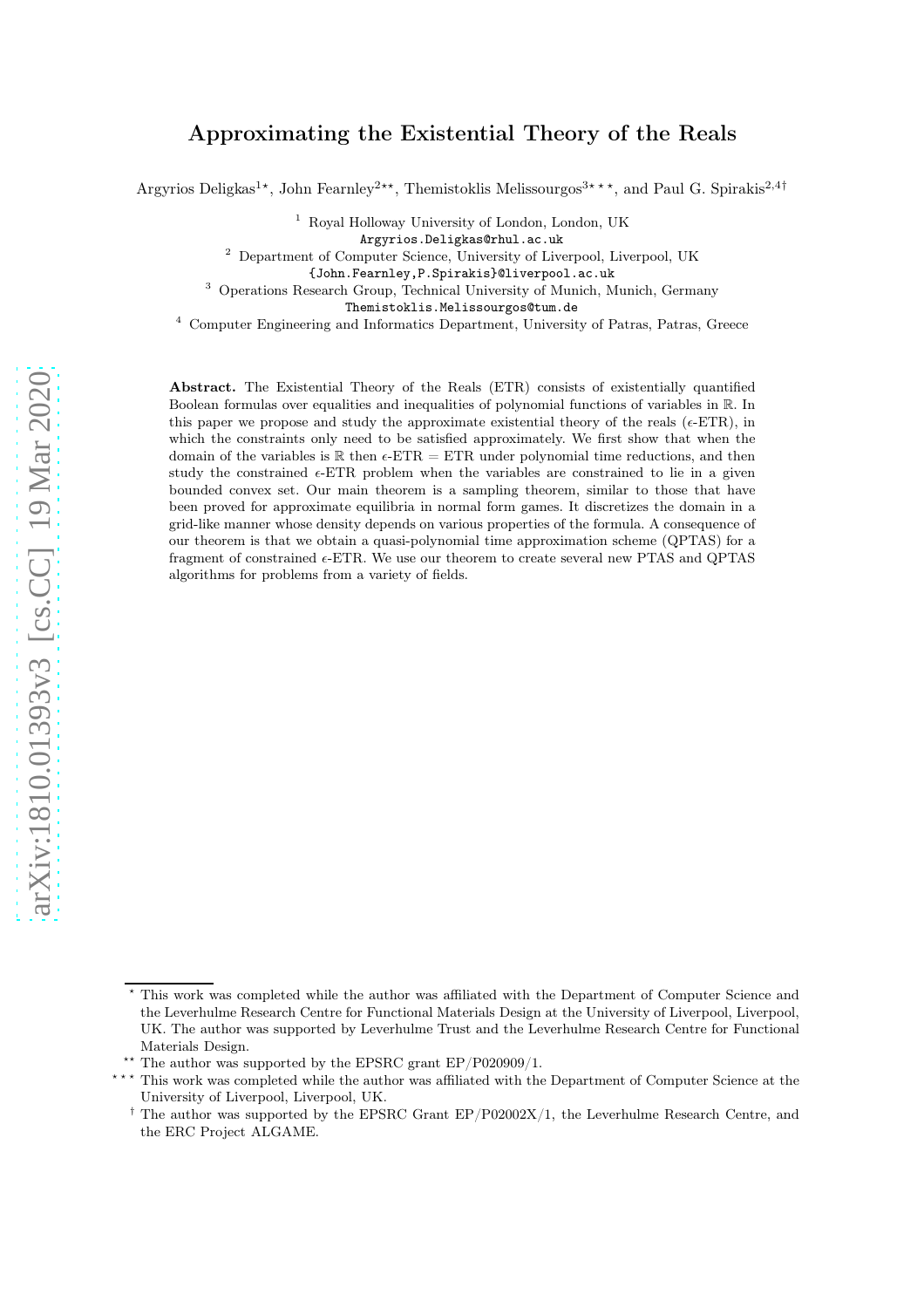# Table of Contents

| $\mathbf{1}$   |                                                                                      | $\overline{2}$ |
|----------------|--------------------------------------------------------------------------------------|----------------|
|                | 1.1                                                                                  | $\overline{2}$ |
|                | 1.2                                                                                  | 3              |
|                | 1.3                                                                                  | 3              |
| $\overline{2}$ |                                                                                      | $\overline{4}$ |
|                | 2.1                                                                                  | $\overline{4}$ |
|                |                                                                                      | 5              |
|                |                                                                                      | 6              |
| 3              |                                                                                      | 6              |
|                | 3.1                                                                                  | 6              |
|                | 3.2                                                                                  | 7              |
|                |                                                                                      | 7              |
|                |                                                                                      | 8              |
|                |                                                                                      | 8              |
|                | 3.3                                                                                  | 9              |
| $\overline{4}$ |                                                                                      | 11             |
|                | Example: A simple PTAS for quadratic polynomial optimization over the simplex<br>4.1 | 12             |
|                | 4.2                                                                                  | 14             |
|                |                                                                                      | 14             |
|                | 4.2.2 Problems with a standard degree d constraint                                   | 15             |
|                | 4.2.3 Problems with simple multivariate constraints                                  | 17             |
|                |                                                                                      | 18             |
| 5              |                                                                                      | 19             |
|                | 5.1                                                                                  | 19             |
|                | 5.2                                                                                  | 20             |
|                | 5.3                                                                                  | 21             |
|                | 5.4                                                                                  | 23             |
|                | 5.5                                                                                  | 24             |
|                | 5.6                                                                                  | 24             |
|                |                                                                                      | 24             |
|                |                                                                                      | 26             |
| 6              |                                                                                      | 26             |

# <span id="page-1-1"></span><span id="page-1-0"></span>1 Introduction

## 1.1 Sampling techniques

The Lipton-Markakis-Mehta algorithm (LMM) is a well known method for computing approximate Nash equilibria in normal form games [\[36\]](#page-27-0). The key idea behind their technique is to prove that there exist approximate Nash equilibria where all players use simple strategies.

Suppose that we have a convex set  $C = \text{conv}(c_1, c_2, \ldots, c_l)$  defined by vectors  $c_1$  through  $c_l$ . A vector  $x \in C$  is k-uniform if it can be written as a sum of the form  $(\beta_1/k) \cdot c_1 + (\beta_2/k) \cdot c_2 + \cdots + (\beta_l/k) \cdot c_l$ , where each  $\beta_i$  is a non-negative integer and  $\sum_{i=1}^l \beta_i = k$ . Since there are at most  $l^{O(k)}$  k-uniform vectors, we can enumerate all k-uniform vectors in  $l^{O(k)}$  time. For approximate equilibria in  $n \times n$ bimatrix games, Lipton, Markakis, and Mehta showed that for every  $\epsilon > 0$  there exists an  $\epsilon$ -Nash equilibrium where both players use k-uniform strategies where  $k \in O(\log n/\epsilon^2)$ , and so they obtained a quasi-polynomial time approximation scheme (QPTAS) for finding an  $\epsilon$ -Nash equilibrium.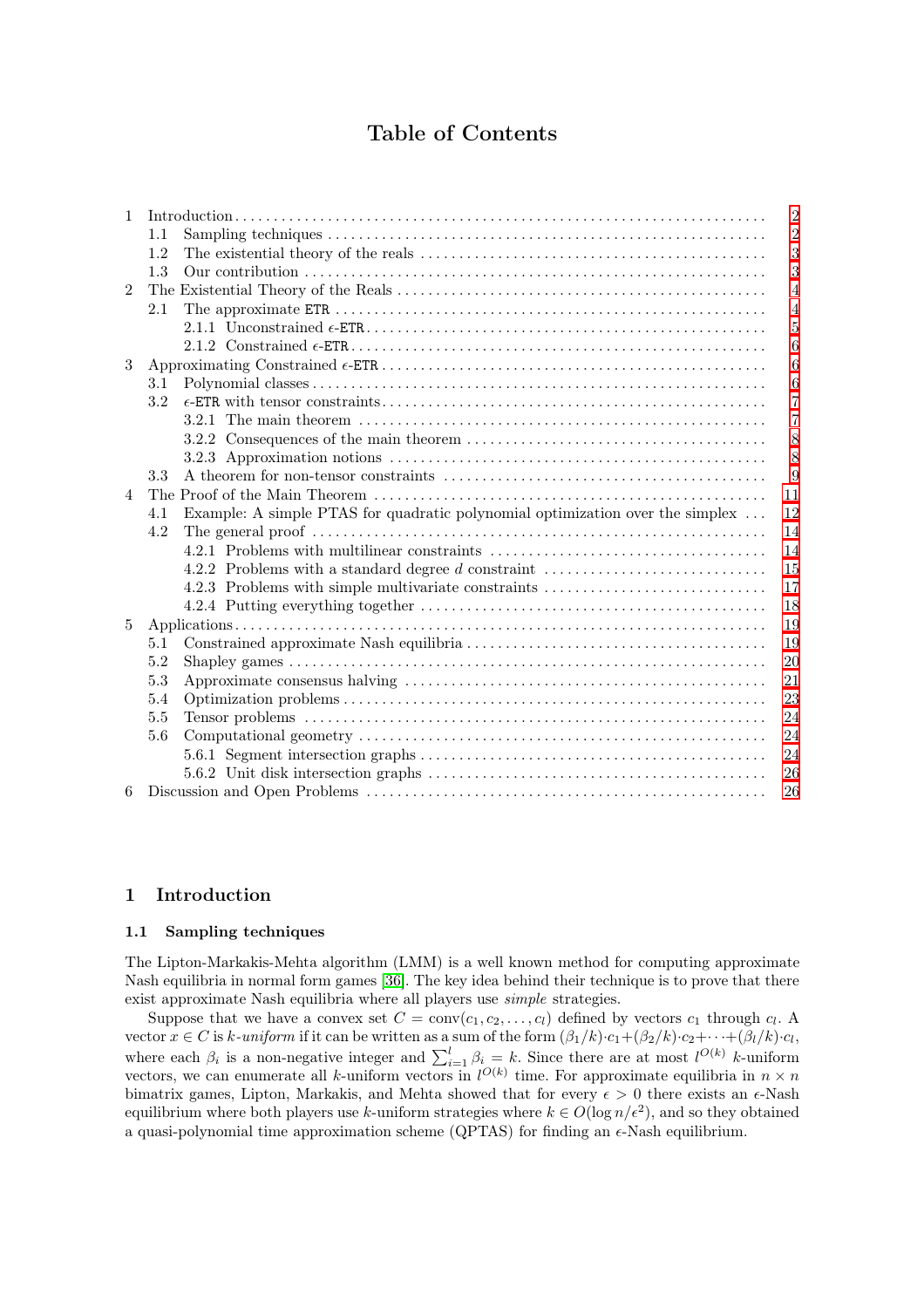Their proof of this fact uses a sampling argument. Every bimatrix game has an exact Nash equilibrium (NE), and each player's strategy in this NE is a probability distribution. If we sample from each of these distributions  $k$  times, and then construct new  $k$ -uniform strategies using these samples, then when  $k \in O(\log n/\epsilon^2)$  there is a positive probability the new strategies form an  $\epsilon$ -NE. So by the probabilistic method, there must exist a k-uniform  $\epsilon$ -NE.

The sampling technique has been widely applied. It was initially used by Althöfer [\[1\]](#page-26-0) in zerosum games, before being applied to non-zero sum games by Lipton, Markakis, and Mehta [\[36\]](#page-27-0). Subsequently, it was used to produce algorithms for finding approximate equilibria in normal form games with many players [\[3\]](#page-26-1), sparse bimatrix games [\[4\]](#page-26-2), tree polymatrix [\[5\]](#page-26-3), and Lipschitz games [\[27\]](#page-27-1). It has also been used to find constrained approximate equilibria in polymatrix games with bounded treewidth [\[25\]](#page-27-2).

At their core, each of these results uses the sampling technique in the same way as the LMM algorithm: first take an exact solution to the problem, then sample from this solution  $k$  times, and finally prove that with positive probability the sampled vector is an approximate solution to the problem. The details of the proofs, and the value of  $k$ , are often tailored to the specific application, but the underlying technique is the same.

#### <span id="page-2-0"></span>1.2 The existential theory of the reals

In this paper we ask the following question: *is there a broader class of problems to which the sampling* technique can be applied? We answer this by providing a sampling theorem for the existential theory of the reals. The existential theory of the reals consists of existentially quantified formulae using the connectives  $\{\wedge, \vee, \neg\}$  over polynomials compared with the operators  $\{\leq, \leq, =, \geq\}$ . For example, each of the following is a formula in the existential theory of the reals.

$$
\exists x \exists y \exists z \cdot (x = y) \land (x > z) \qquad \exists x \cdot (x^2 = 2)
$$
  

$$
\exists x \exists y \cdot \neg (x^{10} = y^{100}) \lor (y \ge 4) \qquad \exists x \exists y \exists z \cdot (x^2 + y^2 = z^2)
$$

Given a formula in the existential theory of the reals, we must decide whether the formula is *true*. that is, whether there do indeed exist values for the variables that satisfy the formula. Throughout this paper we will use the Turing model of computation (also known as bit model). In this model, the inputs of our problems will be polynomial functions represented by tensors with rational entries which are encoded as a string of binary bits.

ETR is defined as the class that contains every problem that can be reduced in polynomial time to the typical ETR problem: Given a Boolean formula  $F$ , decide whether  $F$  is a true sentence in the existential theory of the reals. It is known that in the Turing model  $ETR \subseteq PSPACE$  [\[13\]](#page-27-3), and NP <sup>⊆</sup> ETR since the problem can easily encode Boolean satisfiability. However, the class is not known to be equal to either PSPACE or NP, and it seems to be a distinct class of problems between the two. Many problems are now known to be ETR-complete, including various problems involving constrained equilibria in normal form games with at least three players [\[6](#page-26-4)[–9](#page-26-5)[,29\]](#page-27-4).

#### <span id="page-2-1"></span>1.3 Our contribution

In this paper we propose the *approximate* existential theory of the reals ( $\epsilon$ -ETR), where we seek a solution that approximately satisfies the constraints of the formula. We show a subsampling theorem for a large fragment of  $\epsilon$ -ETR, which can be used to obtain PTASs and QPTASs for the problems that lie within it. We believe that this will be useful for future research: instead of laboriously reproving subsampling results for specific games, it now suffices to simply write a formula in  $\epsilon$ -ETR and then apply our theorem to immediately get the desired result. To exemplify this, we prove several new QPTAS and PTAS results using our theorem.

Our first result is actually that, in the computational complexity world,  $\epsilon$ -ETR = ETR, meaning that the problem of computing an approximate solution to an ETR formula is as hard as finding an exact solution. However, this result crucially relies on the fact that ETR formulas can have solutions that are doubly-exponentially large. This motivates the study of *constrained*  $\epsilon$ -ETR, where the solutions are required to lie within a given bounded convex set.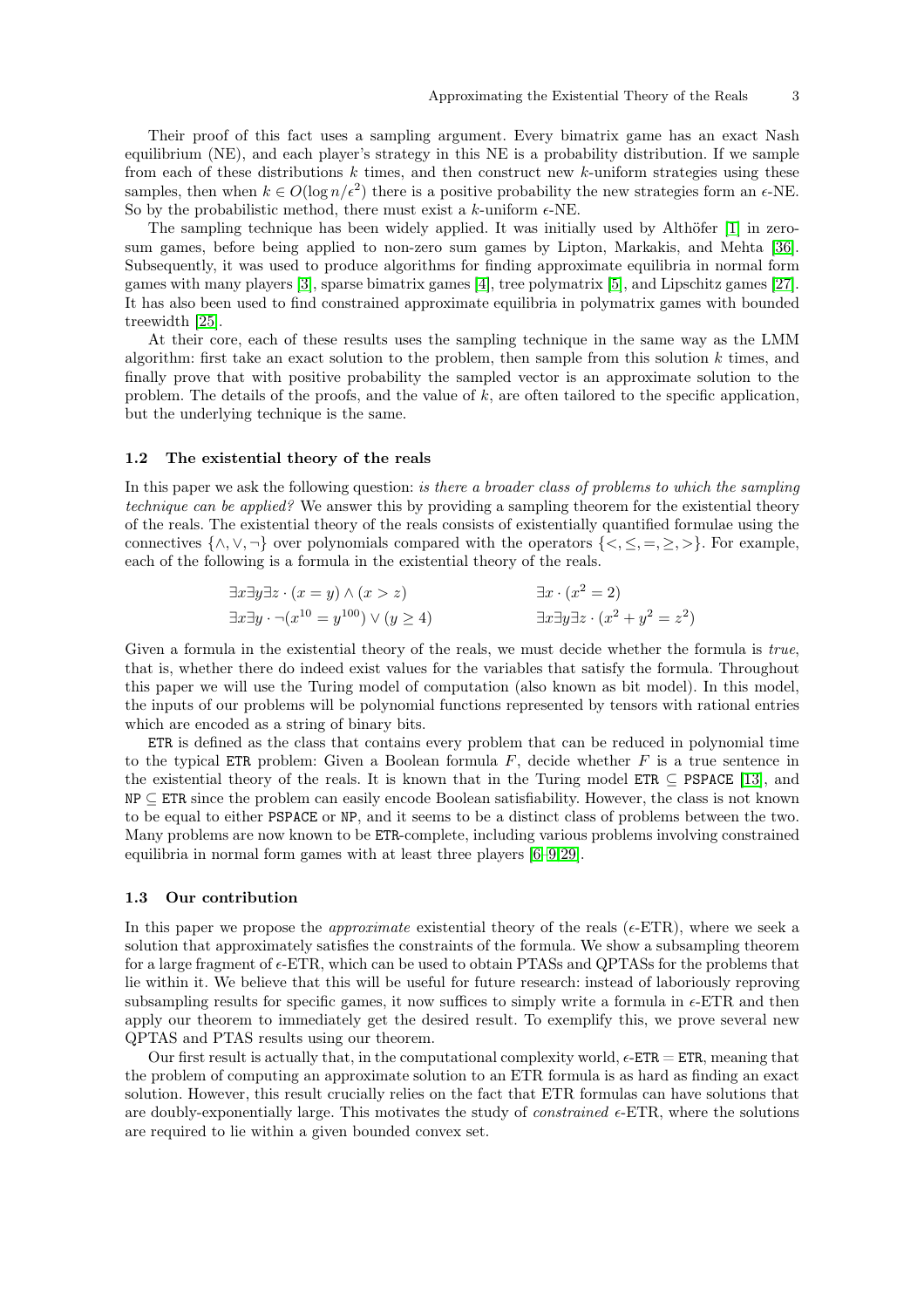Our main theorem (Theorem [3\)](#page-6-2) gives a subsampling result for constrained  $\epsilon$ -ETR. It states that if the formula has an exact solution, then it also has a k-uniform approximate solution, where the value of k depends on various parameters of the formula, such as the number of constraints and the number of variables. The theorem allows for the formula to be written using tensor constraints, which are a type of constraint that is useful in formulating game-theoretic problems.

The consequence of the main theorem is that, when various parameters of the formula are up to polylogarithmic in specific parameters (see Corollary [1\)](#page-7-2), we are able to obtain a QPTAS for approximating the existential theory of the reals. Specifically, this algorithm either finds an approximate solution of the constraints, or verifies that no exact solution exists. In many game theoretic and fair division applications an exact solution always exists, and so this algorithm will always find an approximate solution.

We should mention here also that our technique allows approximation of optimization problems whose objective function does not need to be described using the grammar of ETR formulas. For a discussion on this, see Remark [1.](#page-8-1) Also, we are not just applying the well-known subsampling techniques in order to derive our main theorem. Our main theorem incorporates a new method for dealing with polynomials of degree d, which prior subsampling techniques were not able to deal with.

Our theorem can be applied to a wide variety of problems. In the game theoretic setting, we prove new results for constrained approximate equilibria in normal form games, and approximating the value vector of a Shapley game. Then we move to the fair division setting, and we show how a special case of the Consensus Halving problem admits a QPTAS. We also show optimization results. Specifically, we give approximation algorithms for optimizing polynomial functions over a bounded convex set, subject to polynomial constraints. We also give algorithms for approximating eigenvalues and eigenvectors of tensors. Finally, we apply our results to some problems from computational geometry.

# <span id="page-3-0"></span>2 The Existential Theory of the Reals

Let  $x_1, x_2, \ldots, x_q \in \mathbb{R}$  be distinct variables, which we will treat as a vector  $x \in \mathbb{R}^q$ . A term of a multivariate polynomial is a function  $T(x) := a \cdot x_1^{d_1} \cdot x_2^{d_2} \cdot \cdots \cdot x_q^{d_q}$ , where a is non negative rational and  $d_1, d_2, \ldots, d_q$  are non negative integers. A multivariate polynomial is a function  $p(x) :=$  $T_1(x) + T_2(x) + \cdots + T_t(x) + c$ , where each  $T_i$  is a term as defined above, and  $c \in \mathbb{Q}_{\geq 0}$  is a constant.

We now define *Boolean formulae* over multivariate polynomials. The atoms of the formula are polynomials compared with  $\{<,\leq,=,\geq,>\}$ , and the formula itself can use the connectives  $\{\wedge,\vee,\neg\}$ .

Definition 1. The existential theory of the reals consists of every true sentence of the form  $\exists x_1 \exists x_2 \ldots \exists x_q \cdot F(x)$ , where F is a Boolean formula over multivariate polynomials of  $x_1$  through  $x_q$ .

ETR is defined as the class that contains every problem that can be reduced in polynomial time to the typical ETR problem: Given a Boolean formula  $F$ , decide whether  $F$  is a true sentence in the existential theory of the reals. We will say that  $F$  has  $m$  constraints if it uses  $m$  operators from the set  $\{<,\leq,=,\geq,>\}$  in its definition.

#### <span id="page-3-1"></span>2.1 The approximate ETR

In the approximate existential theory of the reals, we replace the operators  $\{<,\leq,\geq,\geq\}$  with their approximate counterparts. We define the operators  $\lt_{\epsilon}$  and  $\gt_{\epsilon}$  with the interpretation that  $x \lt_{\epsilon} y$ holds if and only if  $x < y + \epsilon$  and  $x >_{\epsilon} y$  if and only if  $x > y - \epsilon$  for some given  $\epsilon > 0$ . The operators  $\leq_{\epsilon}$  and  $\geq_{\epsilon}$  are defined analogously.

We do not allow equality tests in the approximate ETR. Instead, we require that every constraint of the form  $x = y$  should be translated to  $(x \leq y) \wedge (y \leq x)$  before being weakened to  $(x \leq_{\epsilon} y) \wedge (y \leq_{\epsilon} x)$ .

We also do not allow negation in Boolean formulas. Instead, we require that all negations are first pushed to atoms, using De Morgan's laws, and then further pushed into the atoms by changing the inequalities. So the formula  $\neg((x \le y) \land (a > b))$  would first be translated to  $(x > y) \lor (a \le b)$ before then being weakened to  $(x >_{\epsilon} y) \vee (a \leq_{\epsilon} y)$ .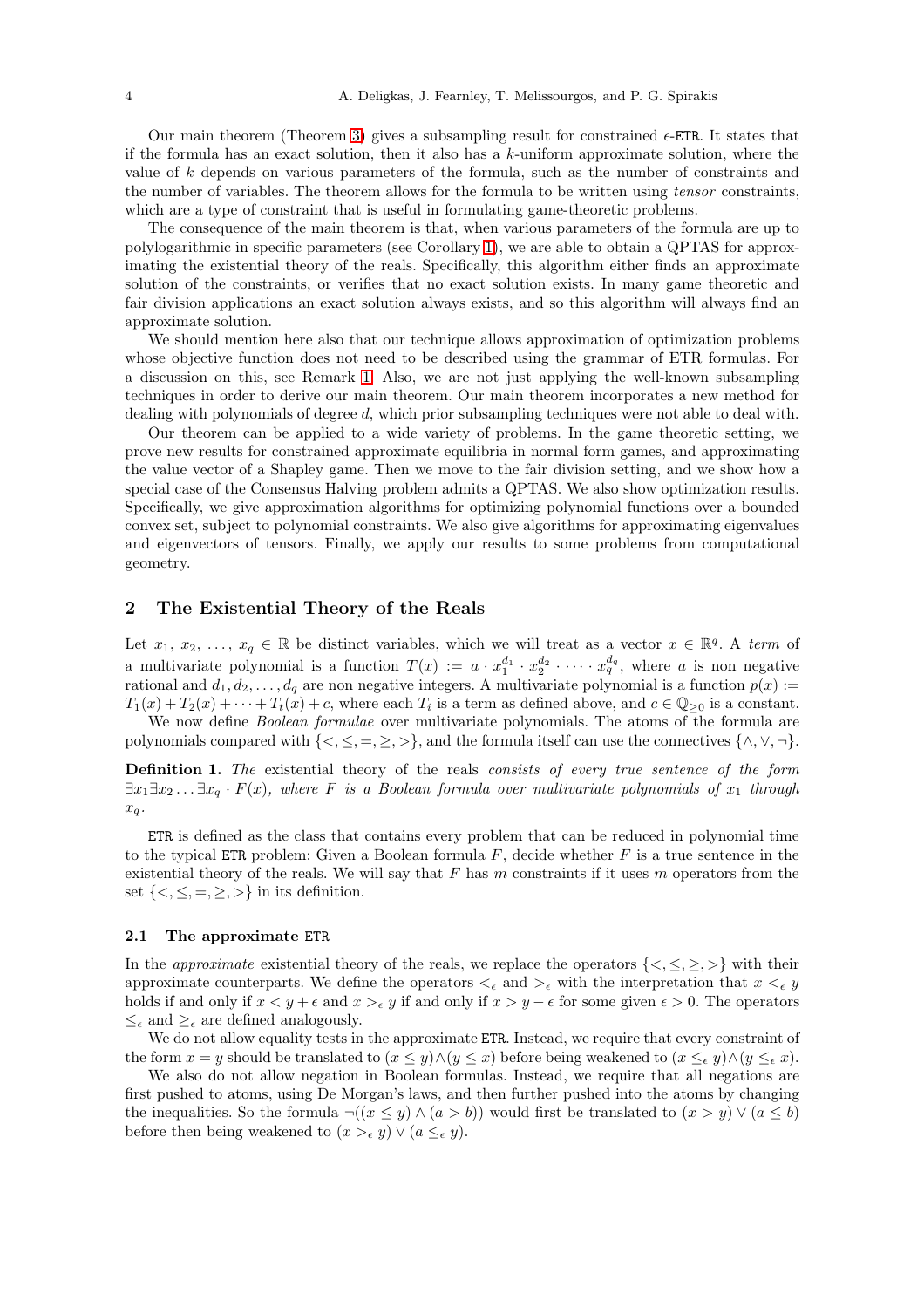Definition 2. The approximate existential theory of the reals consists of every true sentence of the form  $\exists x_1 \exists x_2 \dots \exists x_q \cdot F(x)$ , where F is a negation-free Boolean formula using the operators  $\{<_{\epsilon}, \leq_{\epsilon}\}$  $\{z_0, z_{\epsilon}, z_{\epsilon}\}\$  over multivariate polynomials of  $x_1$  through  $x_q$ .

Given a Boolean formula F, the  $\epsilon$ -ETR problem asks us to decide whether F is a true sentence in the approximate existential theory of the reals, where the operators  $\{<_{\epsilon}, \leq_{\epsilon}, >_{\epsilon}\}$  are used.

<span id="page-4-0"></span>**2.1.1** Unconstrained  $\epsilon$ -ETR Our first result is that if no constraints are placed on the value of the variables, that is if each x<sub>i</sub> can be arbitrarily large, then  $\epsilon$ -ETR = ETR for all values of  $\epsilon > 0$ . We show this via a two way polynomial time reduction between  $\epsilon$ -ETR and ETR. The reduction from  $\epsilon$ -ETR to ETR is trivial, since we can just rewrite each constraint  $x \leq_{\epsilon} y$  as  $x \leq y + \epsilon$ , and likewise for the other operators.

For the other direction, we show that the ETR-complete problem FEASIBLE, which asks us to decide whether a system of multivariate polynomials  $(p_i)_{i=1,\dots,k}$  has a shared root, can be formulated in  $\epsilon$ -ETR. We will prove this by modifying a technique of Schaefer and Stefankovic [\[39\]](#page-28-0).

**Definition 3 (FEASIBLE).** Given a system of k multi-variate polynomials  $p_i : \mathbb{R}^n \to \mathbb{R}^n$ ,  $i =$ 1,..., k, decide whether there exists an  $x \in \mathbb{R}^n$  such that  $p_i(x) = 0$  for all i.

Schaefer and Stefankovic showed that this problem is ETR-complete.

### Theorem 1 ([\[39\]](#page-28-0)). FEASIBLE is ETR-complete.

We will reduce FEASIBLE to  $\epsilon$ -ETR. Let  $P = (p_i)_{i=1,\dots,k}$  be an instance of FEASIBLE, and let L be the number of bits needed to represent this instance. We define  $\text{gap}(P) = 2^{-2^{L+5}}$ . The following lemma was shown by Schaefer and Stefankovic.

<span id="page-4-4"></span>**Lemma 1** ([\[39\]](#page-28-0)). Let  $P = (p_i)_{i=1,...,k}$  be an instance of FEASIBLE. If there does not exist an  $x \in \mathbb{R}^n$ such that  $p_i(x) = 0$  for all i, then for every  $x \in \mathbb{R}^n$  there exists an i such that  $|p_i(x)| > \text{gap}(P)$ .

In other words, if the instance of FEASIBLE is not solvable, then one of the polynomials will always be bounded away from 0 by at least  $\text{gap}(P)$ .

The reduction The first task is to build an  $\epsilon$ -ETR formula that ensures that a variable  $t \in \mathbb{R}$  satisfies  $t \geq \epsilon/\text{gap}(P)$ . This can be done by the standard trick of repeated squaring, but we must ensure that the  $\epsilon$ -inequalities do not interfere with the process. We define the following formula over the variables  $t, g_1, g_2, \ldots, g_{L+6} \in \mathbb{R}^n$ , where all of the following constraints are required to hold.

$$
g_1 \geq_{\epsilon} 2 + \epsilon,
$$
  
\n
$$
g_j \geq_{\epsilon} g_{j-1}^2 + \epsilon
$$
  
\n
$$
t \geq_{\epsilon} \epsilon \cdot g_{L+6} + \epsilon
$$
  
\nfor all  $j \in \{2, 3, ..., L+6\}.$ 

In other words, this requires that  $g_1 \geq 2$ , and  $g_j \geq g_{j-1}^2$ . So we have  $g_{L+6} \geq 2^{2^{L+5}}$ , and hence  $t > \epsilon / \text{gap}(P)$ . Note that the size of this formula is polynomial in the size of P.

Given an instance  $P = (p_i)_{i=1,\ldots,k}$  of FEASIBLE we create the following  $\epsilon$ -ETR instance  $\psi$ , where all of the following are required to hold.

$$
t \cdot p_i(x) \leq_\epsilon 0 \qquad \text{for all } i,\tag{1}
$$

$$
t \cdot p_i(x) \geq_\epsilon 0 \qquad \text{for all } i,
$$
 (2)

<span id="page-4-3"></span><span id="page-4-2"></span><span id="page-4-1"></span>
$$
t \ge \epsilon / \operatorname{gap}(P),\tag{3}
$$

where the final inequality is implemented using the construction given above.

**Lemma 2.**  $\psi$  is satisfiable if and only if P has a solution.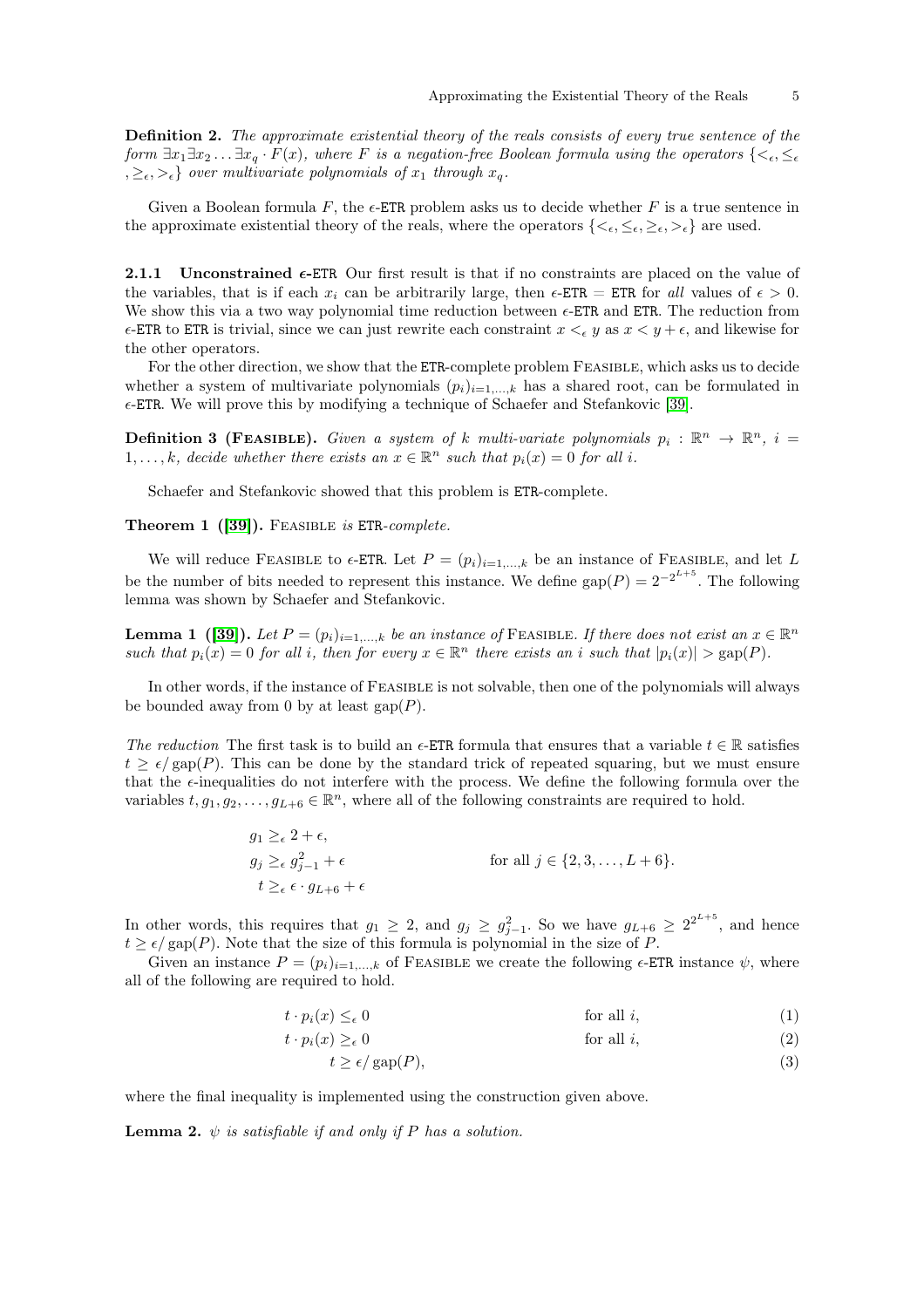*Proof.* First, let us assume that P has a solution. This means that there exists an  $x \in \mathbb{R}^n$  such that  $p_i(x) = 0$  for all i. Note that x clearly satisfies inequalities [\(1\)](#page-4-1) and [\(2\)](#page-4-2), while inequality [\(3\)](#page-4-3) can be satisfied by fixing t to be any number greater than  $\epsilon/\text{gap}(P)$ . So we have proved that  $\psi$  is satisfiable.

On the other hand, now we will assume that  $x \in \mathbb{R}^n$  satisfies  $\psi$ . Note that we must have

$$
p_i(x) \le \epsilon/t \le \text{gap}(P)
$$

and likewise

$$
p_i(x) \ge -\epsilon/t \ge -\text{gap}(P),
$$

and hence  $|p_i(x)| \leq \text{gap}(P)$  for all i. But Lemma [1](#page-4-4) states that this is only possible in the case where  $P$  has a solution. P has a solution.

This completes the proof of the following theorem.

**Theorem 2.**  $\epsilon$ -ETR = ETR for all  $\epsilon \geq 0$ .

<span id="page-5-0"></span>2.1.2 Constrained  $\epsilon$ -ETR In our negative result for unconstrained  $\epsilon$ -ETR, we abused the fact that variables could be arbitrarily large to construct the doubly-exponentially large number t. So, it makes sense to ask whether  $\epsilon$ -ETR gets easier if we *constrain* the problem so that variables cannot be arbitrarily large.

In this paper, we consider  $\epsilon$ -ETR problems that are constrained by a bounded convex set in  $\mathbb{R}^q$ . For vectors  $c_1, c_2, \ldots, c_l \in \mathbb{R}^q$  we use  $\text{conv}(c_1, c_2, \ldots, c_l)$  to denote the set containing every vector that lies in the convex hull of  $c_1$  through  $c_l$ . In the *constrained*  $\epsilon$ -ETR, we require that the solution of the  $\epsilon$ -ETR problem should also lie in the convex hull of  $c_1$  through  $c_l$ .

<span id="page-5-3"></span>**Definition 4.** Given vectors  $c_1, c_2, \ldots, c_l \in \mathbb{R}^q$  and a Boolean formula F that uses the operators  ${<_{\epsilon}, \leq_{\epsilon}, \geq_{\epsilon}, >_{\epsilon}}$ , the constrained  $\epsilon$ -ETR problem asks us to decide whether

 $\exists x_1 \exists x_2 \ldots \exists x_q \cdot (x \in \text{conv}(c_1, c_2, \ldots, c_l) \wedge F(x)).$ 

Note that, unlike the constraints used in  $F$ , the convex hull constraints are not weakened. So the resulting solution  $x_1, x_2, \ldots, x_q$ , must actually lie in the convex set.

# <span id="page-5-1"></span>3 Approximating Constrained  $\epsilon$ -ETR

#### <span id="page-5-2"></span>3.1 Polynomial classes

To state our main theorem, we will use a certain class of polynomials where the coefficients are given as a tensor. This will be particularly useful when we apply our theorem to certain problems, such as normal form games. To be clear though, this is not a further restriction on the constrained  $\epsilon$ -ETR problem, since all polynomials can be written down in this form.

In the sequel, we use the term *variable* to refer to a *p*-dimensional vector; for example, in Definition [4,](#page-5-3) the q-dimensional vector x would be called variable under this new naming. The variables of the polynomials we will study will be *p*-dimensional vectors denoted as  $x_1, x_2, \ldots, x_n$ , where  $x_j(i)$ will denote the *i*-th element  $(i \in [p])$  of vector  $x_j$ . The coefficients of the polynomials will be a captured by tensor denoted by A. Given a  $\times_{j=1}^n p$  tensor A, we denote by  $a(i_1,\ldots,i_n)$  its element with coordinates  $(i_1, \ldots, i_n)$  on the tensor's dimensions  $1, \ldots, n$ , respectively, and by  $\alpha$  we denote the maximum absolute value of these elements. We define the following two classes of polynomials.

#### Simple tensor multivariate.

We will use  $STM(A, x_1^{d_1}, \ldots, x_n^{d_n})$  denote an STM polynomial with n variables where each variable  $x_j, j \in [n]$  is applied  $d_j$  times on tensor A that defines the coefficients. Tensor A has  $\sum_{j=1}^n d_j$ dimensions with  $p$  indices each. We will say that an STM polynomial is of maximum degree  $d$ , if  $d = \max_i d_i$ . Here is an example of a degree 2 simple tensor polynomial with two variables:

$$
STM(A, x^{2}, y) = \sum_{i=1}^{p} \sum_{j=1}^{p} \sum_{k=1}^{p} x(i) \cdot x(j) \cdot y(k) \cdot a(i, j, k) + 10.
$$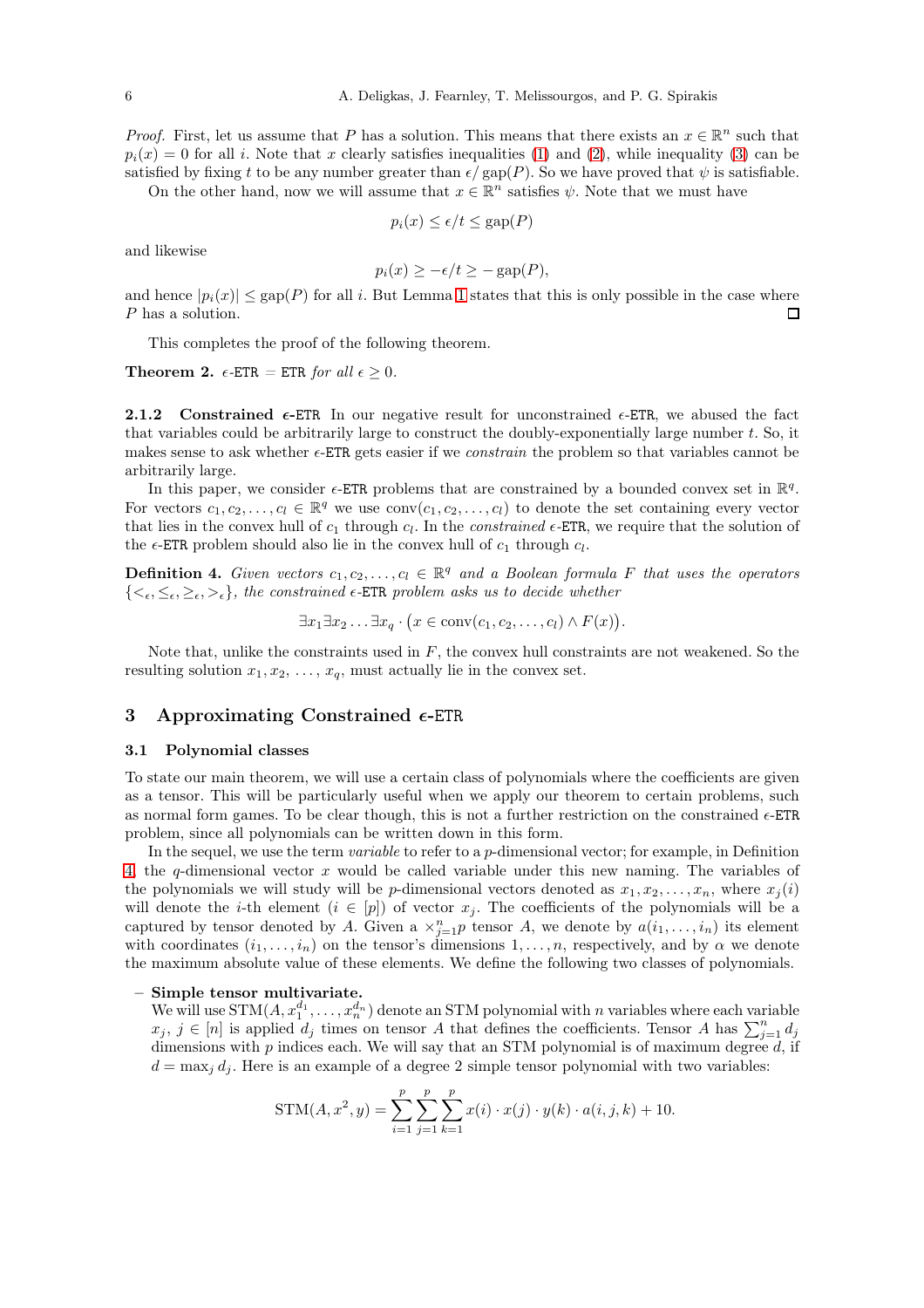This polynomial itself is written as follows.

$$
STM(A, x_1^{d_1}, \ldots, x_n^{d_n}) = \n\sum_{i_1, i_1 \in [p]} \cdots \sum_{i_n, d_n \in [p]} (x_1(i_{1,1})) \cdot \ldots \cdot (x_1(i_{1,d_1})) \cdot \ldots \cdot (x_n(i_{n,1})) \cdot \ldots \cdot (x_n(i_{n,d_n})) \cdot \ldots \cdot (x_n(i_{n,d_n})) \cdot \ldots \cdot (x_n(i_{n,d_n})) \cdot \ldots \cdot (x_n(i_{n,d_n})) \cdot \ldots \cdot (x_n(i_{n,d_n})) \cdot \ldots \cdot (x_n(i_{n,d_n})) \cdot \ldots \cdot (x_n(i_{n,d_n})) \cdot \ldots \cdot (x_n(i_{n,d_n})) \cdot \ldots \cdot (x_n(i_{n,d_n})) \cdot \ldots \cdot (x_n(i_{n,d_n})) \cdot \ldots \cdot (x_n(i_{n,d_n})) \cdot \ldots \cdot (x_n(i_{n,d_n})) \cdot \ldots \cdot (x_n(i_{n,d_n})) \cdot \ldots \cdot (x_n(i_{n,d_n})) \cdot \ldots \cdot (x_n(i_{n,d_n})) \cdot \ldots \cdot (x_n(i_{n,d_n})) \cdot \ldots \cdot (x_n(i_{n,d_n})) \cdot \ldots \cdot (x_n(i_{n,d_n})) \cdot \ldots \cdot (x_n(i_{n,d_n})) \cdot \ldots \cdot (x_n(i_{n,d_n})) \cdot \ldots \cdot (x_n(i_{n,d_n})) \cdot \ldots \cdot (x_n(i_{n,d_n})) \cdot \ldots \cdot (x_n(i_{n,d_n})) \cdot \ldots \cdot (x_n(i_{n,d_n})) \cdot \ldots \cdot (x_n(i_{n,d_n})) \cdot \ldots \cdot (x_n(i_{n,d_n})) \cdot \ldots \cdot (x_n(i_{n,d_n})) \cdot \ldots \cdot (x_n(i_{n,d_n})) \cdot \ldots \cdot (x_n(i_{n,d_n})) \cdot \ldots \cdot (x_n(i_{n,d_n})) \cdot \ldots \cdot (x_n(i_{n,d_n})) \cdot \ldots \cdot (x_n(i_{n,d_n})) \cdot \ldots \cdot (x_n(i_{n,d_n})) \cdot \ldots \cdot (x_n(i_{n,d_n})) \cdot \ldots \cdot (x_n(i_{n,d_n})) \cdot \ldots \cdot (x_n(i_{n,d_n})) \cdot \ldots \cdot (x_n(i_{n,d_n})) \cdot \ldots \cdot (x_n(i_{n,d_n})) \cdot \ldots \cdot (x_n(i_{n,d_n})) \cdot \ldots \cdot (x_n(i_{n,d_n})) \cdot \ldots \cdot (x_n(i_{n,d_n})) \cdot \ld
$$

– Tensor multivariate. A tensor multivariate (TMV) polynomial is the sum over a number of simple tensor multivariate polynomials. We will use  $\text{TMV}(x_1, \ldots, x_n)$  to denote a tensor multivariate polynomial with  $n$  vector variables, which is formally defined as

$$
TMV(x_1,\ldots,x_n)=\sum_{i\in[t]}STM(A_i,x_1^{d_{i1}},\ldots,x_n^{d_{in}}),
$$

where the exponents  $d_{i1}, \ldots, d_{in}$  depend on i, and t is the number of simple multivariate polynomials. We will say that  $TMV(x_1, \ldots, x_n)$  has length t if it is the sum of t STM polynomials, and that it is of degree d if  $d = \max_{i \in [t], j \in [n]} d_{ij}$ . Observe that  $t \leq (d+1)^n$ ; it could be the case that a TMV polynomial is a sum of STM polynomials, each of which has a distinct combination of exponents  $d_{i1}, \ldots, d_{in}$  in its variables, where each  $d_{ij} \in \{0, 1, \ldots, d\}$ .

## <span id="page-6-0"></span>3.2  $\epsilon$ -ETR with tensor constraints

We focus on  $\epsilon$ -ETR instances F where all constraints are of the form TMV $(x_1, \ldots, x_n) \bowtie 0$ , where  $\bowtie$  is an operator from the set  $\{\leq_{\epsilon}, \leq_{\epsilon}, \geq_{\epsilon}, \geq_{\epsilon}\}$ . Recall that each TMV constraint considers vector variables. We consider the number of variables used in  $F$  (denoted as  $n$ ) to be the number of vector variables used in the TMV constraints. So the value of  $n$  used in our main theorem may be constant if only a constant number of vectors are used, even if the underlying  $\epsilon$ -ETR instance actually has a non-constant number of variables. For example, if x and y and w are  $p$ -dimensional probability distributions and  $A_1$  and  $A_2$  are  $p \times p$  tensors, the TMV constraint  $x^T A_1 y + w^T A_2 x > 0$  has three variables, degree 1, length two; though the underlying problem has  $3 \cdot p$  variables.

Note that every  $\epsilon$ -ETR constraint can be written as a TMV constraint, because all multivariate polynomials can be written down as a TMV polynomial. Every term of a TMV can be written as a STM polynomial where the tensor entry is non zero for exactly the combination of variables used in the term, and 0 otherwise. Then a TMV polynomial can be constructed by summing over the STM polynomial for each individual term.

<span id="page-6-1"></span>**3.2.1** The main theorem Given an  $\epsilon$ -ETR formula F, we define exact(F) to be a Boolean formula in which every approximate constraint is replaced with its exact variant, meaning that every instance of  $x \leq_{\epsilon} y$  is replaced with  $x \leq y$ , and likewise for the other operators.

<span id="page-6-2"></span>Our main theorem is as follows.

**Theorem 3.** Let F be an  $\epsilon$ -ETR instance with n vector variables and m multivariate-polynomial constraints each one of maximum length t and maximum degree d, constrained by the convex hull defined by  $c_1, c_2, \ldots, c_l \in \mathbb{R}^{np}$ . Let  $\alpha$  be the maximum absolute value of the coefficients of constraints of F, and let  $\gamma = \max_i ||c_i||_{\infty}$ . If  $\text{exact}(F)$  has a solution in  $\text{conv}(c_1, c_2, \ldots, c_l)$ , then F has a kuniform solution in  $conv(c_1, c_2, \ldots, c_l)$  where

$$
k = \frac{512 \cdot \alpha^6 \cdot \gamma^{2d+2} \cdot n^6 \cdot d^6 \cdot t^5 \cdot \ln(2 \cdot \alpha' \cdot \gamma' \cdot d \cdot n \cdot m)}{\epsilon^5},
$$

where  $\alpha' := \max(\alpha, 1), \gamma' := \max(\gamma, 1).$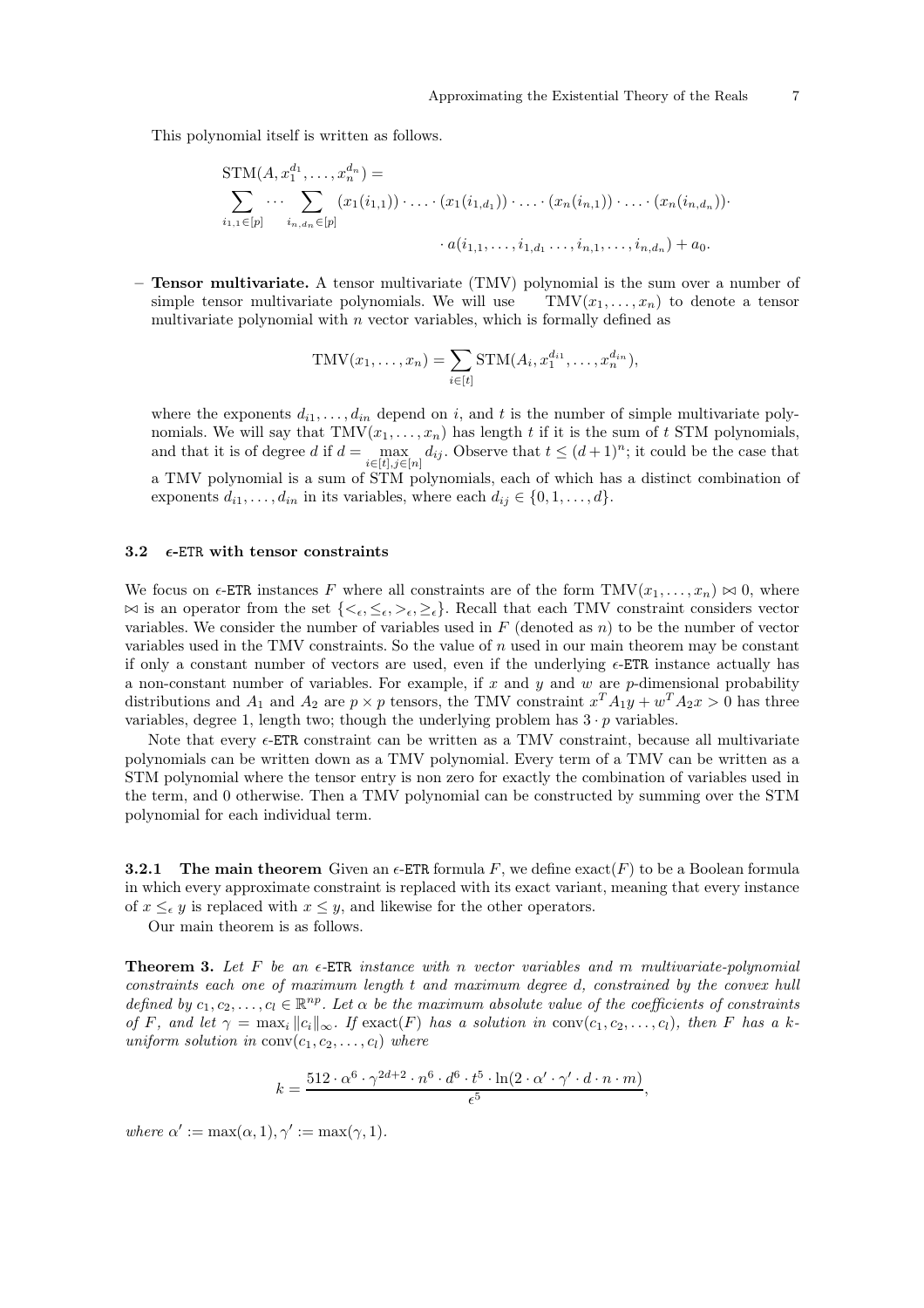<span id="page-7-0"></span>3.2.2 Consequences of the main theorem Our main theorem gives a QPTAS for approximating a fragment of  $\epsilon$ -ETR. The total number of k-uniform vectors in a convex set  $C = \text{conv}(c_1, c_2, \ldots, c_l)$  is  $l^{O(k)}$ . So, if the parameters  $\alpha, \gamma, d, t$ , and n are all polylogarithmic in m, then our main theorem tells us that the total number of k-uniform vectors is  $l^{O(\text{poly}\log m)}$ , where m is the number of constraints. So if we enumerate each  $k$ -uniform vector  $x$ , we can check whether  $F$  holds, and if it does, we can output x. If no k-uniform vector exists that satisfies F, then we can determine that  $\text{exact}(F)$  has no solution. This gives us the following result.

<span id="page-7-2"></span>**Corollary 1.** Let F be an  $\epsilon$ -ETR instance constrained by the convex hull defined by  $c_1, c_2, \ldots, c_l$ . If  $\alpha, \gamma, n, d$ , and t are polylogarithmic in m, then we have an algorithm and runs in time  $l^{O(\frac{poly\log m}{\epsilon^5})}$ that either finds a solution to F, or determines that  $\text{exact}(F)$  has no solution.

Let N be the input size of the given problem. If m is constant and l is polynomial in N then this gives a PTAS, while if m and l are polynomial in  $N$ , then this gives a QPTAS.

In Section [5](#page-18-0) we will show that the problem of approximating the best social welfare achievable by an approximate Nash equilibrium in a two-player normal form game can be written down as a constrained  $\epsilon$ -ETR formula where  $\alpha$ ,  $\gamma$ , d, and n are constant (and recall that  $t \leq (d+1)^n$ ). It has been shown that, assuming the exponential time hypothesis, this problem cannot be solved faster than quasi-polynomial time [\[12,](#page-27-5)[26\]](#page-27-6), so this also implies that constrained  $\epsilon$ -ETR where  $\alpha$ ,  $\gamma$ , d, and n are constant cannot be solved faster than quasi-polynomial time unless the exponential time hypothesis is false.

Many  $\epsilon$ -ETR problems are naturally constrained by sets that are defined by the convex hull of exponentially many vectors. The cube  $[0,1]^p$  is a natural example of one such set. Brute force enumeration does not give an efficient algorithm for these problems, since we need to enumerate  $l^{O(k)}$ vectors, and  $l$  is already exponential in the dimension parameter  $p$ . However, our main theorem is able to provide non-deterministic polynomial time algorithms for these problems.

This is because each  $k$ -uniform vector is, by definition, the convex combination of at most  $k$  of the vectors in the convex set, and this holds even if  $l$  is exponential. So, provided that  $k$  is polynomial in the input size, we can guess the subset of vectors that are used, and then verify efficiently that the formula holds. This is particularly useful for problems where  $\text{exact}(F)$  always has a solution, which is often the case in game theory applications, since it places the approximation problem in NP, whereas deciding the existence of an exact solution may be ETR-complete.

<span id="page-7-3"></span>**Corollary 2.** Let F be an  $\epsilon$ -ETR instance constrained by the convex hull defined by  $c_1, c_2, \ldots, c_l$ . If  $\alpha$ ,  $\gamma$ , d, t, n, are polynomial in the input size, then there is a non-deterministic polynomial time algorithm that either finds a solution to F, or determines that  $\text{exact}(F)$  has no solution. Moreover, if  $\text{exact}(F)$  is guaranteed to have a solution, then the problem of finding an approximate solution for F is in NP.

<span id="page-7-1"></span>3.2.3 Approximation notions According to the relaxation procedure for ETR that we have described, each atom  $A_i$  of the ETR formula is relaxed additively by a positive quantity  $\epsilon$ . The main theorem (Theorem [3\)](#page-6-2) and the intermediate resluts, give a sufficiently fine discretization (distance at most  $1/k$  for some  $k \in \mathbb{N}^*$ ) of the domain of the ETR instance's variables, such that if there exists an exact solution  $x^* = (x_1^*, \ldots, x_n^*)$  of the formula then there exists a k-uniform solution in the discretized domain that  $\epsilon$ -satisfies every  $A_i$ . In particular we prove that if  $A_i = (p(x) \bowtie 0)$ , where  $p(x)$  is a multivariate polynomial and  $\bowtie \in \{ \leq, \leq, =, \geq, \geq \}$  then there exists a k-uniform vector x' such that  $|p(x') - p(x^*)| \leq \epsilon$ . This implies the  $\epsilon$ -satisfaction of each  $A_i$  by the triangle inequality.

In fact, by this work we do not aim to reply an "approximate yes/no" to an ETR instance, i.e. to give a yes/no answer to the relaxed ETR instance, but instead to output an approximate solution (if an exact solution exists) to the ETR instance. Therefore, more accurately we should refer to this approximation of ETR as an approximation of Function ETR (FETR), where FETR is the function problem extension of the decision problem complexity class ETR. As ETR is the analogue of NP, FETR is the analogue of FNP in the Blum-Shub-Smale computation model [\[10\]](#page-27-7).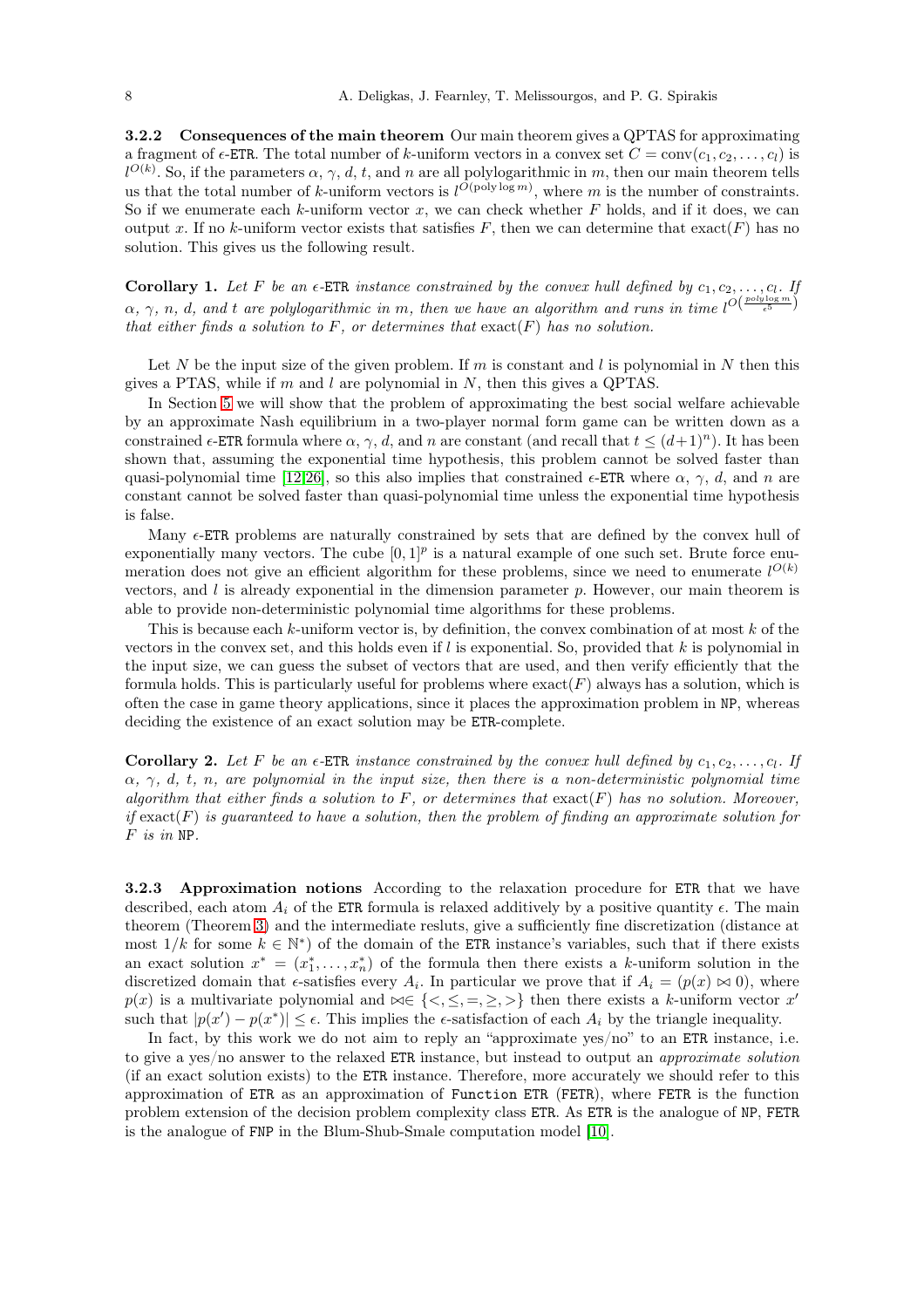**Definition 5** ( $\epsilon$ -approximation). Consider a given ETR instance with domain D and formula F. If  $x^*$  is a solution to the instance and  $x'$  is a solution to the respective  $\epsilon$ -ETR instance for a given  $\epsilon > 0$ , then x' is called an  $\epsilon$ -approximation of  $x^*$ .

**Definition 6 (PTAS/QPTAS).** Consider a function problem P with input size  $N$ , whose objective is to output a solution  $x^*$ . An algorithm that computes an  $\epsilon$ -approximation  $x'$  of P in time polynomial in N for any fixed  $\epsilon > 0$  is a Polynomial Time Approximation Scheme (PTAS). An algorithm that computes x' in time  $O(N^{poly \log N})$  is a Quasi-Polynomial Time Approximation Scheme (QPTAS).

<span id="page-8-1"></span>Remark 1. Our technique that finds an x' such that  $|p(x') - p(x^*)| \leq \epsilon$  provides one with more power than showing that polynomial inequalities weakened by  $\epsilon$  hold for x'. In fact, it allows for approximation of solutions that need not be described by an ETR formula. A simple example of such a case is the one presented in Section [4.1](#page-11-0) where we seek an approximation of the maximum of the quadratic function in the simplex. The maximization objective does not need to be written in an ETR formula. Instead, we show that any point  $f(x)$  of the quadratic function, for x in the simplex, can be approximated by a point  $f(x')$  where  $x'$  is in a discrete simplex with a small number of points. Then we find the maximum of  $f(x')'s$  which is smaller than  $\max(f(x))$  by at most  $\epsilon$ .

The fact that operation "max" can be executed in time linear in the number of points of the discretized simplex allows us to use our method for expressions with "max" which is forbidden in the grammar of ETR. More generally, the following theorem shows that even more complicated objectives, such as " $\max_{x_1} \min_{x_2}$ " can be treated by a modification of the algorithm described in Section [3.2.2.](#page-7-0)

<span id="page-8-2"></span>**Theorem 4.** Let  $F$  be a multi-objective optimization instance whose objective functions are multivariate polynomials, with variables constrained by the convex hull defined by  $c_1, c_2, \ldots, c_l$ . Let k be the quantity specified in Theorem [3](#page-6-2) with m being the number of polynomial functions in the instance, meaning the ones in the objectives and constraints. If every objective on the functions has a polynomial time algorithm to be performed on a discrete domain, then there is an algorithm that runs in time  $l^{O(k)}$ , and either finds a solution which satisfies every objective of F within additive  $\epsilon$ , or determines that F has no solution.

Proof. As explained at the beginning of this section, our technique discretizes the domain of the variables with a density sufficient to approximate any point of any of the polynomial functions that are given as part of the atoms of an ETR formula. That is, for any  $x^*$  in the continuous domain it guarantees the existence of a discrete  $x'$  such that for every polynomial  $p$  in the atoms, it is  $|p(x') - p(x^*)| \leq \epsilon$ . Note now that the technique works for any given set of polynomials when we require that for every polynomial in the set, every point  $x^*$  has a discrete  $x'$ . This is regardless of what the atoms' operators from  $\{<,\leq, =, \geq, >\}$  are or with what logical operators from  $\{\wedge,\vee\}$  the atoms connect to each other.

In view of the above, observe that any objective (with the properties of the statement of the theorem) on functions, takes time polynomial in the size of the discretized space, therefore it does not change asymptotically the total running time of the algorithm described at the beginning of Section [3.2.2.](#page-7-0) That is because first, the aforementioned algorithm will brute-force through all of the points in the discretized domain and for these points it will check if all of the constraints of F are satisfied. Now the algorithm we propose will deviate from the aforementioned algorithm and for the points that satisfy the constraints of  $F$  (feasible points), for each objective it will run the efficient respective algorithm of the objective on the feasible points and check whether all objectives of the relaxed by  $\epsilon$  instance are satisfied for some point. This can be done in time polynomial in the size of the discretized domain, i.e.  $l^{O(k)}$ . If a discrete point is found that  $\epsilon$ -satisfies F, then the algorithm returns it, otherwise there no point in the continuous domain that satisfies F according to Theorem [3.](#page-6-2) □

#### <span id="page-8-0"></span>3.3 A theorem for non-tensor constraints

One downside of Theorem [3](#page-6-2) is that it requires that the formula is written down using tensor constraints. We have argued that every ETR formula can be written down in this way, but the translation introduces a new vector-variable for each variable in the ETR formula. When we apply Theorem [3](#page-6-2) to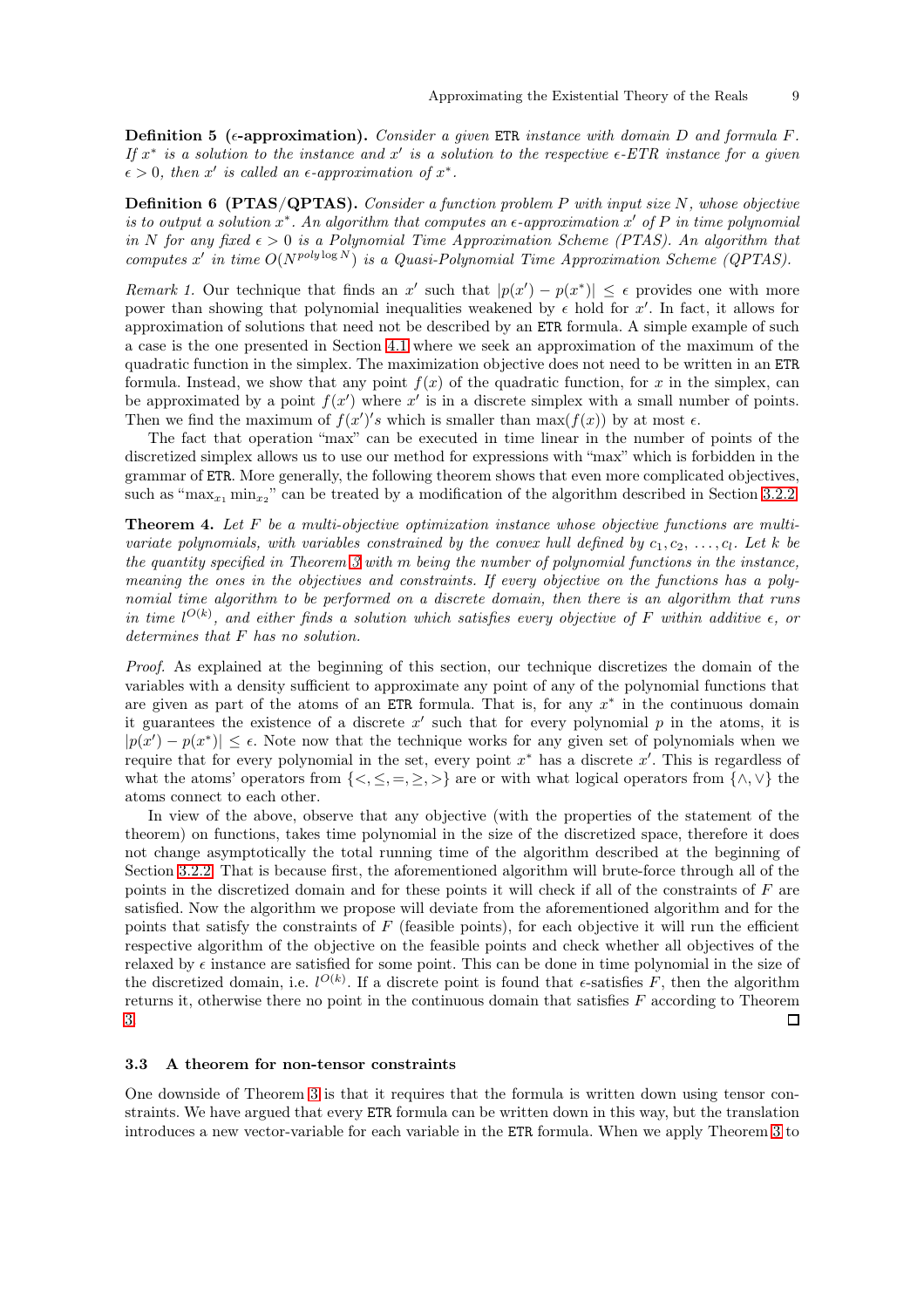obtain PTASs or QPTASs we require that the number of vector variables is at most polylogarithmic, and so this limits the application of the theorem to ETR formulas that have at most polylogarithmically many variables.

Theorem [6](#page-10-1) is a sampling result for  $\epsilon$ -ETR with non-tensor constraints, which is proved via some intermediate results. First, we will use the following theorem of Barman.

**Theorem 5** ([\[4\]](#page-26-2)). Let  $c_1, c_2, \ldots, c_l \in \mathbb{R}^q$  with  $\max_i ||c_i||_{\infty} \leq 1$ . For every  $x \in conv(c_1, c_2, \ldots, c_l)$  and every  $\epsilon > 0$  there exists a  $O(\log l/\epsilon^2)$ -uniform vector  $x' \in \text{conv}(c_1, c_2, ..., c_l)$  such that  $||x - x'||_{\infty} \leq \epsilon$ .

The following lemma shows that if we take two vectors x and x' that are close in the  $L_{\infty}$  norm, then for all polynomials p the value of  $|p(x) - p(x')|$  cannot be too large.

<span id="page-9-1"></span>We denote by  $consts(p)$  the maximum absolute coefficient in polynomial p, and by  $terms(p)$  the number of terms of p.

**Lemma 3.** Let  $p(x)$  be a multivariate polynomial over  $x \in \mathbb{R}^q$  with degree d and let  $\epsilon \in (0, \gamma]$  for some constant  $\gamma > 0$ . For every pair of vectors  $x, x' \in [0, \gamma]^q$  with  $||x - x'||_{\infty} \leq \epsilon$  we have:

<span id="page-9-0"></span> $|p(x) - p(x')| \leq \gamma^{d-1} \cdot (2^d - 1) \cdot consts(p) \cdot terms(p) \cdot \epsilon.$ 

*Proof.* Consider a term of  $p(x)$ , which can without loss of generality be written as  $t(x) = c \cdot \prod_{x \in \Lambda} x_i^{d_i}$ ,  $\sum_{i\leq d}^{i\in[q]}$ i

where  $d_i$  is the degree of coordinate  $x_i$  (resp.  $x'_i$ ). We have

$$
|t(x) - t(x')| = \begin{vmatrix} c & \prod_{i \in [q]} x_i^{d_i} - c & \prod_{i \in [q]} (x_i')^{d_i} \\ \sum_{i} d_i \le d & \sum_{i} d_i \le d \\ \prod_{i} d_i' & \sum_{i} d_i' \le d \end{vmatrix}
$$
  
\n
$$
= c \cdot \left| \prod_{\substack{i \in [q] \\ \sum_{i} d_i \le d}} x_i^{d_i} - \prod_{\substack{i \in [q] \\ \sum_{i} d_i \le d}} (x_i')^{d_i} \right|
$$
  
\n
$$
\le c \cdot \left[ \prod_{\substack{i \in [q] \\ \sum_{i} d_i \le d}} (x_i^{d_i} + \epsilon) - \prod_{i} x_i^{d_i} \right]
$$
  
\n
$$
\le c \cdot \left[ \prod_{\substack{i \in [q] \\ \sum_{i} d_i \le d}} x_i^{d_i} + {d \choose 1} \gamma^{d-1} \epsilon + {d \choose 2} \gamma^{d-2} \epsilon^2 + \dots + {d \choose d} \gamma^0 \epsilon^d \right] - \prod_{\substack{i \in [q] \\ \sum_{i} d_i \le d}} x_i^{d_i} \right]
$$
  
\n
$$
\le c \cdot \epsilon \cdot \sum_{k=1}^d {d \choose k} \gamma^{d-1}
$$
  
\n
$$
= c \cdot \epsilon \cdot \gamma^{d-1} \cdot \sum_{k=1}^d {d \choose k}
$$
  
\n
$$
= \epsilon \cdot c \cdot \gamma^{d-1} \cdot (2^d - 1),
$$

where the fourth and third to last lines use the fact that  $x_i$ 's, and  $\epsilon$  are all at most  $\gamma$ .

Next consider a term  $t(x)$  of  $p(x)$  of degree  $d' \leq d$ . This can be written similarly to the aforementioned term. Then  $|t(x) - t(x')| \leq c \cdot \epsilon \cdot \gamma^{d-1} \cdot (2^{d'} - 1) \leq c \cdot \epsilon \cdot \gamma^{d-1} \cdot (2^d - 1)$ . Since there are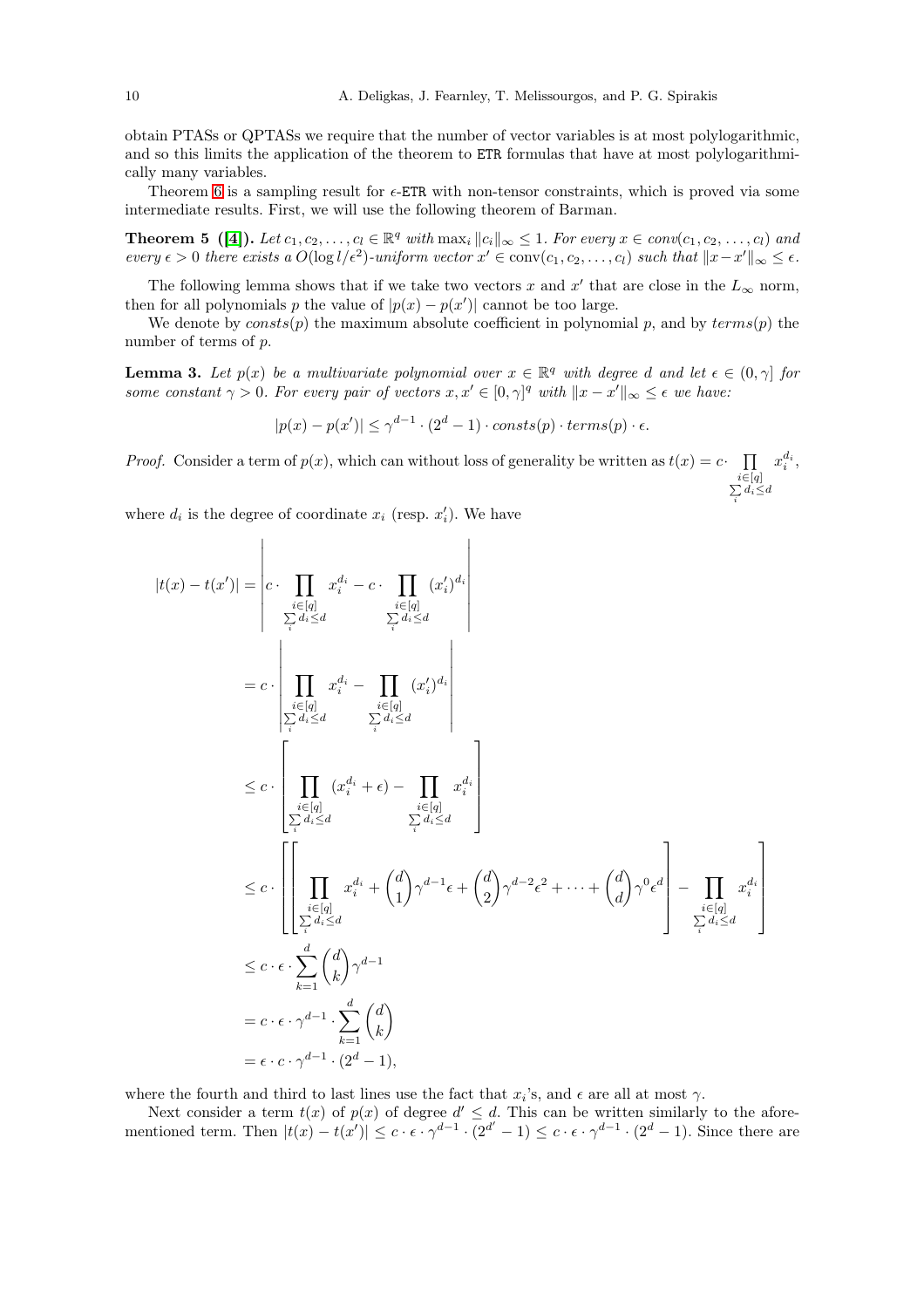$terms(p)$  many terms in p, we therefore have that

$$
|p(x) - p(x')| \le \gamma^{d-1} \cdot (2^d - 1) \cdot const(s(p) \cdot terms(p) \cdot \epsilon.
$$

We now apply this to prove the following theorem.

**Theorem 6.** Let F be an  $\epsilon$ -ETR instance constrained over the convex hull defined by  $c_1, c_2, \ldots, c_l \in$  $\mathbb{R}^q$ . Let m be the number of constraints used in F, Let  $\gamma = \max_i ||c_i||_{\infty}$ , let  $\alpha$  be the largest constant coefficient used in F, let t be the number of terms used in total in all polynomials of F, and let d be the maximum degree of the polynomials in F. If  $\text{exact}(F)$  has a solution in  $\text{conv}(c_1, c_2, \ldots, c_l)$ , then F has a k-uniform solution in  $conv(c_1, c_2, \ldots, c_l)$  where

<span id="page-10-1"></span>
$$
k = \alpha^2 \cdot \gamma^{2d-2} \cdot (2^d - 1)^2 \cdot t^2 \cdot \log l/\epsilon^2.
$$

*Proof.* Let x be the solution to  $\text{exact}(F)$ . First we apply Theorem [5](#page-9-0) to find a point y that is k-uniform, where  $k = \alpha^2 \cdot \gamma^{2d-2} \cdot (2^d - 1)^2 \cdot t^2 \cdot \log l / \epsilon^2$ , such that

$$
||x - y||_{\infty} \le \epsilon/(\alpha \cdot \gamma^{d-1} \cdot (2^d - 1) \cdot t).
$$

Next we can apply Lemma [3](#page-9-1) to argue that, for each polynomial  $p$  used in  $F$ , we have

$$
|p(x) - p(y)| \leq \alpha \cdot \gamma^{d-1} \cdot (2^d - 1) \cdot t \cdot \left(\frac{\epsilon}{\alpha \cdot \gamma^{d-1} \cdot (2^d - 1) \cdot t}\right)
$$
  
=  $\epsilon$ .

Since all constraints of F have a tolerance of  $\epsilon$ , and since x satisfies exact(F), we can conclude that  $F(y)$  is satisfied. п

The key feature here is that the number of variables does not appear in the formula for  $k$ , which allows the theorem to be applied to some formulas for which Theorem [3](#page-6-2) cannot. However, since the theorem does not allow tensor constraints, its applicability is more limited because the number of terms t will be much larger in non-tensor formulas. For example, as we will see in Section [5,](#page-18-0) we can formulate bimatrix games using tensor constraints over constantly many vector variables, and this gives a result using Theorem [3.](#page-6-2) No such result can be obtained via Theorem [6,](#page-10-1) because when we formulate the problem without tensor constraints, the number of terms  $t$  used in the inequalities becomes polynomial in the dimension.

# <span id="page-10-0"></span>4 The Proof of the Main Theorem

In this section we prove Theorem [3.](#page-6-2) Before we proceed with the technical results, let us illustrate via an example the crucial idea for proving that the special vectors we have defined (i.e. the k-uniform vectors for some  $k \in \mathbb{N}^*$ ) inside a discretized convex hull can be used to approximate not only multilinear polynomials, but also multivariate polynomials of degree  $d \geq 2$ . At the same time, we show that the discretization of the domain (points in distance at most  $1/k$  from each other) does not need to be very fine in order to achieve an additive approximation  $\epsilon$  at any point of such a function. Our example is in approximating the quadratic polynomial over the simplex.

Let us provide a roadmap for this section. We begin by the detailed aforementioned example. Then we proceed by considering two special cases, namely Lemma [5](#page-13-2) and Lemma [7,](#page-16-1) which when combined will be the backbone of the proof of the main theorem.

Firstly, we will show how to deal with problems where every constraint of the Boolean formula is a multilinear polynomial, which we will define formally later. We deal with this kind of problems using Hoeffding's inequality and the union bound, which is similar to how such constraints have been handled in prior work.

Then, we study problems where the Boolean formula consists of a *single* degree d polynomial constraint. We reduce this kind of problems to a constrained  $\epsilon/2$ -ETR problem with multilinear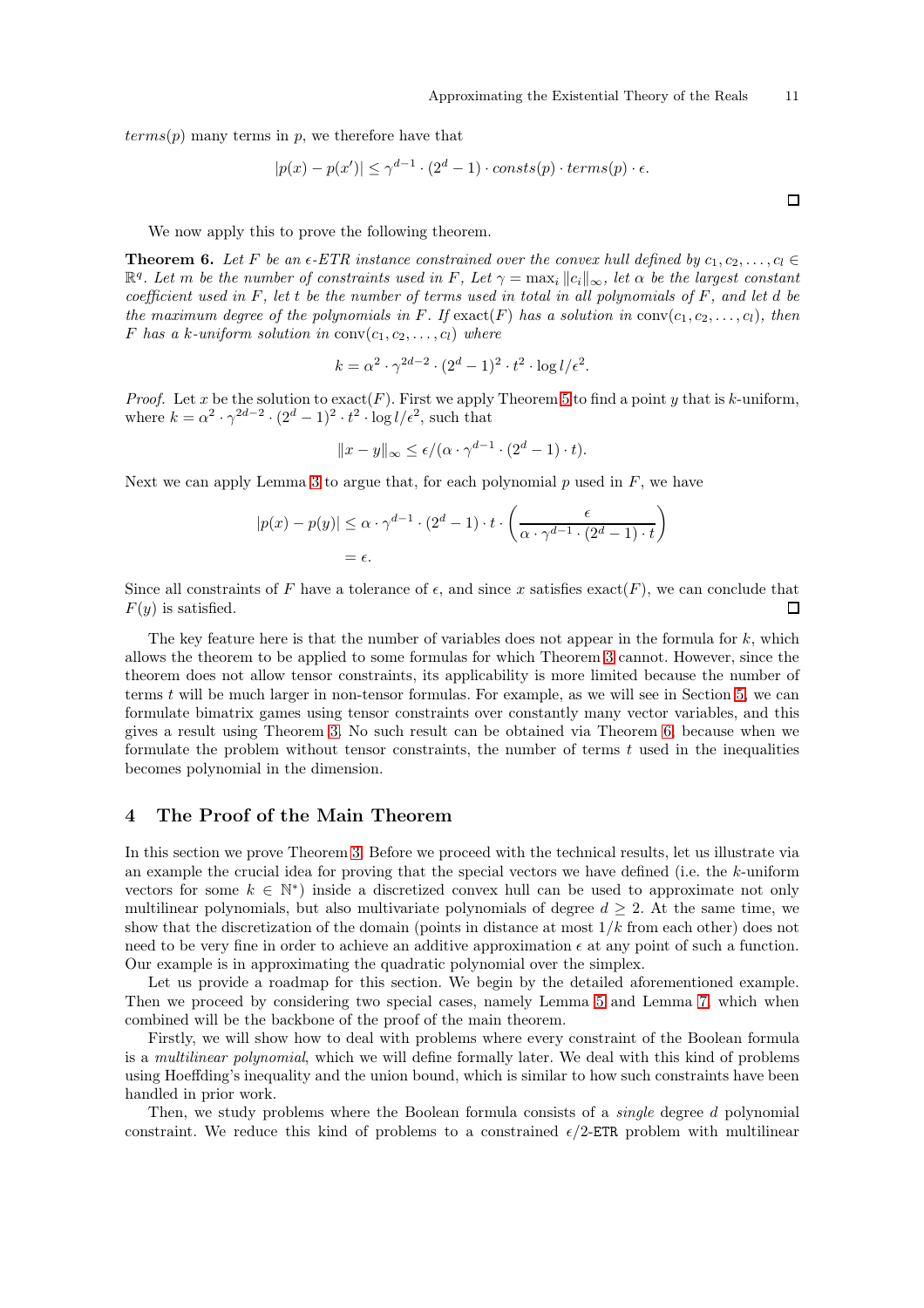constraints, so we can use our previous result to handle the reduced problem. Sampling techniques in degree d polynomial problems have not been considered in previous work, and so this reduction is a novel extension of sampling based techniques to a broader class of  $\epsilon$ -ETR formulas.

Finally, we deal with the main theorem: we reduce the original ETR problem with multivariate constraints to a set of  $\epsilon'$ -ETR problems with a single standard degree d constraint, and then we use the last result to derive a bound on k.

As a byproduct of our main result one can get the same result as that of [\[19\]](#page-27-8) in which a PTAS for fixed degree polynomial minimization over the simplex was presented. Even though the PTAS that follows from our result on the same optimization problem has roughly the same running time as that of [\[19\]](#page-27-8), the proof presented here (which is independent of the aforementioned work) is significantly simpler. Nevertheless, the result in the current work generalizes previous results on polynomial optimization over the simplex, by providing a universal algorithm for multi-objective optimization problems, and showing how its running time depends on the parameters of the problem (see Theorem [4\)](#page-8-2).

#### <span id="page-11-0"></span>4.1 Example: A simple PTAS for quadratic polynomial optimization over the simplex

Definition 7 (Standard quadratic optimization problem (SQP)). Given a  $p \times p$  matrix A with entries normalized in  $[0, 1]$ , find the value

$$
v^* := \max_{x \in \Delta_p} x^T A x, \quad where \ \Delta_p \ is \ the \ (p-1) - simplex.
$$

sqp is a strongly NP-hard problem, even for the case where A has entries in  $\{0, 1\}$ ; in a theorem of Motzkin and Straus [\[38\]](#page-28-1) it is shown that if matrix  $\vec{A}$  is the adjacency matrix of a graph on p vertices whose maximum clique has c vertices, then  $v^* = 1 - 1/c$ . The problem of finding the size of the maximum clique in a general graph is known to be (strongly) NP-hard since its decision version is one of Karp's 21 NP-complete problems [\[35\]](#page-27-9). Therefore, unless  $P = NP$  there is no Fully Polynomial Time Approximation Scheme for sqp and the best thing we can hope for the problem is a PTAS. We present a PTAS for sqp (Corollary [3\)](#page-12-0), which has almost the same running time as that of [\[11\]](#page-27-10), but we claim that our proof is significantly simpler.

<span id="page-11-1"></span>Let  $x^* := \arg(v^*)$ . Consider the set  $\Delta_p(k)$  of all k-uniform vectors, for  $k = 16 \ln(3/\epsilon)/\epsilon^2$ , with items  $x^{(i)} \in \Delta_p(k)$ , for  $i = 1, 2, \ldots, |\Delta_p(k)|$ .

**Lemma 4.** There exists a multiset  $\mathcal X$  of  $\Delta_p(k)$  with  $|\mathcal X|=2/\epsilon$  such that for every  $x^{(i)}, x^{(j)} \in \mathcal X$  with  $i \neq j$ , it is

$$
x^{*T}Ax^* - x^{(i)T}Ax^{(j)} < \epsilon/2.
$$

*Proof.* Note that although  $i \neq j$ ,  $x^{(i)}$  could be equal to  $x^{(j)}$  since the two k-uniform vectors belong to a multiset of  $\Delta_n(k)$ . The proof is by the probabilistic method. Let us create the events

$$
E_i = \left\{ x^{*T} A x^* - x^{(i)T} A x^* < \epsilon/4 \right\}, \qquad \forall i \text{ for which } x^{(i)} \in \mathcal{X},
$$
\n
$$
F_{i,j} = \left\{ x^{(i)T} A x^* - x^{(i)T} A x^{(j)} < \epsilon/4 \right\}, \qquad \forall i, j \text{ with } i \neq j, \text{ for which } x^{(i)}, x^{(j)} \in \mathcal{X},
$$
\n
$$
G_{i,j} = \left\{ x^{*T} A x^* - x^{(i)T} A x^{(j)} < \epsilon/2 \right\}, \qquad \forall i, j \text{ with } i \neq j, \text{ for which } x^{(i)}, x^{(j)} \in \mathcal{X}.
$$

Observe that  $E_i \cap F_{i,j} \subseteq G_{i,j}$ . Now, let each of k i.i.d. random variables be drawn from  $x^*$ . The sample space for each is [p]. For any  $x^{(i)}$ ,  $x^{(j)} \in \Delta_p(k)$ , the expectation of  $x^{(i)T}Ax^*$  is  $x^{*T}Ax^*$ , and the expectation of  $x^{(i)T}Ax^{(j)}$  (for fixed  $x^{(i)}$ ) is  $x^{(i)T}Ax^*$ . Let us denote  $r := |\mathcal{X}| = 2/\epsilon$ . By using a Höffding bound [\[34\]](#page-27-11), we get

$$
\Pr\{\overline{E_i}\} \le e^{-k\epsilon^2/8}, \quad \forall i \text{ for which } x^{(i)} \in \mathcal{X}, \text{ and}
$$
  

$$
\Pr\{\overline{F_{i,j}}\} \le e^{-k\epsilon^2/8}, \quad \forall i, j \text{ with } i \ne j, \text{ for which } x^{(i)}, x^{(j)} \in \mathcal{X}.
$$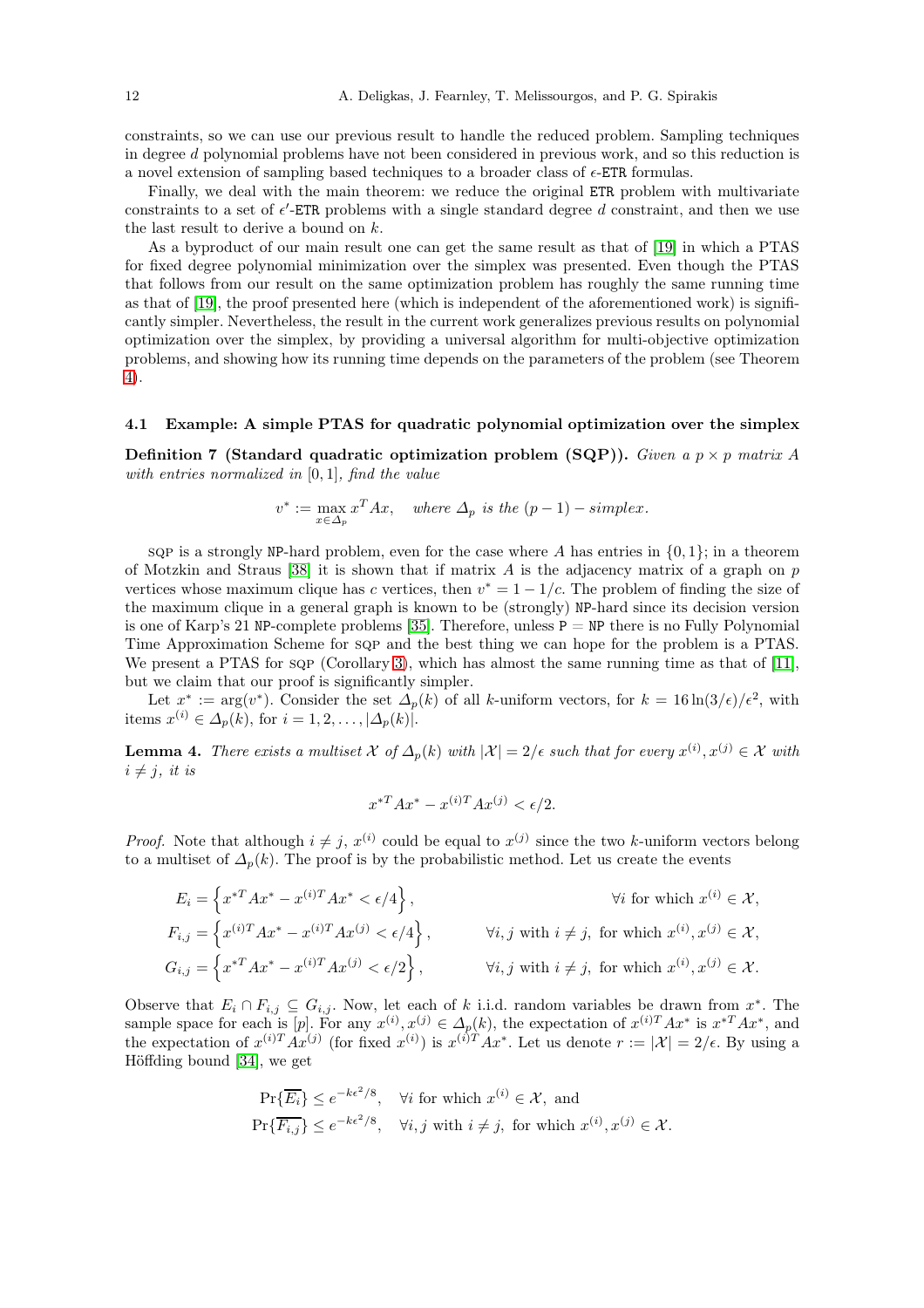Consider now the event  $H$  that captures the condition that needs to be satisfied by the lemma. It is

$$
H = \bigcap_{\substack{i,j \in \mathcal{X} \\ i \neq j}} G_{i,j}.
$$

Therefore

$$
\overline{H} = \bigcup_{\substack{i,j \in \mathcal{X} \\ i \neq j}} \overline{G_{i,j}} \subseteq \bigcup_{i \in \mathcal{X}} \overline{E_i} \bigcup_{\substack{i,j \in \mathcal{X} \\ i \neq j}} \overline{F_{i,j}}.
$$

Hence

$$
\Pr{\overline{H}} \le r e^{-k\epsilon^2/8} + r(r-1)e^{-k\epsilon^2/8}
$$
  
=  $r^2 e^{-k\epsilon^2/8}$   
< 1.

 $\Box$ 

The above strict inequality means that  $Pr{H} > 0$ , therefore, there exists a set X that satisfies the statement of the lemma.

<span id="page-12-1"></span>The following theorem corresponds to the general Lemma [7,](#page-16-1) for the case  $\alpha = \gamma = 1, d = 2$ . **Theorem 7.** There exists a  $\frac{32 \ln(3/\epsilon)}{\epsilon^3}$ -uniform vector x, such that  $v^* - x^T A x < \epsilon$ .

*Proof.* Consider the multiset X of  $\Delta_p(k)$  of Lemma [4,](#page-11-1) and recall that  $r := |\mathcal{X}| = 2/\epsilon$ . Let us create the vector

$$
x := \frac{1}{r} \sum_{i \in \mathcal{X}} x^{(i)}.
$$

Then, it is

$$
x^{*T}Ax^{*} - x^{T}Ax = x^{*T}Ax^{*} - \left(\frac{1}{r}\sum_{x^{(i)} \in \mathcal{X}} x^{(i)T}\right) A \left(\frac{1}{r}\sum_{x^{(i)} \in \mathcal{X}} x^{(i)}\right)
$$
  
\n
$$
= x^{*T}Ax^{*} - \frac{1}{r^{2}}\sum_{x^{(i)}, x^{(j)} \in \mathcal{X}} x^{(i)T}Ax^{(j)}
$$
  
\n
$$
= x^{*T}Ax^{*} - \frac{1}{r^{2}}\left(\sum_{x^{(i)}, x^{(j)} \in \mathcal{X}} x^{(i)T}Ax^{(j)} + \sum_{x^{(i)} \in \mathcal{X}} x^{(i)T}Ax^{(i)}\right)
$$
  
\n
$$
= \frac{1}{r^{2}}\left(r(r-1)x^{*T}Ax^{*} - \sum_{x^{(i)}, x^{(j)} \in \mathcal{X}} x^{(i)T}Ax^{(j)} + rx^{*T}Ax^{*} - \sum_{x^{(i)} \in \mathcal{X}} x^{(i)T}Ax^{(i)}\right)
$$
  
\n
$$
< \frac{1}{r^{2}}\left(r(r-1)\frac{\epsilon}{2} + r\right)
$$
  
\n
$$
\leq \frac{\epsilon}{2} + \frac{1}{r}
$$
  
\n
$$
= \epsilon,
$$

where the second to last inequality is implied from Lemma [4](#page-11-1) which applies for every  $x^{(i)}$ ,  $x^{(j)} \in \mathcal{X}$ when  $i \neq j$ , and from the fact that  $x^{*T}Ax^{*} - x^{(i)T}Ax^{(i)}$  is upper bounded by 1 for every  $x^{(i)} \in \mathcal{X}$ (recall that the entries of  $A$  are in  $[0, 1]$ ).

<span id="page-12-0"></span>The proof is concluded by observing that the vector  $x$  we created is a  $kr$ -uniform vector, for  $k = 16 \ln(3/\epsilon)/\epsilon^2$  and  $r = 2/\epsilon$ .  $\Box$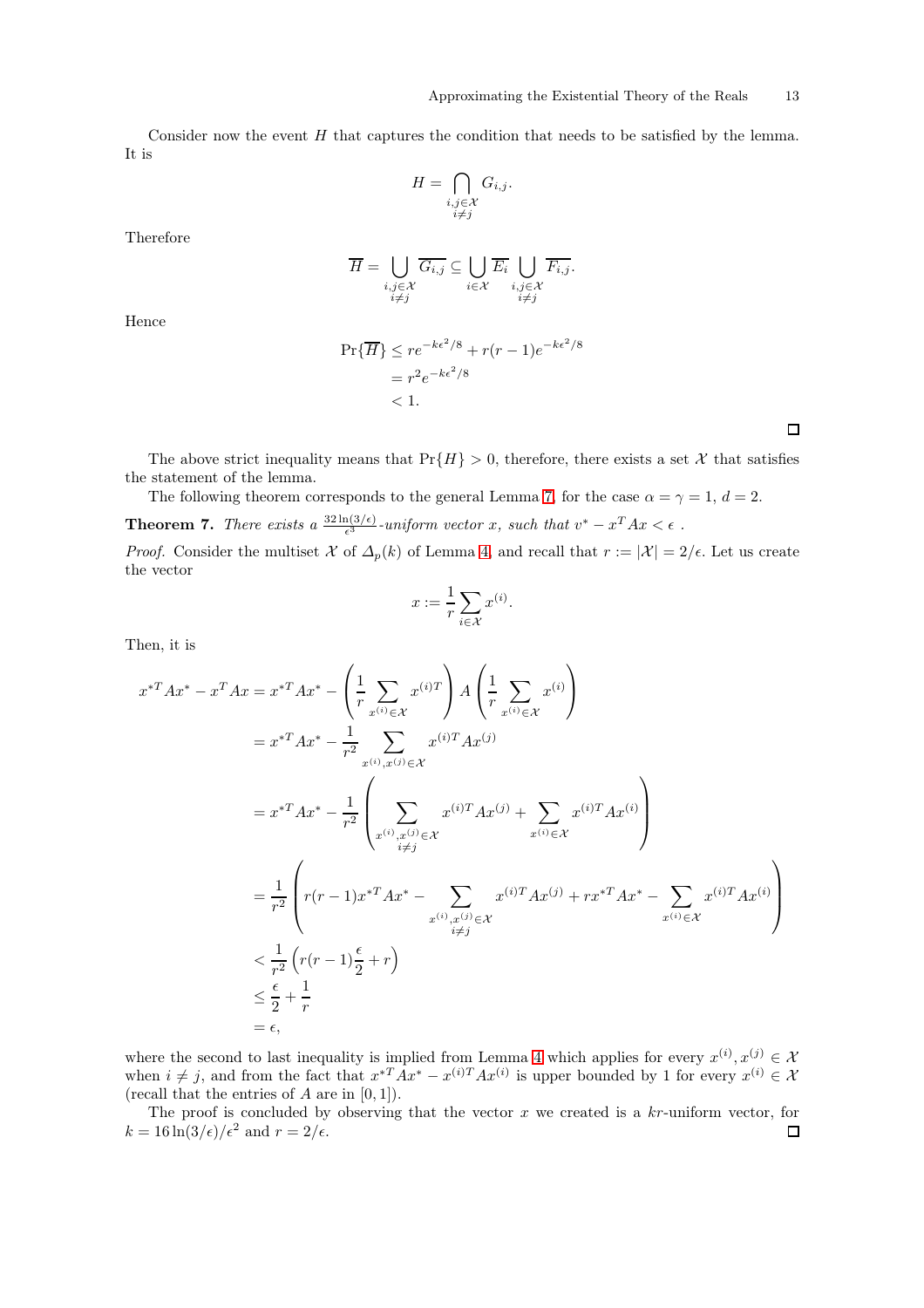Corollary 3. There is a PTAS for sqp.

*Proof.* By Theorem [7,](#page-12-1) since the desired probability vector x that is suitable for the approximation is the mean of r many k-uniform vectors, x is  $kr$ -uniform. Therefore, it can be found by exhaustively searching through all possible multisets of [p] created by sampling with replacement  $kr = 32 \ln(3/\epsilon)/\epsilon^3$  times. The number of all those possible multisets is  $\binom{p+kr-1}{kr} \in O(p^{kr})$ . For each multiset, i.e. vector x that the search algorithm takes into account, it picks the one that makes  $x^T A x$ maximum. This value is guaranteed to be  $\epsilon$ -close to  $v^*$  by Theorem [7.](#page-12-1)

Hence, if we desire a  $(1 - \epsilon)$ -approximation of sqp in the weak sense according to Definition 2.2 of [\[17\]](#page-27-12), the described algorithm runs in time  $O(p^{\ln(\frac{3}{\epsilon})/\epsilon^3})$ .  $\Box$ 

#### <span id="page-13-1"></span><span id="page-13-0"></span>4.2 The general proof

4.2.1 Problems with multilinear constraints We begin by considering constrained  $\epsilon$ -ETR problems where the Boolean formula F consists of tensor-multilinear polynomial constraints. We will use TML $(A, x_1, \ldots, x_n)$  to denote a tensor-multilinear polynomial with n variables and coefficients defined by tensor A of size  $\times_{j=1}^n p$ . Formally,

$$
TML(A, x_1, \ldots, x_n) = \sum_{i_1 \in [p]} \cdots \sum_{i_n \in [p]} x_1(i_1) \cdot \ldots \cdot x_n(i_n) \cdot a(i_1, \ldots, i_n) + c.
$$

<span id="page-13-2"></span>We will use  $\alpha$  to denote the maximum entry of tensor A in the absolute value sense and  $\gamma$  to denote the infinite norm of the convex set that constrains the variables.

**Lemma 5.** Let  $F$  be a Boolean formula with n variables and  $m$  tensor-multilinear polynomial constraints and let  $Y$  be a convex set in the variables space. If the constrained ETR problem defined by exact(F) and Y has a solution, then the constrained  $\epsilon$ -ETR problem defined by F and Y has a k uniform solution where

$$
k = \frac{2 \cdot \alpha^2 \cdot \gamma^2 \cdot n^2 \cdot \ln(3 \cdot n \cdot m)}{\epsilon^2}.
$$

*Proof.* Let  $(x_1^*, x_2^*, \ldots, x_n^*) \in \mathcal{Y}$  be a solution for exact(F). Since we assume the  $\mathcal{Y}$  is the convex hull of  $c_1, \ldots, c_l$  any  $x \in \mathcal{Y}$  can be written as a convex combination of the  $c_i$ 's, i.e.,  $x = \sum_{i \in [l]} a_i \cdot c_i$ , where  $a_i \geq 0$  for every  $i \in [l]$ , and  $\sum_{i \in [l]} a_i = 1$ . Observe,  $a = (a_1, \ldots, a_l)$  corresponds to a probability distribution over  $c_1, \ldots, c_l$ , where vector  $c_i$  is drawn with probability  $a_i$ , and x can be thought of as the mean of a. So, we can "sample" a point by sampling over  $c_i$ 's according to the probability that defines this point.

For every  $i \in [n]$ , let  $x'_i$  be a k-uniform vector sampled independently from  $x_i^*$ . To prove the lemma, we will show that, because of the choice of  $k$ , with positive probability the sampled vectors satisfy every constraint of the  $\epsilon$ -ETR problem. Then, by the probabilistic method the lemma will follow.

Let  $\text{TML}_{j}(A_j, x_1, \ldots, x_n)$  be a multilinear polynomial that defines a constraint of F. For every  $j \in [m]$  we define the following event

$$
|\text{TML}_j(A_j, x'_1, \dots, x'_n) - \text{TML}_j(A_j, x^*_1, \dots, x^*_n)| \le \epsilon.
$$
\n
$$
(4)
$$

Observe that if  $x'_1, \ldots, x'_n$  satisfy inequality [\(4\)](#page-13-3) for every  $j \in [m]$ , then the lemma follows.

For every  $j \in [m]$ , we replace the corresponding event [\(4\)](#page-13-3) with n events that are *linear* in each variable. For notation simplicity, let us denote by  $ML_j^i$  the multilinear polynomial  $TML_j(A_j, x_1, \ldots, x_n)$ in which we have additionally set  $x_1 = x'_1, x_2 = x'_2, ..., x_i = x'_i$  and  $x_{i+1} = x^*_{i+1}, x_{i+2} = x'_i$  $x_{i+2}^*,\ldots,x_n=x_n^*$ . Furthermore, let  $ML_j^0=ML_j(A_j,x_1^*,\ldots,x_n^*)$ . Then, for every  $i\in[n]$  consider the event

<span id="page-13-4"></span><span id="page-13-3"></span>
$$
|ML_j^i - ML_j^{i-1}| \le \frac{\epsilon}{n}.\tag{5}
$$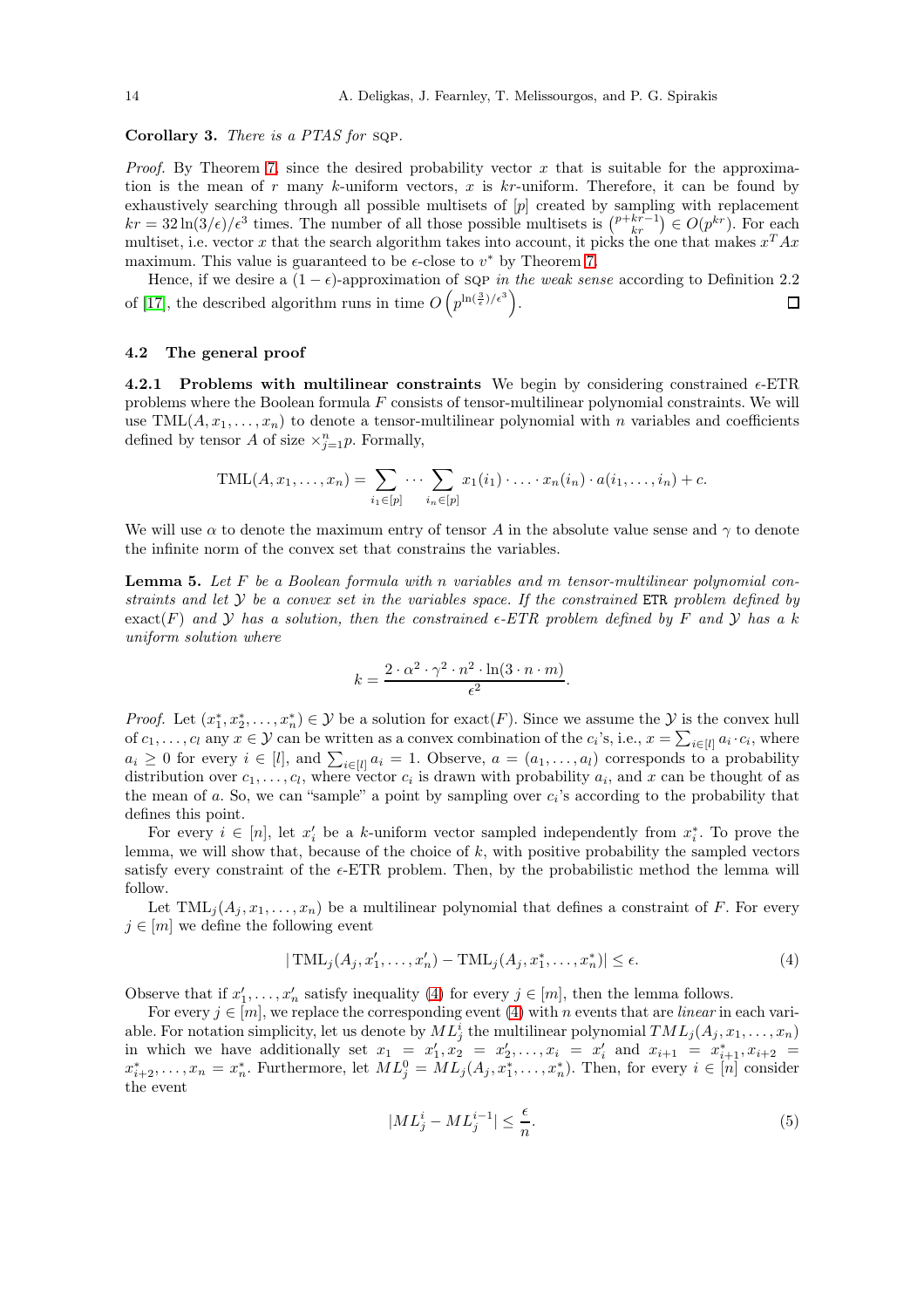Observe that, if for a given  $j \in [m]$  all n events defined in [\(5\)](#page-13-4) are satisfied, then by the triangle inequality, the corresponding event [\(4\)](#page-13-3) is satisfied as well.

Consider now  $ML_j^i$ . This can be seen as a random variable that depends on the choice of  $x_i'$  and takes values in  $[-\gamma \cdot \alpha, \gamma \cdot \alpha]$ . But recall that the  $x_i'$ 's are sampled from  $x_i^*$  using k samples, and that they are mutually independent, so  $\mathbb{E}[ML_j^i] = ML_j^{i-1}$ . Thus, we can bound the probability that a constraint [\(5\)](#page-13-4) is not satisfied, i.e. bound the probability that  $|ML_j^i - ML_j^{i-1}| > \frac{\epsilon}{n}$ , using Hoeffding's inequality [\[34\]](#page-27-11). So,

$$
\Pr\left(\left|ML_j^i - ML_j^{i-1}\right| > \frac{\epsilon}{n}\right) = \Pr\left(\left|ML_j^i - \mathbb{E}\left[ML_j^i\right]\right| > \frac{\epsilon}{n}\right) \\
\leq 2 \cdot \exp\left(-\frac{2 \cdot k^2 \cdot \left(\frac{\epsilon}{n}\right)^2}{4 \cdot k \cdot \gamma^2 \cdot \alpha^2}\right) \\
= 2 \cdot \exp\left(-\frac{k \cdot \epsilon^2}{2 \cdot n^2 \cdot \gamma^2 \cdot \alpha^2}\right). \tag{6}
$$

Recall, that we have  $n \cdot m$  events of the form [\(5\)](#page-13-4). We can bound the probability that any of those events is violated, via the union bound. So, using [\(6\)](#page-14-1) and the union bound, the probability that any of these events is violated is upper bounded by

$$
2 \cdot m \cdot n \cdot exp\left(-\frac{k \cdot \epsilon^2}{2 \cdot n^2 \cdot \gamma^2 \cdot \alpha^2}\right).
$$
 (7)

Hence, if the value of [\(7\)](#page-14-2) is strictly less than 1, then there are  $x'_1, \ldots, x'_m$  such that all of the  $n \cdot m$ events of [\(5\)](#page-13-4) are realized with positive probability, therefore the events of [\(4\)](#page-13-3) are realized with positive probability and thus the lemma follows. By requiring [\(7\)](#page-14-2) to be strictly less than 1, and solving for  $k$  we get

$$
k > \frac{2 \cdot \alpha^2 \cdot \gamma^2 \cdot n^2 \cdot \ln(2 \cdot n \cdot m)}{\epsilon^2}
$$

which holds, by our choice of  $k$ .

<span id="page-14-0"></span>4.2.2 Problems with a standard degree d constraint We now consider constrained  $\epsilon$ -ETR problems with *exactly one* tensor polynomial constraint of standard degree d. We will use TSD(A, x, d) to denote a standard degree d tensor-polynomial with coefficients defined by the  $\times_{j=1}^{d} p$ tensor  $A$ . Here,  $d$  identical vectors  $x$  are applied on  $A$ . Formally,

$$
TSD(A, x, d) = \sum_{i_1 \in [p]} \cdots \sum_{i_d \in [p]} x(i_1) \cdot \ldots \cdot x(i_d) \cdot a(i_1, \ldots, i_d) + c.
$$

To prove the following lemma we consider the variable x to be defined as the average of  $r =$  $O(\frac{\alpha^2 \cdot \gamma^d \cdot d^2}{\epsilon})$  $\frac{\gamma - d^{-1}}{\epsilon}$  variables. This allows us to "break" the standard degree d tensor polynomial to a sum of multilinear tensor polynomials and to a sum of not-too-many multivariate polynomials. Then, the choice of r allows us to upper bound the error occurred by the multivariate polynomials by  $\frac{\epsilon}{2}$ . Then, we observe that in order to prove the lemma we can write the sum of multilinear tensor polynomials as an  $\frac{\epsilon}{2}$ -ETR problem with r variables and roughly  $r^d$  multilinear constraints. This allows us to use Lemma [5](#page-13-2) to complete the proof.

<span id="page-14-3"></span>**Lemma 6.** Let  $F$  be a Boolean formula with one variable and one tensor-polynomial constraint of standard degree d, let Y be a bounded convex set, and let  $r = \frac{2 \cdot \alpha^2 \cdot \gamma^d \cdot d^2}{\epsilon}$  $\frac{\gamma^a \cdot d^2}{\epsilon}$ . If the constrained ETR problem  $\text{exact}(F)$  has a solution in  $\mathcal{Y}$ , then there exists a satisfiable constrained  $\frac{\epsilon}{2}$ -ETR problem  $\Pi_{ML}$  with r variables, where each variable is a k-uniform vector for  $k = \frac{16 \cdot \alpha^4 \cdot \gamma^d \cdot d^4}{\epsilon^3}$  $\frac{\sigma \cdot \gamma \cdot a}{\epsilon^3}$ . The Boolean formula of  $\Pi_{ML}$  is the conjunction of  $\prod_{i=0}^{d-1}(r-i)$  tensor multilinear constraints, and every solution of  $\Pi_{ML}$  in  $Y$  can be transformed to a solution for the constrained  $\epsilon$ -ETR problem defined by F and  $Y$ .

<span id="page-14-2"></span><span id="page-14-1"></span> $\Box$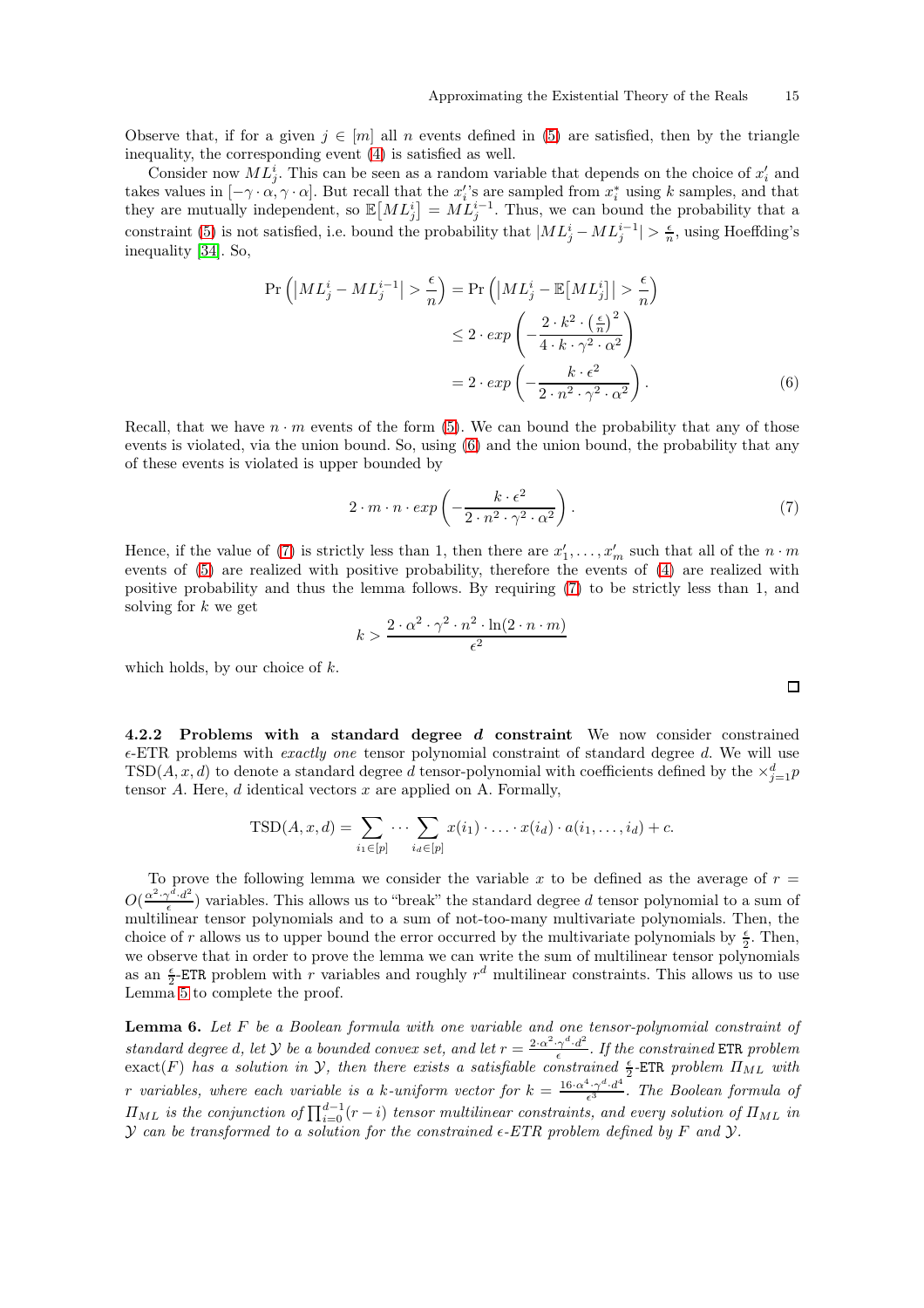*Proof.* Assume that  $x^* \in \mathcal{Y}$  is a solution for F. Let  $TSD(A, x, d)$  denote the tensor polynomial of standard degree d used in F. For notation simplicity, let  $TSD(A, x, d) = A(x^d)$ . Create r new kuniform variables  $x_1, \ldots, x_r \in \mathcal{Y}(k)$  by sampling each one from  $x^*$ , where  $\mathcal{Y}(k)$  is the discretized set made from y by using k-uniform vectors, and set  $x = \frac{1}{r}(x_1 + \ldots + x_r)$ . Let  $\mathcal{X} = \bigcup_{i=1}^r \{x_i\}$ be a multiset of  $\mathcal{Y}(k)$  with cardinality r, meaning that multiple copies of an element of  $\mathcal{Y}(k)$  are allowed in  $X$ . In the sequel we will treat the elements of  $X$  as distinct, even though some might correspond to the same element of  $\mathcal{Y}(k)$ . Then, note that  $A(x^d)$  can be written as a sum of simple tensor-multivariate polynomials where some of them are multilinear and have as variables  $x_1, \ldots, x_r$ . Now, let S be the set of all ordered d-tuples that can be made by drawing d elements from  $\mathcal X$ with replacement. Formally,  $S = \{(\hat{x}_1, \ldots, \hat{x}_d) : \hat{x}_1, \ldots, \hat{x}_d \in \mathcal{X}\}\)$ . Let us also define  $\mathcal{S}_d$  to be the set of all ordered d-tuples that can be made by drawing d elements from  $\mathcal X$  without replacement. Formally,  $S_d = \{(\hat{x}_1, \ldots, \hat{x}_d) : \hat{x}_1, \ldots, \hat{x}_d \in \mathcal{X}, \quad \hat{x}_1, \ldots, \hat{x}_d \text{ are pairwise different}\},\$ and observe that  $|S_d| = \prod_{i=0}^{d-1} (r-i)$ . So, any element of  $S_d$ , combined with tensor A, produces a multilinear polynomial. Hence, using the notation introduced, we get that  $|A(x^d) - A(x^{*^d})|$  is less than or equal to the sum of the following two sums

<span id="page-15-0"></span>
$$
\frac{1}{r^d} \sum_{(\hat{x}_1,\ldots,\hat{x}_d)\in \mathcal{S}_d} \left| A(\hat{x}_1,\ldots,\hat{x}_d) - A(x^{*^d}) \right| \qquad \text{and} \tag{8}
$$

$$
\frac{1}{r^d} \sum_{(\hat{x}_1, ..., \hat{x}_d) \in \mathcal{S} - \mathcal{S}_d} \left| A(\hat{x}_1, ..., \hat{x}_d) - A(x^{*^d}) \right|.
$$
 (9)

Observe,  $|\mathcal{S} - \mathcal{S}_d| = r^d - |\mathcal{S}_d|$  and that  $\left| A(\hat{x}_1, \dots, \hat{x}_d) - A({x^*}^d) \right| \leq \gamma^d \cdot \alpha$  for every  $A(\hat{x}_1, \dots, \hat{x}_d)$ . Then, for the sum given in [\(9\)](#page-15-0) we get

$$
\frac{1}{r^d} \sum_{(\hat{x}_1, \dots, \hat{x}_d) \in S - S_d} \left| A(\hat{x}_1, \dots, \hat{x}_d) - A(x^{*^d}) \right|
$$
\n
$$
\leq \left( 1 - \frac{r \cdot (r-1) \cdots (r-d+1)}{r^d} \right) \cdot \gamma^d \cdot \alpha
$$
\n
$$
\leq \left( 1 - \left( 1 - \frac{1}{r} \right) \left( 1 - \frac{2}{r} \right) \cdot \left( 1 - \frac{d-1}{r} \right) \right) \cdot \gamma^d \cdot \alpha
$$
\n
$$
\leq \left( 1 - \left( 1 - \frac{d-1}{r} \right)^{d-1} \right) \cdot \gamma^d \cdot \alpha
$$
\n
$$
\leq \left( 1 - \left( 1 - \frac{(d-1)^2}{r} \right) \right) \cdot \gamma^d \cdot \alpha \quad \text{(Bernoulli's inequality)}
$$
\n
$$
= \frac{(d-1)^2}{r} \cdot \gamma^d \cdot \alpha
$$
\n
$$
\leq \frac{\epsilon}{2}.
$$

Hence, in order for the original constraint to be satisfied, it suffices to satisfy the constraint

$$
\frac{1}{r^d} \sum_{(\hat{x}_1,\dots,\hat{x}_d)\in \mathcal{S}_d} \left| A(\hat{x}_1,\dots,\hat{x}_d) - A(x^{*^d}) \right| \le \frac{\epsilon}{2}.\tag{10}
$$

Observe that  $|\mathcal{S}_d| = \prod_{i=0}^{d-1}(r-i) < r^d$ , therefore, instead of the constraint [\(10\)](#page-15-1), it suffices to satisfy the following  $|S_d|$  constraints (we introduce one constraint for every  $(\hat{x}_1, \ldots, \hat{x}_d) \in S_d$ )

<span id="page-15-2"></span><span id="page-15-1"></span>
$$
\left| A(\hat{x}_1, \dots, \hat{x}_d) - A(x^{*^d}) \right| \le \frac{\epsilon}{2}.
$$
\n(11)

Note that each constraint [\(11\)](#page-15-2) is the relaxed by  $\epsilon/2$  version of a constraint with a multilinear function equal to 0; multilinearity is due to the fact that  $\hat{x}_1, \ldots, \hat{x}_d$  are pairwise different by definition of the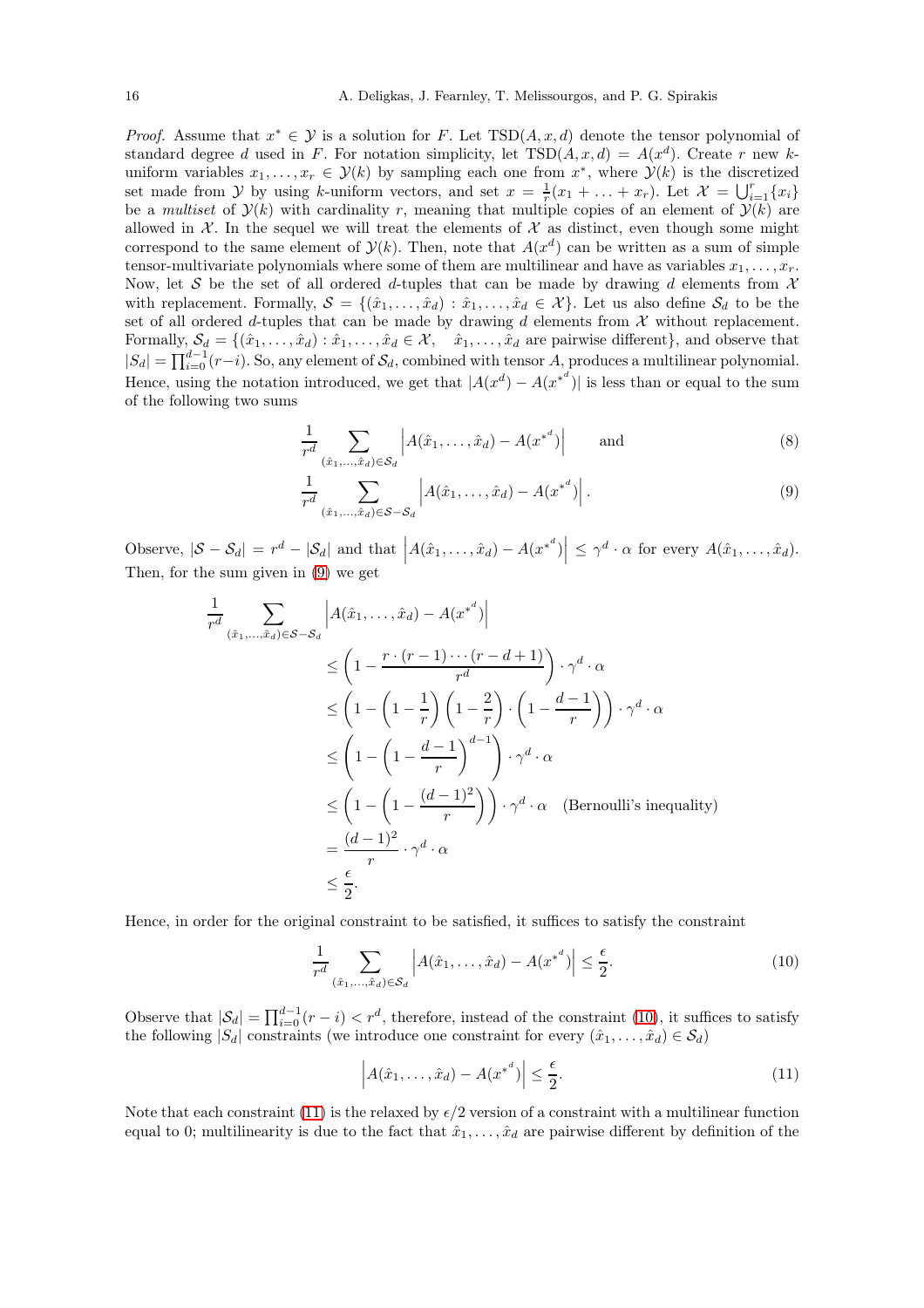set  $S_d$ . The proof is completed by using Lemma [5](#page-13-2) for  $n = d$ ,  $m = |S_d|$  and  $\epsilon/2$  instead of  $\epsilon$  to show that indeed there exists a collection  $S_d$  of tuples  $\hat{x}_1, \ldots, \hat{x}_d$ , where each  $\hat{x}_i, i \in [d]$  is a k-uniform vector with  $k \geq \frac{8 \cdot \alpha^2 \cdot \gamma^2 \cdot d^2(d+2) \cdot \ln r}{\epsilon^2}$  $\frac{(d+2)\cdot \ln r}{\epsilon^2}$  such that all  $|S_d|$  constraints of [\(11\)](#page-15-2) are satisfied. The latter inequality is true by our choice of  $k$  and  $r$ .

<span id="page-16-1"></span>Now we can prove the following lemma.

**Lemma 7.** Let F be a Boolean formula with variable x and one tensor-polynomial constraint of standard degree d, and let  $Y$  be a bounded convex set. If the constrained ETR problem defined by  $\text{exact}(F)$  and Y has a solution, then the constrained  $\epsilon$ -ETR problem defined by F and Y has a k-uniform solution where

$$
k = \frac{32 \cdot \alpha^6 \cdot \gamma^{2d} \cdot d^6}{\epsilon^4}.
$$

*Proof.* First, we use Lemma [6](#page-14-3) to construct the constrained  $\frac{\epsilon}{2}$ -ETR problem  $\Pi_{ML}$  with tensormultilinear constraints. Recall that  $\Pi_{ML}$  has  $r = \frac{2 \alpha^2 \gamma^d \cdot d^2}{\epsilon}$  $\frac{\gamma^{-1}d^{-1}}{\epsilon}$  variables and if  $\Pi_{ML}$  is satisfiable, then there exist  $\frac{k}{r}$ -uniform vectors  $\hat{x}_1 \in \mathcal{Y}, \ldots, \hat{x}_r \in \mathcal{Y}$  that  $\epsilon/2$ -satisfy  $\Pi_{ML}$ . Then, let us construct the k-uniform vector  $\hat{x} = \frac{1}{r} \cdot (\hat{x}_1 + \ldots + \hat{x}_r)$ . Note that, according to Lemma [6,](#page-14-3) it is

$$
|A(\hat{x}^d) - A(x^{*^d})| \le \frac{1}{r^d} \sum_{(\hat{x}_1, \dots, \hat{x}_d) \in \mathcal{S}_d} \left| A(\hat{x}_1, \dots, \hat{x}_d) - A(x^{*^d}) \right|
$$
  
+ 
$$
\frac{1}{r^d} \sum_{(\hat{x}_1, \dots, \hat{x}_d) \in \mathcal{S} - \mathcal{S}_d} \left| A(\hat{x}_1, \dots, \hat{x}_d) - A(x^{*^d}) \right|
$$
  

$$
\le \frac{\epsilon}{2} + \frac{\epsilon}{2}
$$
  
=  $\epsilon$ .

This completes the proof of the lemma.

<span id="page-16-0"></span>4.2.3 Problems with simple multivariate constraints We now assume that we are given a constraint- $\epsilon$ -ETR problem defined by a Boolean formula F of tensor simple multilinear polynomial constraints and a bounded convex set *y*. As before  $\gamma = ||y||_{\infty}$  and let  $\alpha$  be the maximum absolute value of the coefficients of the constraints. We will say that the constraints are of maximum degree  $d$ if d is the maximum degree among all variables. The main idea of the proof of the following lemma is to rewrite the problem as an equivalent problem with standard degree d constraints and then apply Lemmas [7](#page-16-1) and [5](#page-13-2) to derive the bound for  $k$ .

<span id="page-16-2"></span>**Lemma 8.** Let F be a Boolean formula with n variables and m simple tensor-multivariate polynomial constraints of maximum degree d and let  $Y$  be a bounded convex set in the variables space. If the constrained ETR problem defined by exact(F) and Y has a solution, then the constrained  $\epsilon$ -ETR problem defined by  $F$  and  $Y$  has a k-uniform solution where

$$
k = \frac{512 \cdot \alpha^6 \cdot \gamma^{2d+2} \cdot n^6 \cdot d^6 \cdot \ln(2 \cdot \alpha' \cdot \gamma' \cdot d \cdot n \cdot m)}{\epsilon^5},
$$

where  $\alpha' := \max(\alpha, 1), \gamma' := \max(\gamma, 1).$ 

*Proof.* Let  $x_1^*, \ldots, x_n^*$  be a solution for  $\text{exact}(F)$  and let  $x_i', i \in [n]$  be a variable k-uniform vector sampled from  $x_i^*$ . We will prove that if k equals at least the quantity of the statement of the lemma, then there exist vectors  $x'_1, \ldots, x'_n$  that constitute a solution to the constrained  $\epsilon$ -ETR problem defined by  $F$  and  $\mathcal{Y}$ .

Consider the j-th constraint where  $j \in [m]$  defined by the simple tensor-multivariate polynomial  $STM(A_j, x_1^{d_{j1}}, \ldots, x_n^{d_{jn}})$ . We will use the same technique we used in Lemma [5](#page-13-2) to create n constraints,

 $\Box$ 

 $\Box$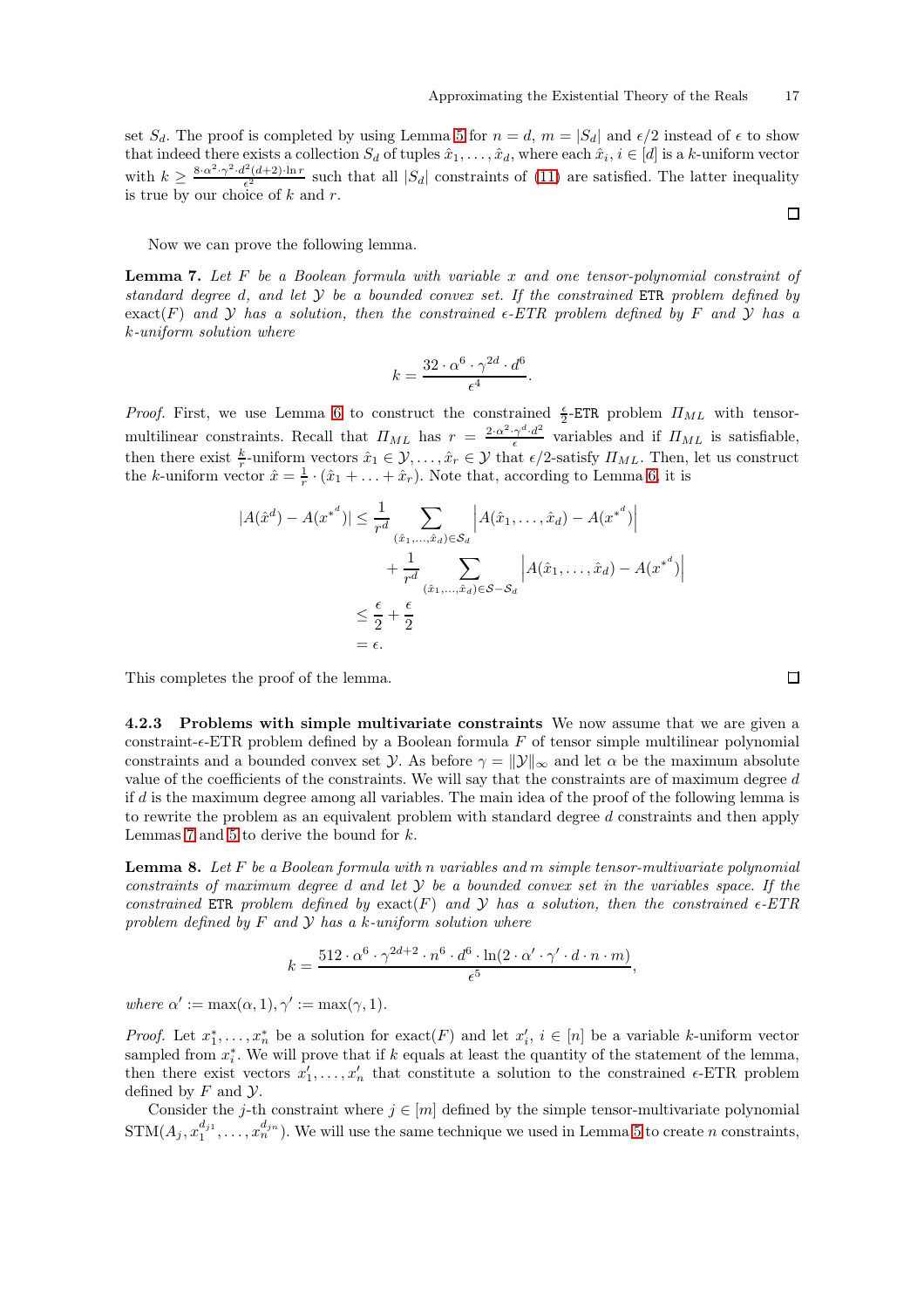where constraint  $i \in [n]$  is defined via a simple degree  $d_{ji}$  polynomial. Again, for notation simplicity for every  $i \in [m]$  we use  $STM_j^i$  to denote the polynomial  $STM(A_j, x_1^{d_{j1}}, \ldots, x_n^{d_{jn}})$  where we set  $x_1 = x'_1, \ldots, x_i = x'_i$  and  $x_{i+1} = x^*_{i+1}, \ldots, x_n = x^*_n$ . Let  $\text{STM}_j^0 := \text{STM}(A_j, (x^*_1)^{d_{j1}}, \ldots, (x^*_n)^{d_{jn}})$ . Then, for every  $j \in [m]$  we define the following n constraints

<span id="page-17-1"></span>
$$
|\operatorname{STM}_{j}^{i} - \operatorname{STM}_{j}^{i-1}| \le \frac{\epsilon}{n}.\tag{12}
$$

Observe that for some  $j \in [m]$ , every constraint i of the form [\(12\)](#page-17-1) defines a simple degree  $d_{ji}$ polynomial with respect to variable  $x_i'$ . Furthermore, observe that if every such constraint is satisfied, i then the initial constraint defined by  $STM(A_j, x_1^{d_{j1}}, \ldots, x_n^{d_{jn}})$  is satisfied too. Then, we convert each such constraint to a set of  $\prod_{i=0}^{d-1}(r-i)$  multilinear constraints with  $r = \frac{2 \cdot \alpha^2 \cdot \gamma^d \cdot d^2}{\epsilon}$  $\frac{\gamma \cdot a}{\epsilon}$  variables, using Lemma [6](#page-14-3) where we demand that every multilinear constraint is  $\frac{\epsilon}{2n}$ -satisfied (we restrict the current  $\frac{\epsilon}{n}$  to half of it in order to use Lemma [6\)](#page-14-3). The proof is then completed by using Lemma [5](#page-13-2) where we observe that we have  $r \cdot n = \frac{2 \cdot \alpha^2 \cdot \gamma^d \cdot d^2 \cdot n}{\epsilon}$  variables and  $\prod_{i=0}^{d-1} (r-i) \cdot n \cdot m < r^d \cdot n \cdot m$  constraints and we set  $\epsilon$  to  $\frac{\epsilon}{2n}$ .

To arrive to the actual size  $k$  of the required uniform vector, we start from the size  $k'$  prescribed by Lemma [5](#page-13-2) and sequentially set proper values for the parameters as dictated by our method for transforming the constraints. We have

$$
k' = \frac{2 \cdot \alpha^2 \cdot \gamma^2 \cdot n^2 \cdot \ln(3 \cdot n \cdot m)}{\epsilon^2}
$$
  
\n
$$
= \frac{8 \cdot \alpha^6 \cdot \gamma^{2d+2} \cdot n^2 \cdot d^4 \cdot \ln(6 \cdot \alpha^2 \cdot \gamma^d \cdot d^2 \cdot n \cdot m/\epsilon)}{\epsilon^4} \qquad (n \leftarrow n \cdot r)
$$
  
\n
$$
= \frac{8 \cdot \alpha^6 \cdot \gamma^{2d+2} \cdot n^2 \cdot d^4 \cdot \ln(6 \cdot \alpha^{2d+2} \cdot \gamma^{d^2+d} \cdot d^{2d+2} \cdot n^2 \cdot m/\epsilon^{d+1})}{\epsilon^4} \qquad (m \leftarrow r^d \cdot n \cdot m)
$$
  
\n
$$
= \frac{128 \cdot \alpha^6 \cdot \gamma^{2d+2} \cdot n^6 \cdot d^4 \cdot \ln(6 \cdot 2^{d+1} \cdot \alpha^{2d+2} \cdot \gamma^{d^2+d} \cdot d^{2d+2} \cdot n^{d+3} \cdot m/\epsilon^{d+1})}{\epsilon^4} \qquad (\epsilon \leftarrow \frac{\epsilon}{2n})
$$
  
\n
$$
\leq \frac{128 \cdot \alpha^6 \cdot \gamma^{2d+2} \cdot n^6 \cdot d^4 \cdot \ln(2 \cdot \max(\alpha, 1) \cdot \max(\gamma, 1) \cdot d \cdot n \cdot m/\epsilon)^{4d^2}}{\epsilon^4} \qquad \text{(for any } d \geq 1)
$$
  
\n
$$
= \frac{512 \cdot \alpha^6 \cdot \gamma^{2d+2} \cdot n^6 \cdot d^6 \cdot \ln(2 \cdot \max(\alpha, 1) \cdot \max(\gamma, 1) \cdot d \cdot n \cdot m/\epsilon)}{\epsilon^4}
$$
  
\n
$$
\leq \frac{512 \cdot \alpha^6 \cdot \gamma^{2d+2} \cdot n^6 \cdot d^6 \cdot \ln(2 \cdot \max(\alpha, 1) \cdot \max(\gamma, 1) \cdot d \cdot n \cdot m)}{\epsilon^5}.
$$

We want  $k \geq k'$ , therefore it suffices to bound from below k by the upper bound of k'. This completes the proof. П

#### <span id="page-17-0"></span>4.2.4 Putting everything together

*Proof.* For the final step of the proof of Theorem [3,](#page-6-2) assume that  $x_1^*, \ldots, x_n^* \in \mathcal{Y}$  is a solution for exact(F). Consider now a multivariate constraint  $i \in [m]$  of F defined by  $TMV_i(x_1, \ldots, x_n)$ . Firstly, we replace this constraint by

<span id="page-17-3"></span><span id="page-17-2"></span>
$$
|TMV_i(x_1,\ldots,x_n)-TMV_i(x_1^*,\ldots,x_n^*)|\leq \epsilon.
$$
\n(13)

Then, replace constraint  $(13)$  by t constraints of the form

$$
|STM_{i,j}(x_1,\ldots,x_n) -STM_{i,j}(x_1^*,\ldots,x_n^*)| \leq \frac{\epsilon}{t}
$$
\n(14)

where  $STM_{i,1}(x_1, \ldots, x_n), \ldots, STM_{i,t}(x_1, \ldots, x_n)$  are the simple tensor multivariate polynomials  $TMV_i(x_1,\ldots,x_n)$  consists of. By the triangle inequality we get that if all t constraints given by [\(14\)](#page-17-3) hold, then constraint [\(13\)](#page-17-2) holds as well. Hence, we can reduce the problem to an equivalent problem with the same n variables and  $m \cdot t$  constraints that all of them are simple tensor multivariate polynomials. So, we can apply Lemma [8](#page-16-2) where we replace m with  $m \cdot t$  and  $\epsilon$  with  $\frac{\epsilon}{t}$ . This completes the proof of the theorem.□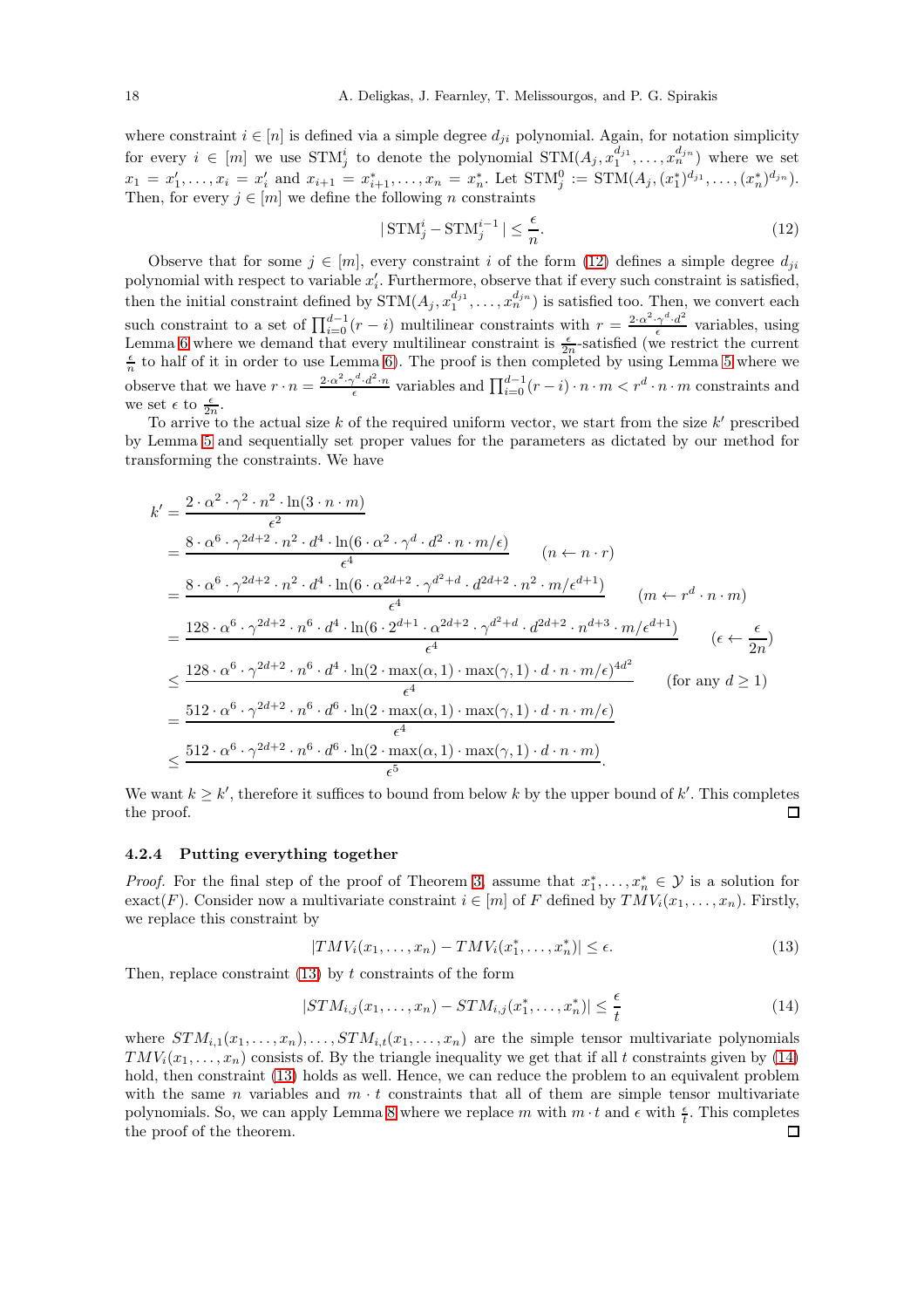# <span id="page-18-0"></span>5 Applications

We now show how our theorems can be applied to derive new approximation algorithms for a variety of problems. In order to conclude that Corollary [1](#page-7-2) provides a PTAS or QPTAS for some given problem, one has to carefully determine the actual input size of the problem and show that the running time of the corollary's algorithm satisfies the PTAS or QPTAS definition.

### <span id="page-18-1"></span>5.1 Constrained approximate Nash equilibria

A constrained Nash equilibrium is a Nash equilibrium that satisfies some extra constraints, like specific bounds on the payoffs of the players. Constrained Nash equilibria attracted the attention of many authors, who proved NP-completeness for two-player games [\[6,](#page-26-4)[15](#page-27-13)[,30\]](#page-27-14) and ETR-completeness for three-player games [\[6](#page-26-4)[–9](#page-26-5)[,29\]](#page-27-4) for constrained exact Nash equilibria.

Constrained approximate equilibria have been studied, but so far only lower bounds have been derived [\[2,](#page-26-6)[12](#page-27-5)[,25](#page-27-2)[,26](#page-27-6)[,32\]](#page-27-15). It has been observed that sampling methods can give QPTASs for finding constrained approximate Nash equilibria for certain constraints in two player games [\[26\]](#page-27-6).

By applying Theorem [3,](#page-6-2) we get the following result for games with number of players up to polylogarithmic in the number of pure strategies (here n is the number of players): Any property of an approximate equilibrium that can be formulated in  $\epsilon$ -ETR where  $\alpha$ ,  $\gamma$ , d, t and n are up to polylogarithmic in the number of pure strategies has a QPTAS. This generalises past results to a much broader class of constraints, and provides results for games with more than two players, which had not previously been studied in this setting.

A game is defined by the set of players, the set of actions for every player, and the payoff function of every player. In normal form games, the payoff function is given by a multilinear function on a tensor of appropriate size. Consider an n-player game where every player has l-actions, and let  $A_i$  denote the payoff tensor of player j with elements in  $[0, 1]$ ;  $A_j$  has size  $\times_{i=1}^n l$ . The interpretation of the tensor  $A_j$  is the following: the element  $A_j(i_1,\ldots,i_n)$  of the tensor corresponds to the payoff of player j when Player 1 chooses action  $i_1$ , Player 1 chooses action  $i_2$ , and so on. To play the game, every player j chooses a probability distribution  $x_j \in \Delta^l$ , a.k.a. a *strategy*, over their actions. A collection of strategies is called *strategy profile*. The expected payoff of player j under the strategy profile  $(x_1, \ldots, x_n)$  is given by  $ML(A_j, x_1, \ldots, x_n)$ . For notation simplicity, let  $u_j(x_j, x_{-j}) := ML(A_j, x_1, \ldots, x_n)$ , where  $x_{-j}$  is the strategy profile of all players except player j. A strategy profile  $(x_1^*, \ldots, x_n^*)$  is a Nash equilibrium if for every player j it holds that  $u_j(x_j^*, x_{-j}^*) \ge u_j(x_j, x_{-j}^*)$  for every  $x_j \in \Delta^l$ , or equivalently  $u_j(x_j^*, x_{-j}^*) \geq u_j(s_p, x_{-j}^*)$  for every possible  $s_p$ , where  $s_p$  denotes the case where player j chooses their action p with probability 1.

Our framework formally describes a broad family of constrained Nash equilibrium problems for which we can get a QPTAS.

**Theorem 8.** Let  $\Gamma$  be an n-player l-action normal form game  $\Gamma$ . Furthermore, let  $\Gamma$  be a Boolean formula with  $c \in poly(l)$  TMV constraints of degree d. If  $n, d \in polylog(l)$ , then in quasi-polynomial time we can compute an approximate NE of  $\Gamma$  constrained by F, or decide that no such constrained approximate NE exists.

Proof. Observe that we can write the problem of the existence of a constrained Nash equilibrium as an ETR problem. The constraints of the problem will be the constraints of  $F$  plus the constraint

$$
u_j(s_l, x_{-j}) - u_j(x_j, x_{-j}) \le 0
$$

for every player  $i \in [m]$  and every action  $s_i$  of player j.

Thus, we can use Theorem [3](#page-6-2) and complete the proof since we produced an  $\epsilon$ -ETR problem with  $m = c+n \cdot l = \text{poly}(l)$  constraints, which is polynomial in the input size; d and t are polylogarithmic in l by assumption (it always holds that  $t \le d$ );  $\gamma = 1$  since every variable is a probability distribution;<br> $\alpha = 1$  by the definition of normal form games.  $\alpha = 1$  by the definition of normal form games.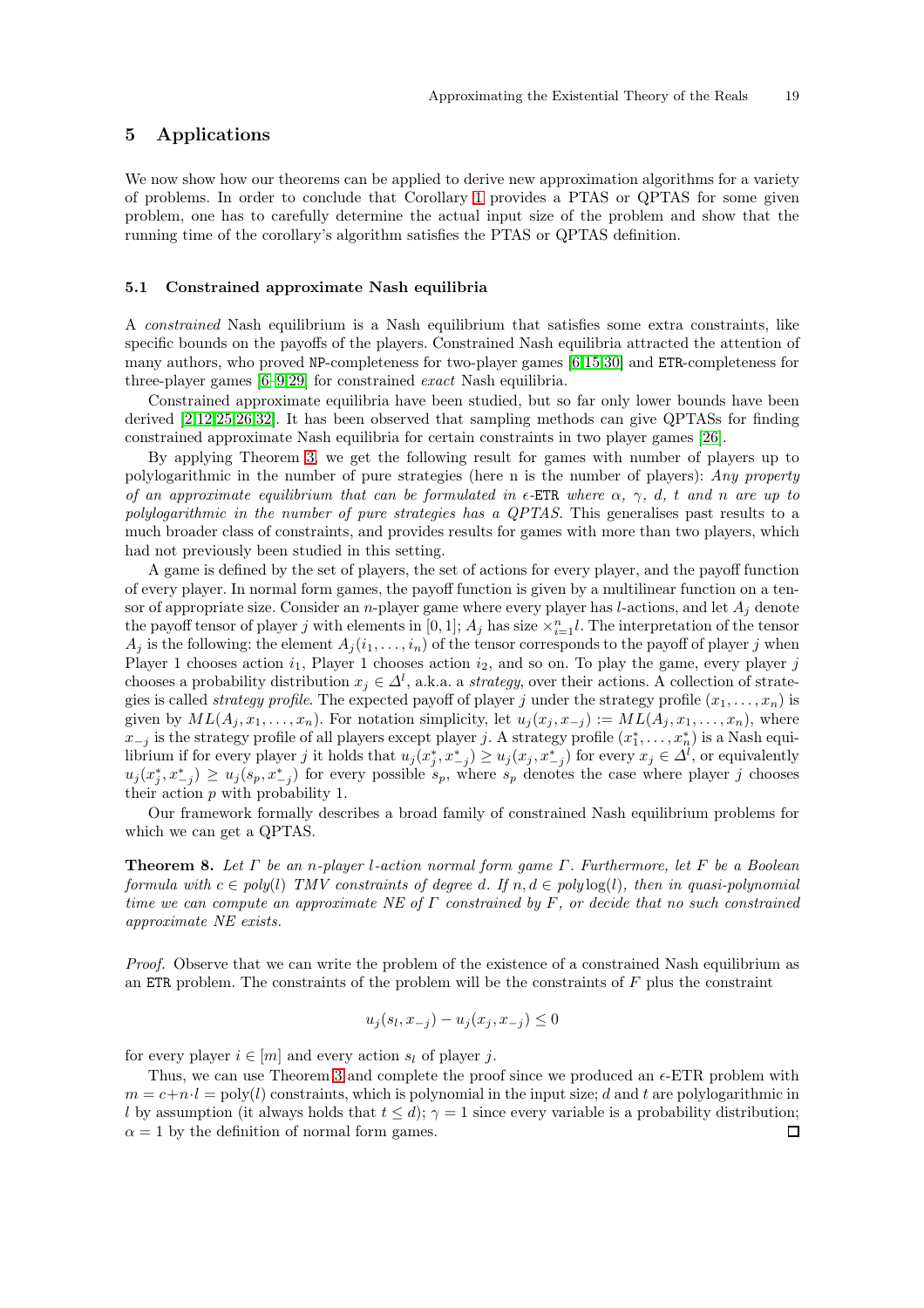## <span id="page-19-0"></span>5.2 Shapley games

Shapley's stochastic games [\[40\]](#page-28-2) describe a two-player infinite-duration zero-sum game. The game consists of N states. Each state specifies a two-player  $M \times M$  bimatrix game where the players compete over: (1) a reward (which may be negative) that is paid by player two to player one, and (2) a probability distribution over the next state of the game. So each round consists of the players playing a bimatrix game at some state s, which generates a reward, and the next state s' of the game. The reward in round i is discounted by  $\lambda^{i-1}$ , where  $0 < \lambda < 1$  is a *discount factor*. The overall payoff to player 1 is the discounted sum of the infinite sequence of rewards generated during the course of the game.

Shapley showed that these games are determined, meaning that there exists a value vector  $v$ , where  $v<sub>s</sub>$  is the value of the game starting at state s. A polynomial time algorithm has been devised for computing the value vector of a Shapley game when the number of states  $N$  is constant [\[31\]](#page-27-16). However, since the values may be irrational, this algorithm needs to deal with algebraic numbers, and the *degree* of the polynomial is  $O(N)^{N^2}$ , so if N is even mildly super-constant, then the algorithm is not polynomial.

Furthermore, Shapley showed that the value vector is the unique solution of a system of polynomial optimality equations, which can be formulated in ETR. Any approximate solution of these equations gives an approximation of the value vector, and applying Theorem [3](#page-6-2) gives us a QPTAS. This algorithm works when  $N \in O(\sqrt[6]{\log M})$ , which is a value of N that prior work cannot handle. The downside of our algorithm is that, since we require the solution to be bounded by a convex hull defined by finitely many points, the algorithm only works when the value vector is reasonably small. Specifically, the algorithm takes a constant bound  $B \in \mathbb{R}$ , and either finds the approximate value of the game, or verifies that the value is strictly greater than B.

To formally define a Shapley game, we use  $N$  to denote the number of states, and  $M$  to denote the number of actions. The game is defined by the following two functions.

- For each  $s \leq N$  and  $j, k \leq M$  the function  $r(s, j, k)$  gives the reward at state s when player one chooses action  $j$  and player two chooses action  $k$ .
- $-$  For each  $s, s' \leq N$  and  $j, k \leq M$  the function  $p(s, s', j, k)$  gives the probability of moving from state s to state s' when player one chooses action j and player two chooses action  $k$ . It is required that  $\sum_{s'=1}^{N} p(s, s', j, k) = 1$  for all s, j, and k.

The game begins at a given starting state. In each round of the game the players are at a state s, and play the matrix game at that state by picking an action from the set  $\{1, 2, \ldots, M\}$ . The players are allowed to use randomization to make this choice. Supposing that the first player chose action  $j$ and the second player chose the action k, the first player receives the reward  $r(s, j, k)$ , and then a new state  $s'$  is chosen according to the probability distribution given by  $p(s, \cdot, j, k)$ .

The reward in future rounds is *discounted* by a factor of  $\lambda$  where  $0 < \lambda < 1$  in each round. So if  $r_1, r_2, \ldots$  is the infinite sequence of rewards, the total reward paid by player two to player one is  $\sum_{i=1}^{\infty} \lambda^{i-1} \cdot r_i$ , which, due to the choice of  $\lambda$ , is always a finite value.

The two players play the game by specifying a probability distribution at each state, which represents their strategy for playing at that state. Let  $\Delta^M$  denote the M-dimensional simplex, which represents the strategy space for both players at a single state. For each  $x, y \in \Delta^M$ , we overload notation by defining the expected reward and next state functions.

$$
r(s, x, y) = \sum_{j=1}^{M} \sum_{k=1}^{M} x(j) \cdot y(k) \cdot r(s, i, j),
$$
  

$$
p(s, s', x, y) = \sum_{j=1}^{M} \sum_{k=1}^{M} x(j) \cdot y(k) \cdot p(s, s', i, j).
$$

Shapley showed that these games are determined [\[40\]](#page-28-2), meaning that there is a unique vector  $v \in \mathbb{R}^N$  such that  $v_s$  is the *value* of the game starting at state s: player one has a strategy to ensure that the expected reward is at least  $v(s)$ , while player two has a strategy to ensure that the expected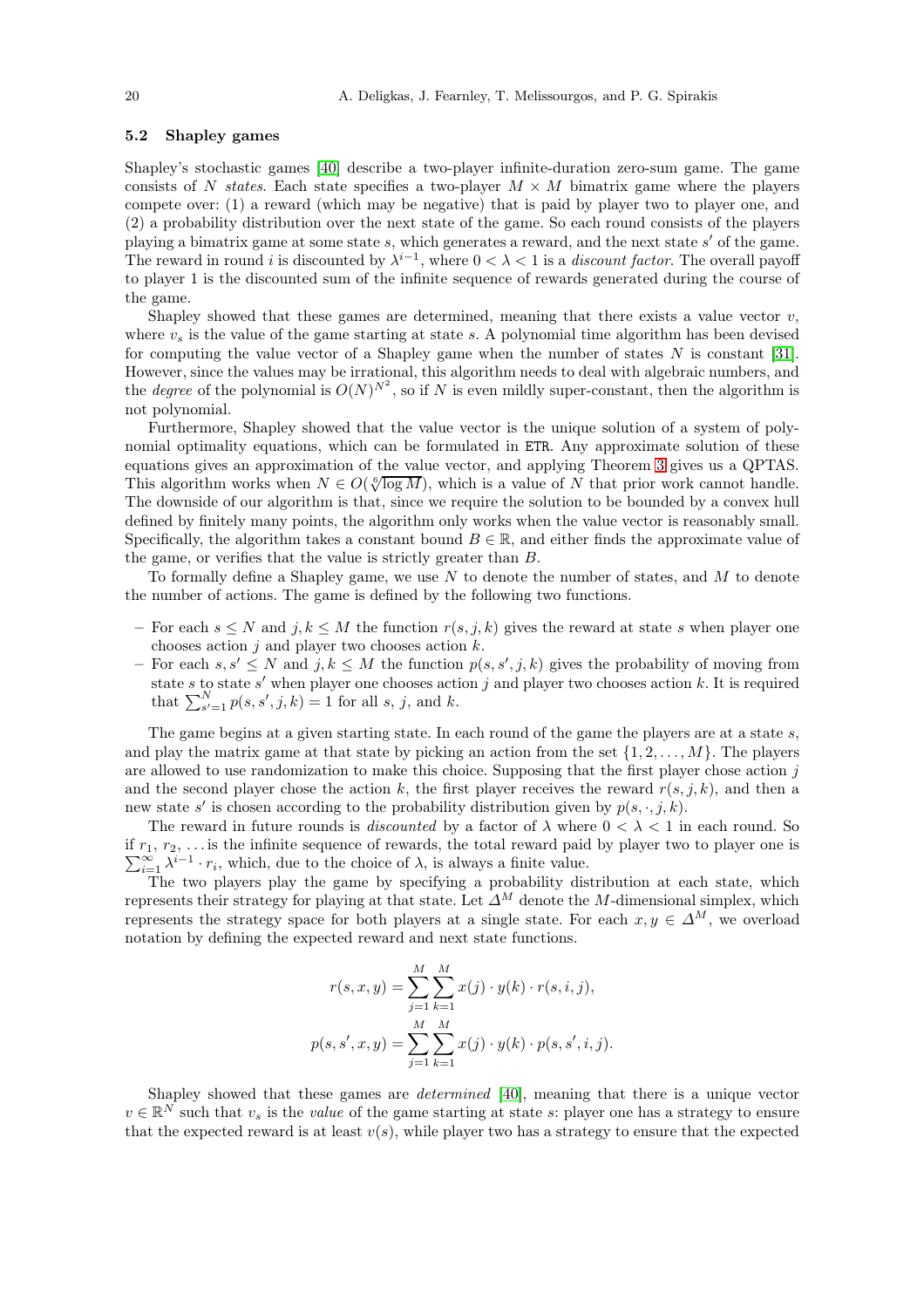reward is at most  $v(s)$ . Furthermore, Shapley showed that this value vector is the unique solution of the following optimality equations [\[40\]](#page-28-2). For each state s we have the equation

<span id="page-20-1"></span>
$$
v(s) = \min_{x \in \Delta^M} \max_{y \in \Delta^M} \left( r(s, x, y) + \lambda \cdot \sum_{s'=1}^N p(s, s', x, y) \cdot v_{s'} \right). \tag{15}
$$

In other words,  $v_s$  must be the value of the one-shot zero-sum game at s, where the payoffs of this zero-sum game are determined by the values of the other states given by  $v_{s'}$ .

**Theorem 9.** Let  $\Gamma$  be a Shapley game with  $N \in O(\sqrt[6]{\log M})$ , unbounded number of actions per state, and rewards in  $[-c, c]$  for every state-action combination, where c is a constant. Furthermore, let s be the starting state of the game. Let  $B \in \mathbb{R}$  be a constant. In quasi-polynomial time we can approximately compute the value of  $\Gamma$  starting from s, if the value of every state is less than or equal to B, or decide that at least one of these values is greater than or equal to B.

*Proof.* Let  $v = (v(1), v(2), \ldots, v(N))$ , and for every state s let  $x_s$  and  $y_s$  denote the strategy player one and player two choose at state s respectively. Observe that  $r(s, x_s, y_s)$  is an STM polynomial with variables  $x$  and  $y$  of the form

STM
$$
(A_{s1}, x_s, y_s)
$$
 = 
$$
\sum_{j=1}^{M} \sum_{k=1}^{M} x_s(j) \cdot y_s(k) \cdot a_{s1}(j, k)
$$

where  $a_{s1}(i, j, k) = r(s, j, k)$ .

Observe also that  $\lambda \cdot \sum_{s'=1}^{N} p(s, s', x_s, y_s) \cdot v_{s'}$  can be written as an STM polynomial with variables  $x, y$  and v of the form

$$
STM(A_{s2}, x, y, v) = \sum_{j=1}^{M} \sum_{k=1}^{M} \sum_{l=1}^{N} x_s(j) \cdot y_s(k) \cdot v(l) \cdot a_{s2}(j, k, l)
$$

where  $a_{s2}(i, j, k) = \lambda \cdot p(s, l, j, k)$ .

Let us define  $\text{TMV}_s(x_s, y_s, v) = \text{STM}(A_{s1}, x_s, y_s) + \text{STM}(A_{s2}, x_s, y_s, v); \text{TMV}_s(x_s, y_s, v)$  has length 2 and degree 1.

Note that we can replace equation [\(15\)](#page-20-1) with the following  $2 \cdot M$  TMV polynomial constraints

$$
TMV(xs, ys, v) - TMV(j, ys, v) \le 0 \tfor every action j \le M of player one\nTMV(xs, k, v) - TMV(xs, ys, v) \ge 0 \tfor every action k \le M of player two
$$

So, to approximate  $v(s)$  it suffices to solve the  $\epsilon$ -ETR problem defined by the  $2 \cdot M \cdot N$  constraints defined as above for every state  $s \leq N$ . Observe, the  $\epsilon$ -ETR problem has:  $2N + 1$  variables  $(x_1)$ through  $x_N$ ,  $y_1$  through  $y_N$ , and v);  $2 \cdot M \cdot N$  TMV constraints;  $\gamma = \max\{1, \max_s v(s)\}\; ; \; \alpha =$  $\max\left\{c, \lambda \cdot \max_{s, s', j, k} p(s, s', j, k)\right\} = \max\{c, 1\},\text{ since }\lambda < 1 \text{ and } \max_{s, s', j, k} p(s, s', j, k) < 1.$  So, if  $N \in O(\sqrt[6]{\log M})$ ,  $\max_s v(s)$  is constant, and c is a constant, we can use Theorem [3](#page-6-2) and derive a QPTAS for [\(15\)](#page-20-1).

Finally, we note that an approximate solution to [\(15\)](#page-20-1) gives an approximation of the value vector itself. This is because Shapley has shown that, when  $v$  is treated as a variable, the optimality equation given in [\(15\)](#page-20-1) is a contraction map. The value vector is a fixed point of this contraction map, and the uniqueness of the value vector is guaranteed by Banach's fixed point theorem. Our algorithm produces an approximate fixed point of the optimality equations. It is easy to show, using the contraction map property, that an approximate fixed point must be close to an exact fixed point.  $\Box$ 

#### <span id="page-20-0"></span>5.3 Approximate consensus halving

In this section we show that an approximate solution to the consensus halving problem can be found in quasi-polynomial time when each agent's valuation function is a single polynomial of constant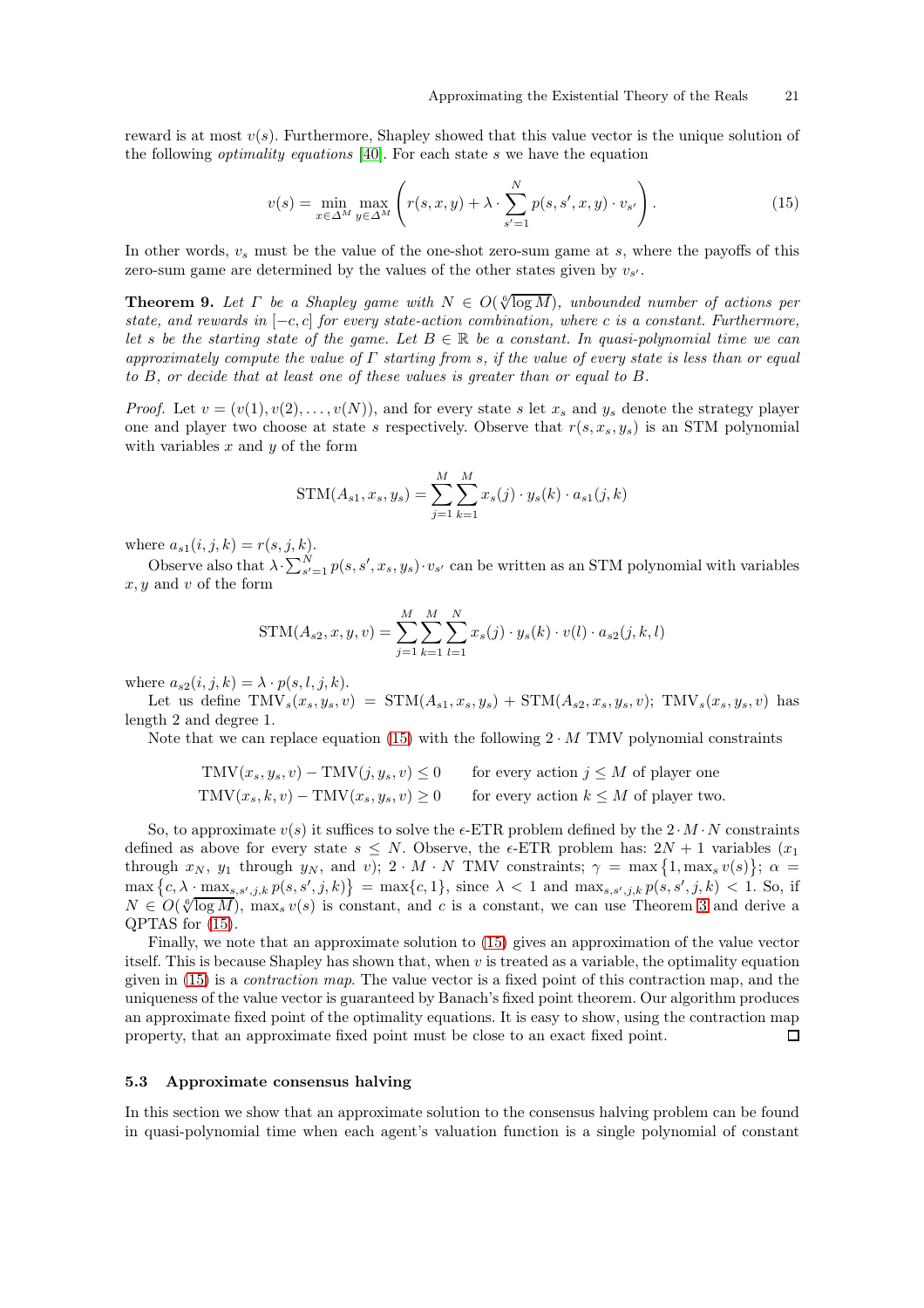or even polylogarithmic degree. We will do so by formulating the problem as a constrained  $\epsilon$ -ETR instance, and then applying Theorem [3.](#page-6-2)

This result first appeared in [\[23,](#page-27-17)[24\]](#page-27-18) and implies that these instances can be solved approximately using a polylogarithmic number of cuts. We note that this is one of the most general classes of instances for which we could hope to prove such a result: any instance in which  $n$  agents desire completely disjoint portions of the object can only be solved by an  $n$ -cut, and piecewise linear functions are capable of producing such a situation. So in a sense, we are exploiting the fact that this situation cannot arise when the agents have non-piecewise polynomial valuation functions.

**Lemma 9.** For every CONSENSUS HALVING instance with n agents, and every  $\epsilon > 0$ , if each agent's valuation function  $F_i$  is a single polynomial of degree at most  $O(poly \log n)$ , then there exists a k-cut, where  $k := O(\text{poly}\log n)/\epsilon^5$ , and pieces  $A_+$  and  $A_-$  such that:

- every cut point is a multiple of 
$$
1/k = \frac{\epsilon^5}{O(\text{poly}\log n)}
$$
;  
-  $|F_i(A_+) - F_i(A_-)| \le \epsilon$ , for every agent *i*.

*Proof.* Since each agent i has a polynomial valuation function, there is a  $d \in O(\log n)$  and constants  $a_0, a_1, \ldots, a_l$  such that each function  $F_i$  can be written as  $F_i(t) = \sum_{j=0}^d a_j \cdot t^j$ .

To prove the theorem, we will formulate the problem as a constrained  $\epsilon$ -ETR instance, and apply Theorem [3,](#page-6-2) which proves the claim. We first write a simple ETR formula for consensus halving with polynomial valuation functions. If a consensus halving instance has a solution, then it also has one in which the cuts are strictly alternating, meaning that

$$
F_i(A_+) = \sum_{j=1}^{\lfloor n/2 \rfloor} \left( F_i(t_{2j}) - F_i(t_{2j-1}) \right),
$$
  

$$
F_i(A_-) = \sum_{j=1}^{\lceil n/2 \rceil} \left( F_i(t_{2j-1}) - F_i(t_{2j-2}) \right),
$$

where the cut is the tuple  $(t_1, t_2, \ldots, t_n)$ , with  $0 \le t_1 \le \cdots \le t_n \le 1$  and  $t_0 := 0$ ,  $t_{n+1} := 1$ .

In this encoding, we have no need to encode which set a particular cut belongs to, and so we can encode a *n*-cut as an element of the *n*-simplex  $x := (x_1, x_2, \ldots, x_{n+1}) \in \Delta^{n+1}$ , where  $x_i := t_i - t_{i-1}$ . From the latter, it is easy to see that

<span id="page-21-0"></span>
$$
t_i := \sum_{j=1}^i x_j.
$$
 (16)

For  $j \in \{0, 1, \ldots, n\}$ , let us denote by  $1^j$  and  $0^j$  a j-tuple of 1's and 0's respectively. Let us also define the *n*-dimensional vector  $v_j := (0^j, 1^{n-j})$ . Now observe that any *n*-cut  $t := (t_1, t_2, \ldots, t_n)$  can be represented by a *n*-dimensional point which is in fact a convex combination of the  $n + 1$  vectors  $v_j, j \in \{0, 1, \ldots, n\}$ . In particular, from [\(16\)](#page-21-0) it is easy to see that

$$
t := (t_1, t_2, \dots, t_n) = \sum_{j=1}^{n+1} x_j \cdot v_{j-1}.
$$

Hence, we can encode the problem as an ETR formula

$$
\exists t \cdot \left( \bigwedge_{i=1}^{n} F_i(A_+) = F_i(A_-) \right) \wedge t \in C,
$$

where C is the convex hull of the vectors  $v_0, v_1, \ldots, v_n$ . This formula has n constraints, one for each agent, and a single constraint bounding the variables in the convex set  $C$  which can be expressed by  $n + 1$  vectors, namely  $v_j, j \in \{0, 1, ..., n\}.$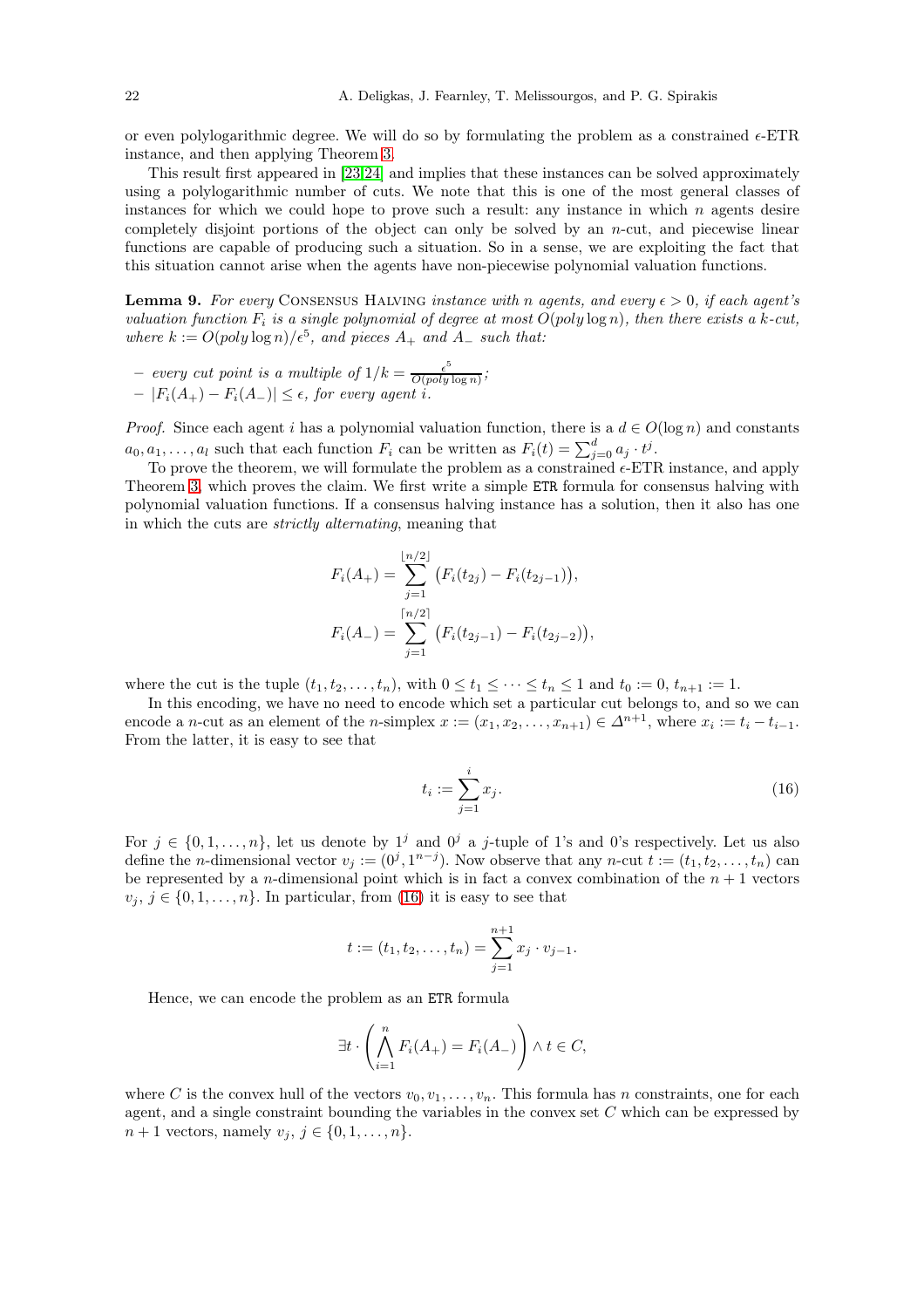The main theorem of [\[22\]](#page-27-19) allows us to leave the constraint  $t \in C$  unchanged, but insists that we weaken the others. Specifically each constraint is weakened so that only  $F_i(A_+) - F_i(A_-) \leq \epsilon$  and  $F_i(A_+) - F_i(A_-) \geq -\epsilon$  are enforced, which implies that  $|F_i(A_+) - F_i(A_-)| \leq \epsilon$ . This is sufficient to encode an approximate solution to the problem.

The constructed  $\epsilon$ -ETR instance has one vector-variable  $t \in C$  and  $2n$  constraints. Let us now study one of the constraints of the  $\epsilon$ -ETR instance.

$$
\sum_{j=1}^{\lfloor n/2 \rfloor} \left( F_i(t_{2j}) - F_i(t_{2j-1}) \right) - \sum_{j=1}^{\lceil n/2 \rceil} \left( F_i(t_{2j-1}) - F_i(t_{2j-2}) \right) \le \epsilon.
$$

Using the representation of  $F_i$ , we can write down a constraint as  $\sum_{k=0}^d a_k \cdot h_k(t_1, t_2, \ldots, t_n) \leq \epsilon$ , where  $h_k(t_1, t_2, \ldots, t_n)$  is a sum of monomials, each one of degree d.  $F_i$  depends on  $t_0$  and  $t_{n+1}$  as well, but recall that these are 0 and 1 respectively.

The term  $a_k \cdot h_k(t_1, t_2, \ldots, t_n)$  is a simple tensor multivariate polynomial with one variable of degree k, which we will denote by  $STM(H_k, t^k)$ . Under this notation  $H_k$  is a k-dimensional tensor where vector  $t$  is applied  $k$  times. Hence, every constraint is a sum of  $d+1$  simple tensor multivariate polynomials, i.e. a TMV polynomial of maximum degree  $d$  constructed by  $d + 1$  STM polynomials. Furthermore,  $||v_j||_{\infty} \leq 1$  for all  $j \in \{0, 1, ..., n\}$ , and for every constraint, the maximum absolute coefficient is constant by definition, and the degree d is  $O(poly \log n)$ . Hence, we can apply Theorem [3](#page-6-2) and get the claimed result.  $\Box$ 

As a consequence, we can perform a brute force search over all possible k-cuts to find an approximate solution, which can be carried out in  $n^{O(poly \log n/\epsilon^5)}$  time.

Theorem 10. CONSENSUS HALVING admits a QPTAS when the valuation function of every agent is a single polynomial of degree  $O(poly \log n)$ .

#### <span id="page-22-0"></span>5.4 Optimization problems

Our framework can provide approximation schemes for optimization problems with one vector variable  $x \in \mathbb{R}^p$  with polynomial constraints over bounded convex sets. Formally,

$$
\max h(x)
$$
  
s.t.  $h_1(x) \ge 0, ..., h_m(x) \ge 0$   
 $x \in \text{conv}(c_1, ..., c_l)$ 

where  $h(x), h_1(x), \ldots, h_m(x)$  are polynomials with respect to vector x; for example  $h(x) = x^T A x$ , where A is an  $p \times p$  matrix, subject to  $h_1(x) = x^T x - \frac{1}{10} \geq 0$  and  $x \in \Delta^p$ . We will call the polynomials  $h_i$  solution-constraints. Optimization problems of this kind received a lot of attention over the years [\[18](#page-27-20)[,20,](#page-27-21)[21,](#page-27-22)[28\]](#page-27-23).

For optimization problems, we sample from the solution that achieves the maximum when we apply Theorem [3,](#page-6-2) in order to prove that there is a k-uniform solution that is close to the maximum. Our algorithm enumerates all k-uniform profiles, and outputs the one that maximizes the objective function. Using this technique, Theorem [3](#page-6-2) gives the following results.

- 1. There is a PTAS if  $h(x)$  is a STM polynomial of maximum degree independent of p, the number of solution-constraints is independent of p, and  $l = \text{poly}(p)$ .
- 2. There is QPTAS if  $h(x)$  is a STM polynomial of maximum degree up to poly log p, the number of solution-constraints is  $\text{poly}(p)$ , and  $l = \text{poly}(p)$ .

To the best of our knowledge, the second result is new. The first result was already known, however it was proven using completely different techniques: in [\[11\]](#page-27-10) it was proven for the special case of degree two, in [\[28\]](#page-27-23) it was extended to any fixed degree, and alternative proofs of the fixed degree case were also given in [\[20](#page-27-21)[,21\]](#page-27-22). We highlight that in all of the aforementioned results solution constraints were not allowed. Note that unless  $NP = ZPP$  there is no FPTAS for quadratic programming even when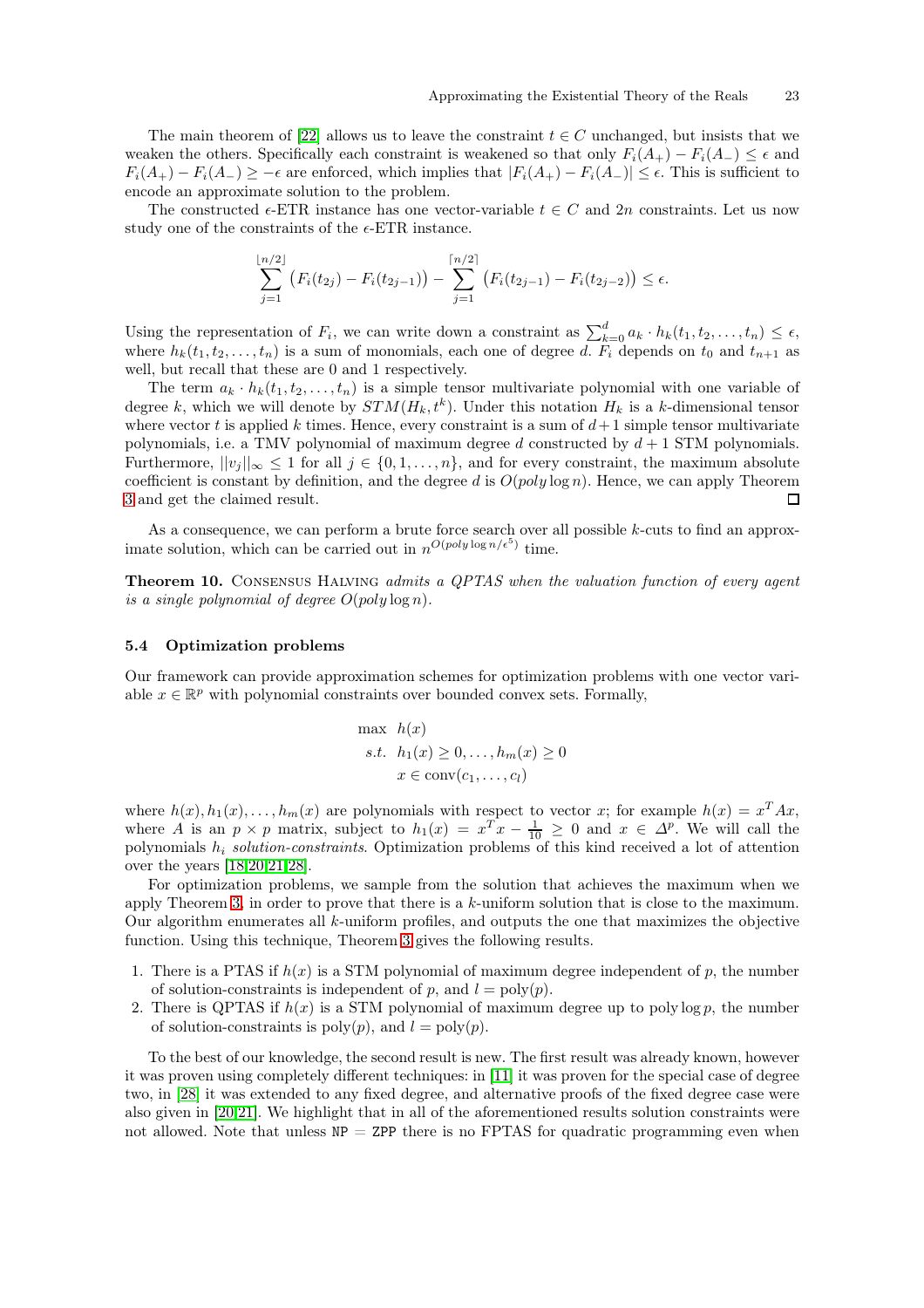the variables are constrained in the simplex [\[18\]](#page-27-20). Hence, our results can be seen as a partial answer to the important question posed in [\[18\]](#page-27-20): What is a complete classification of functions that allow a PTAS?

Furthermore, as shown in Theorem [4](#page-8-2) this technique yields a generalized algorithm for multiobjective optimization problems which, to the best of our knowledge, is a completely new result.

#### <span id="page-23-0"></span>5.5 Tensor problems

Our framework provides quasi-polynomial time algorithms for deciding the existence of approximate eigenvalues and approximate eigenvectors of tensors in  $\mathbb{R}^{p \times p \times p}$ , where the elements are bounded by a constant, where the solutions are required to be in a bounded convex set. In [\[33\]](#page-27-24) it is proven that there is no PTAS for these problems when the domain is unrestricted. To the best of our knowledge this is the first positive result for the problem even in this, restricted, setting.

**Definition 8.** The nonzero vector  $x \in \mathbb{R}^p$  is an eigenvector of tensor  $A \in \mathbb{R}^{p \times p \times p}$  if there exists an eigenvalue  $\lambda \in \mathbb{R}$  such that for every  $k \in [p]$  it holds that

<span id="page-23-3"></span>
$$
\sum_{i}^{n} \sum_{j}^{n} a(i, j, k) \cdot x(i) \cdot x(j) = \lambda \cdot x(k). \tag{17}
$$

**Theorem 11.** Let A be an  $\mathbb{R}^{p \times p \times p}$  tensor with entries in  $[-c, c]$ , where c is a constant. Furthermore, let  $B \in \mathbb{R}$  be a constant and let Y be a bounded convex set where  $\|\mathcal{Y}\|_{\infty}$  is a constant. In a quasipolynomial time we can compute an eigenvalue-eigenvector pair  $(\lambda, x)$  that approximately satisfy [\(17\)](#page-23-3) such that  $\lambda \leq B$  and  $x \in \mathcal{Y}$ , or decide that no such pair exists.

*Proof.* Observe that  $\sum_{i=1}^{n} \sum_{j=1}^{n} a(i, j, k) \cdot x(i) \cdot x(j)$  can be written as an STM polynomial STM $(A_1, x^2)$ where  $a_1(i, j) = a(i, j, k)$ . Furthermore, let  $\ell$  be a p-dimensional vector. Then,  $\lambda \cdot x(k)$  can be written as an STM polynomial  $STM(A_2, x, \ell)$ , where  $a_2(k, 1) = 1$  and zero otherwise.

So, Equation [\(17\)](#page-23-3) can be written as an TMV polynomial constraint of degree 2 and length 2, with two vector variables, x and  $\ell$ . So, the problem of computing an eigenvalue-eigenvector pair that approximately satisfy [\(17\)](#page-23-3) can be written as an  $\epsilon$ -ETR problem with p TMV polynomial constraints of degree 2 and length 2 and two vector variables. Hence, we can use Theorem [3](#page-6-2) with  $\gamma = ||\mathcal{Y}||_{\infty}$ which is constant,  $\alpha = c$ ,  $n = 2$ ,  $t = 2$ ,  $d = 2$ , and  $m = p$  to find a solution if exists, or decide that no such solution exists.  $\Box$ 

#### <span id="page-23-1"></span>5.6 Computational geometry

Finally, we note that our theorem can be applied to problems in computational geometry, although the results are not as general as one may hope. Many problems in this field are known to be ETRcomplete, including, for example, the Steinitz problem for 4-polytopes, inscribed polytopes and Delaunay triangulations, polyhedral complexes, segment intersection graphs, disk intersection graphs, dot product graphs, linkages, unit distance graphs, point visibility graphs, rectilinear crossing number, and simultaneous graph embeddings. We refer the reader to the survey of Cardinal [\[14\]](#page-27-25) for further details.

All of these problems can be formulated in  $\epsilon$ -ETR, and indeed our theorem does give results for these problems. However, our requirement that the bounding convex set be given explicitly limits their applicability. Most computational geometry problems are naturally constrained by a cube, so while Corollary [2](#page-7-3) does give NP algorithms, we do not get QPTASs unless we further restrict the convex set. Here we formulate QPTASs for the segment intersection graph and the unit disk intersection graph problems when the solutions are restricted to lie in a simplex. While it is not clear that either problem has natural applications that are restricted in this way, we do think that future work may be able to derive sampling theorems that are more tailored towards the computational geometry setting.

#### <span id="page-23-2"></span>5.6.1 Segment intersection graphs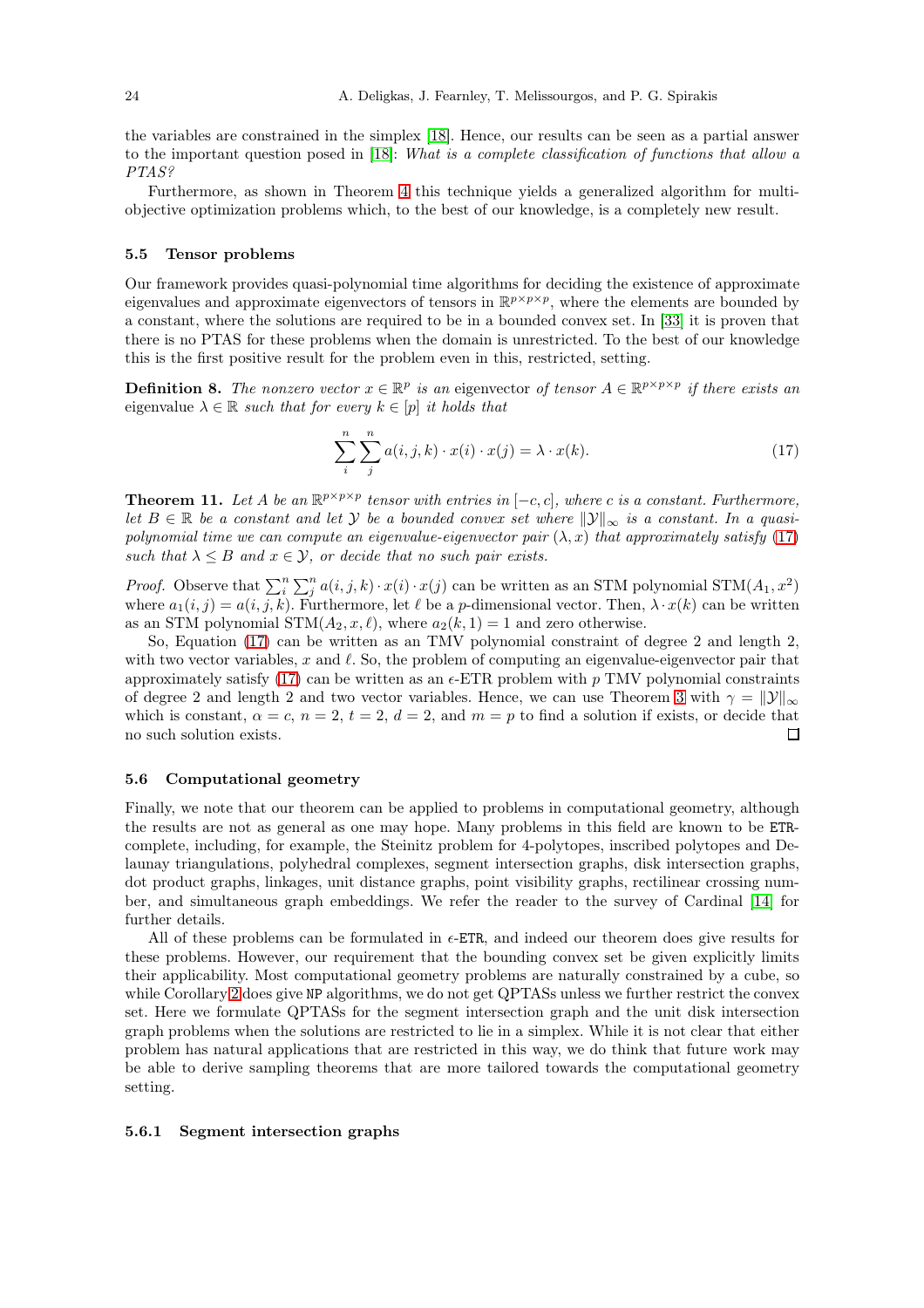Definitions Let G be an undirected graph with vertex set  $\{v_1, v_2, \ldots, v_n\}$ . We say that G is a segment graph if there are straight segments  $s_1, s_2, \ldots, s_n$  in the plane such that, for every  $i, j, 1 \leq i < j \leq n$ , the segments  $s_i$  and  $s_j$  have a common point if and only if  $\{v_i, v_j\} \in E(G)$ .

By a suitable rotation of the co-ordinate system we can achieve that none of the segments is vertical. Then the segment  $s_i$  representing vertex  $v_i$  can be algebraically described as the set  $\{(x, y) \in$  $\mathbb{R}^2$ :  $y = a_i x + b_i, c_i \leq x \leq d_i$  for some real numbers  $a_i, b_i, c_i, d_i$ . We say that G is a simplex K segment graph if the real numbers  $a_i, b_i, c_i, d_i, i = 1, 2, \ldots n$  are under the constraints

$$
a_i, b_i, c_i, d_i \ge 0
$$
, for every  $i = 1, 2, ..., n$ , and  
\n
$$
\sum_{i=1}^{n} (a_i + b_i + c_i + d_i) = K
$$
, where  $K > 0$  is a given constant.

We let SIM-K-SEG denote the class of all simplex K segment graphs with parameter  $K > 0$ .

The problem  $\epsilon$ -RECOG(SIM-K-SEG) is defined as follows. Given an abstract undirected graph G, does it belong with tolerance  $\epsilon$  to SIM-K-SEG?

Formulation of  $\epsilon$ -RECOG(SIM-K-SEG) We first give a description for the problem with  $\epsilon = 0$  and then we generalize for arbitrary  $\epsilon \geq 0$ . The formulation is taken from [\[37\]](#page-28-3).

Letting  $l_i$  be the line containing  $s_i$ , we note that  $s_i \cap s_j \neq \emptyset$  if  $l_i$  and  $l_j$  intersect in a single point whose x-coordinate lies in both the intervals  $[c_i, d_i]$  and  $[c_j, d_j]$ . It is easy to see that the x-coordinate equals  $\frac{b_j-b_i}{a_i-a_j}$ .

Now we turn to the general case where  $\epsilon \geq 0$ . Let us introduce variables  $A_i, B_i, C_i, D_i$  representing the unknown quantities  $a_i, b_i, c_i, d_i, i = 1, 2, ..., n$ . By the problem's definition we require the vector  $(A_1, B_1, C_1, D_1, \ldots, A_n, B_n, C_n, D_n)$  to be in the  $(4n-1)$ -simplex with parameter K. Then  $s_i \cap s_j \neq \emptyset$ can be expressed by the following predicate:

INTS
$$
(A_i, B_i, C_i, D_i, A_j, B_j, C_j, D_j)
$$
 =  
\n $(A_i >_{\epsilon} A_j \wedge C_i (A_i - A_j) \leq_{\epsilon} B_j - B_i \leq_{\epsilon} D_i (A_i - A_j)$   
\n $\wedge C_j (A_i - A_j) \leq_{\epsilon} B_j - B_i \leq_{\epsilon} D_j (A_i - A_j))$   
\n $\vee (A_i <_{\epsilon} A_j \wedge C_i (A_i - A_j) \geq_{\epsilon} B_j - B_i \geq_{\epsilon} D_i (A_i - A_j)$   
\n $\wedge C_j (A_i - A_j) \geq_{\epsilon} B_j - B_i \geq_{\epsilon} D_j (A_i - A_j))$ 

(this is only correct if we "globally" assume that  $C_i \leq_{\epsilon} D_i$  for all i). The existence of a SEGrepresentation of G can then be expressed by the formula

$$
(\exists A_1 B_1 C_1 D_1 \dots A_n B_n C_n D_n K) \left( \bigwedge_{i=1}^n C_i \leq_{\epsilon} D_i \right)
$$
  

$$
\wedge \left( \bigwedge_{\{i,j\} \in E} \text{INTS}(A_i, B_i, C_i, D_i, A_j, B_j, C_j, D_j) \right)
$$
  

$$
\wedge \left( \bigwedge_{\{i,j\} \notin E} \neg \text{INTS}(A_i, B_i, C_i, D_i, A_j, B_j, C_j, D_j) \right)
$$

**Theorem 12.** There is an algorithm that runs in time  $n^{O(K^2 \cdot \log n/\epsilon^2)}$  and either finds a vector  $(A_1, B_1, C_1, D_1, \ldots, A_n, B_n, C_n, D_n)$  that is a solution to  $\epsilon$ -RECOG(SIM-K-SEG), or determines that there is no solution to 0-RECOG(SIM-K-SEG).

*Proof.* We set  $x = (A_1, B_1, C_1, D_1, \ldots, A_n, B_n, C_n, D_n)$  and  $F(x)$  to be the above formula that we constructed. Their combination makes an  $\epsilon$ -ETR instance. Vector x is constrained over the convex hull defined by the vertices of the  $(4n-1)$ -simplex, i.e. vectors  $v_i \in \mathbb{R}^{4n}$ ,  $i \in \{1, 2, ..., 4n\}$  with their *i*-th element equal to K and the rest equal to 0. Therefore the cardinality of our convex set is  $m = 4n$ , and  $\gamma = K$ . By looking at the formula we can conclude that  $a = 1, t = 4$ , and  $d = 2$ . By Theorem [6](#page-10-1) the result follows. $\Box$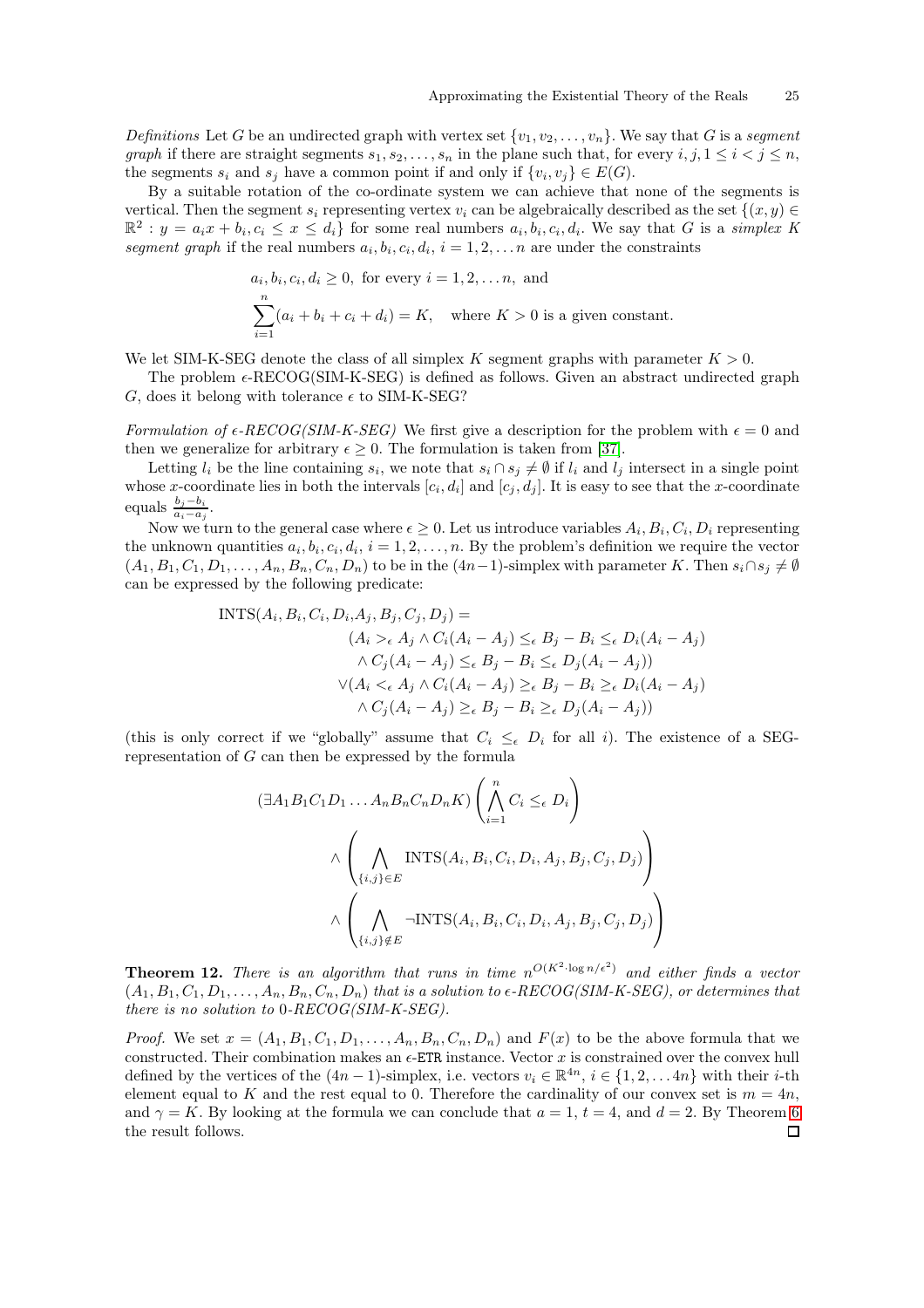## <span id="page-25-0"></span>5.6.2 Unit disk intersection graphs

Definitions Let G be an undirected graph with vertex set  $\{v_1, v_2, \ldots, v_n\}$ . We say that G is a unit disk intersection graph or unit disk graph if there are disks  $d_1, d_2, \ldots, d_n$  (in the plane) with radius 1 such that, for every  $i, j, 1 \leq i < j \leq n$ , the disks  $d_i$  and  $d_j$  have more than one points common (i.e. an area) if and only if  $\{v_i, v_j\} \in E(G)$ .

The disk  $d_i$  representing vertex  $v_i$  can be algebraically described as the set  $\{(x, y) \in \mathbb{R}^2 : (x - y) \in \mathbb{R}^2\}$  $(x_i)^2 + (y - y_i)^2 \leq 1$  for some real numbers  $x_i, y_i$  that determine the centre of the disk. We say that G is a *simplex K unit disk graph* if the real numbers  $x_i, y_i, i = 1, 2, \ldots n$  are under the constraints

$$
x_i, y_i \ge 0
$$
, for every  $i = 1, 2, ..., n$ , and  
\n
$$
\sum_{i=1}^n (x_i + y_i) = K
$$
, where  $K > 0$  is a given constant.

We let SIM-K-UDG denote the class of all simplex K unit disk graphs with parameter  $K > 0$ .

The problem  $\epsilon$ -RECOG(SIM-K-UDG) is defined as follows. Given an abstract undirected graph G, does it belong with tolerance  $\epsilon$  to SIM-K-UDG?

Formulation of  $\epsilon$ -RECOG(SIM-K-UDG) Let us introduce variables  $X_i, Y_i$  representing the unknown quantities  $x_i, y_i, i = 1, 2, \ldots, n$ . We require the vector  $(X_1, Y_1, \ldots, X_n, Y_n)$  to be in the  $(2n - 1)$ simplex with parameter K. Then we consider an  $\epsilon$ -intersection  $d_i \cap_{\epsilon} d_j \neq \emptyset$  to happen if:

$$
\sqrt{(X_i - X_j)^2 + (Y_i - Y_j)^2} < 2 + \epsilon
$$

and an  $\epsilon$ -non-intersection  $d_i \cap_{\epsilon} d_j = \emptyset$  to happen if:

$$
\sqrt{(X_i - X_j)^2 + (Y_i - Y_j)^2} \ge 2 - \epsilon
$$

The existence of a UDG-representation of G can then be expressed by the formula

$$
(\exists X_1 Y_1 \dots X_n Y_n)
$$
\n
$$
\left(\bigwedge_{\{i,j\}\in E} (X_i - X_j) \cdot (X_i - X_j) + (Y_i - Y_j) \cdot (Y_i - Y_j) < 4 + 2\epsilon + \epsilon^2\right)
$$
\n
$$
\wedge \left(\bigwedge_{\{i,j\}\notin E} (X_i - X_j) \cdot (X_i - X_j) + (Y_i - Y_j) \cdot (Y_i - Y_j) \ge 4 - 2\epsilon + \epsilon^2\right)
$$

**Theorem 13.** There is an algorithm that runs in time  $n^{O(K^2 \cdot \log n/\epsilon^2)}$  and either finds a vector  $(X_1, Y_1, \ldots, X_n, Y_n)$  that is a solution to  $\epsilon$ -RECOG(SIM-K-UDG), or determines that there is no solution to 0-RECOG(SIM-K-UDG).

*Proof.* We set  $x = (X_1, Y_1, \ldots, X_n, Y_n)$  and  $F(x)$  to be the above formula that we constructed. Their combination makes an  $\epsilon$ -ETR instance. Vector x is constrained over the convex set defined by the vertices of the  $(2n-1)$ -simplex, i.e. vectors  $v_i \in \mathbb{R}^{2n}$ ,  $i \in \{1, 2, \dots 2n\}$  with their *i*-th element equal to K and the rest equal to 0. Therefore the cardinality of our convex set is  $m = 2n$ , and  $\gamma = K$ . By looking at the formula we can conclude that  $a = 2$ ,  $t = 7$ , and  $d = 2$ . By Theorem [6](#page-10-1) the result follows.  $\Box$ 

#### <span id="page-25-1"></span>6 Discussion and Open Problems

It seems that ETR is a class which captures decision problems that are a lot harder than these in NP (under standard complexity assumptions) because either they do not have truth certificates of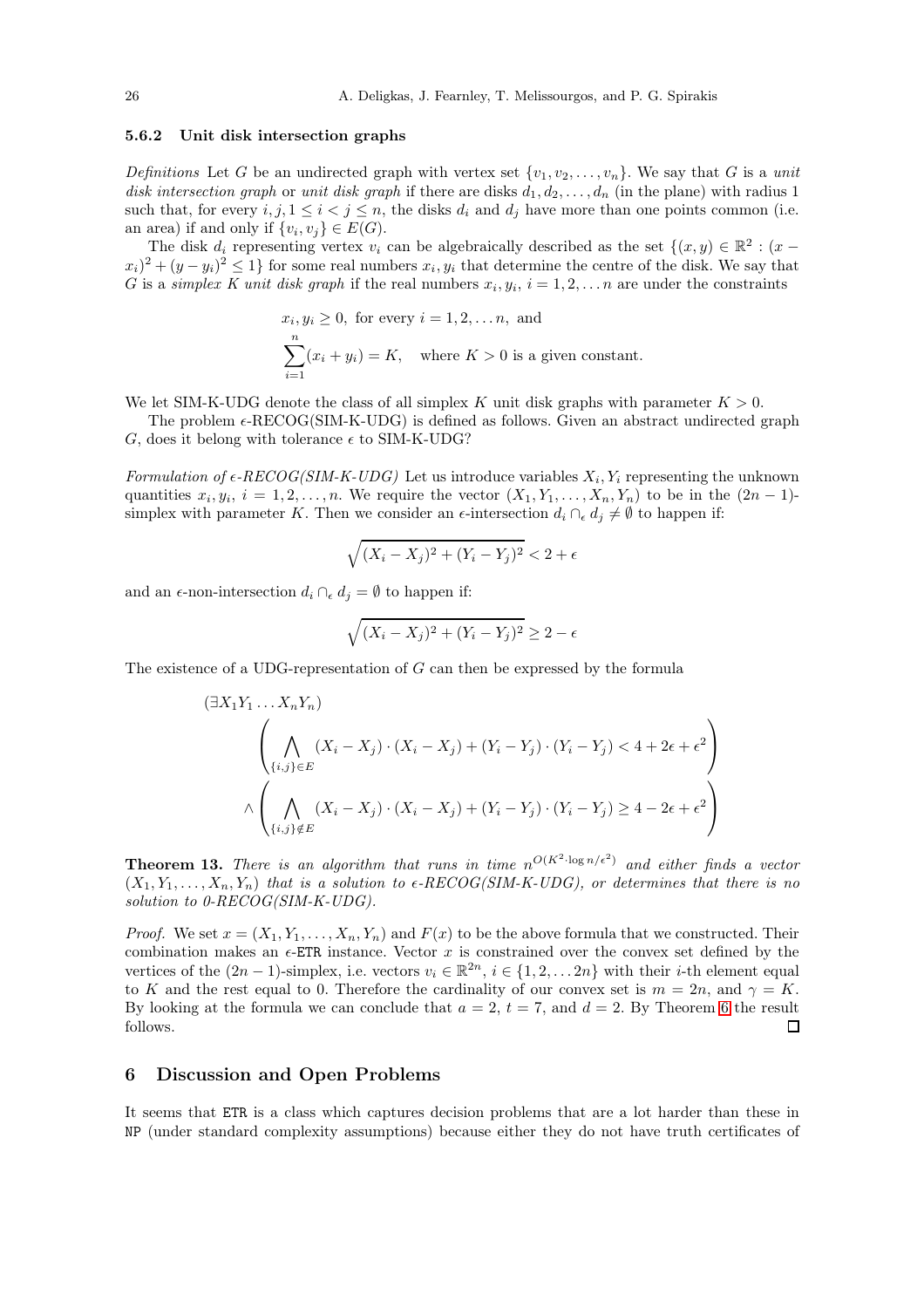polynomial length or because the certificate cannot be checked in polynomial time. One can think of ETR and thus Function ETR (FETR) and Total Function ETR (TFETR) as being the analogues of NP, FNP and TFNP respectively in the Blum-Shub-Smale (BSS) model of computation [\[10\]](#page-27-7), in which computing functions over real numbers is as costly as is computing functions over rational numbers in Turing machines.

In this paper we provide a general framework for approximation schemes, a framework designed for problems in a subclass of ETR (or more precisely, FETR). In particular, since some function problems in TFNP or, in general, FNP (whose corresponding decision problems are in NP), have polynomial or quasi-polynomial time approximation schemes (PTAS/QPTAS), we study harder problems in TFETR or FETR, and seek similar approximation schemes. In a beautiful turn of events, we show that PTASs and QPTASs exist for a wide class of problems in FETR. By extending the well-known Lipton-Markakis-Mehta (LMM) technique that yields the best possible algorithm (under standard complexity assumptions) for computing approximate Nash equilibria in strategic games, we provide a general framework that gives in a standardized way, approximation algorithms of the same quality as the state of the art for some problems, while for some other problems these algorithms are the first to achieve an efficient approximation. Interestingly, approximation techniques that work inside FNP, transcend it, and reach FETR.

For a given constrained  $\epsilon$ -ETR instance whose variables' domain is the convex hull of l vectors, we presented an algorithm which runs in time  $l^{O(k)}$ , for k indicated in Theorem [3,](#page-6-2) that either computes a solution or responds that a solution to the exact instance does not exist. This algorithm is a QPTAS or PTAS for many well-known problems. However, our algorithm, being an extension of the LMM algorithm, for some problems does not have better running time than the state of the art algorithms that are tailored to these problems. The most important open problem is to make the quantity  $k$ depend logarithmically on crucial parameters, such as the number of variables n and the degree of the polynomials d, instead of polynomially. This would generalize many algorithms, such as the PTAS for computing an  $\epsilon$ -Nash equilibrium in anonymous games [\[16\]](#page-27-26) and the best algorithm for computing an  $\epsilon$ -Nash equilibrium in general multi-player normal form games [\[3\]](#page-26-1).

# Acknowledgements

P. Spirakis wishes to dedicate this paper to the memory of his late father in law Mathematician and Professor Dimitrios Chrysofakis, who was among the first in Greece to work on tensor analysis.

# References

- <span id="page-26-0"></span>1. I. Althöfer. On sparse approximations to randomized strategies and convex combinations. Linear Algebra and its Applications, 199:339 – 355, 1994. Special Issue Honoring Ingram Olkin.
- <span id="page-26-6"></span>2. P. Austrin, M. Braverman, and E. Chlamtac. Inapproximability of NP-complete variants of Nash equilibrium. Theory of Computing, 9:117–142, 2013.
- <span id="page-26-1"></span>3. Y. Babichenko, S. Barman, and R. Peretz. Empirical distribution of equilibrium play and its testing application. Mathematics of Operations Research, 42(1):15–29, 2016.
- <span id="page-26-2"></span>4. S. Barman. Approximating Nash equilibria and dense bipartite subgraphs via an approximate version of Caratheodory's theorem. In Proc. of STOC, pages 361–369, 2015.
- <span id="page-26-3"></span>5. S. Barman, K. Ligett, and G. Piliouras. Approximating Nash equilibria in tree polymatrix games. In Proc. of SAGT, pages 285–296. Springer, 2015.
- <span id="page-26-4"></span>6. V. Bilò and M. Mavronicolas. The complexity of decision problems about Nash equilibria in win-lose games. In Proc. of SAGT, pages 37–48, 2012.
- 7. V. Bilò and M. Mavronicolas. Complexity of rational and irrational Nash equilibria. Theory of Computing Systems, 54(3):491–527, 2014.
- 8. V. Bilò and M. Mavronicolas. A catalog of EXISTS-R-complete decision problems about nash equilibria in multi-player games. In 33rd Symposium on Theoretical Aspects of Computer Science, STACS 2016, February 17-20, 2016, Orléans, France, pages 17:1–17:13, 2016.
- <span id="page-26-5"></span>9. V. Bilò and M. Mavronicolas. Existential-R-complete decision problems about symmetric Nash equilibria in symmetric multi-player games. In 34th Symposium on Theoretical Aspects of Computer Science, STACS 2017, March 8-11, 2017, Hannover, Germany, pages 13:1–13:14, 2017.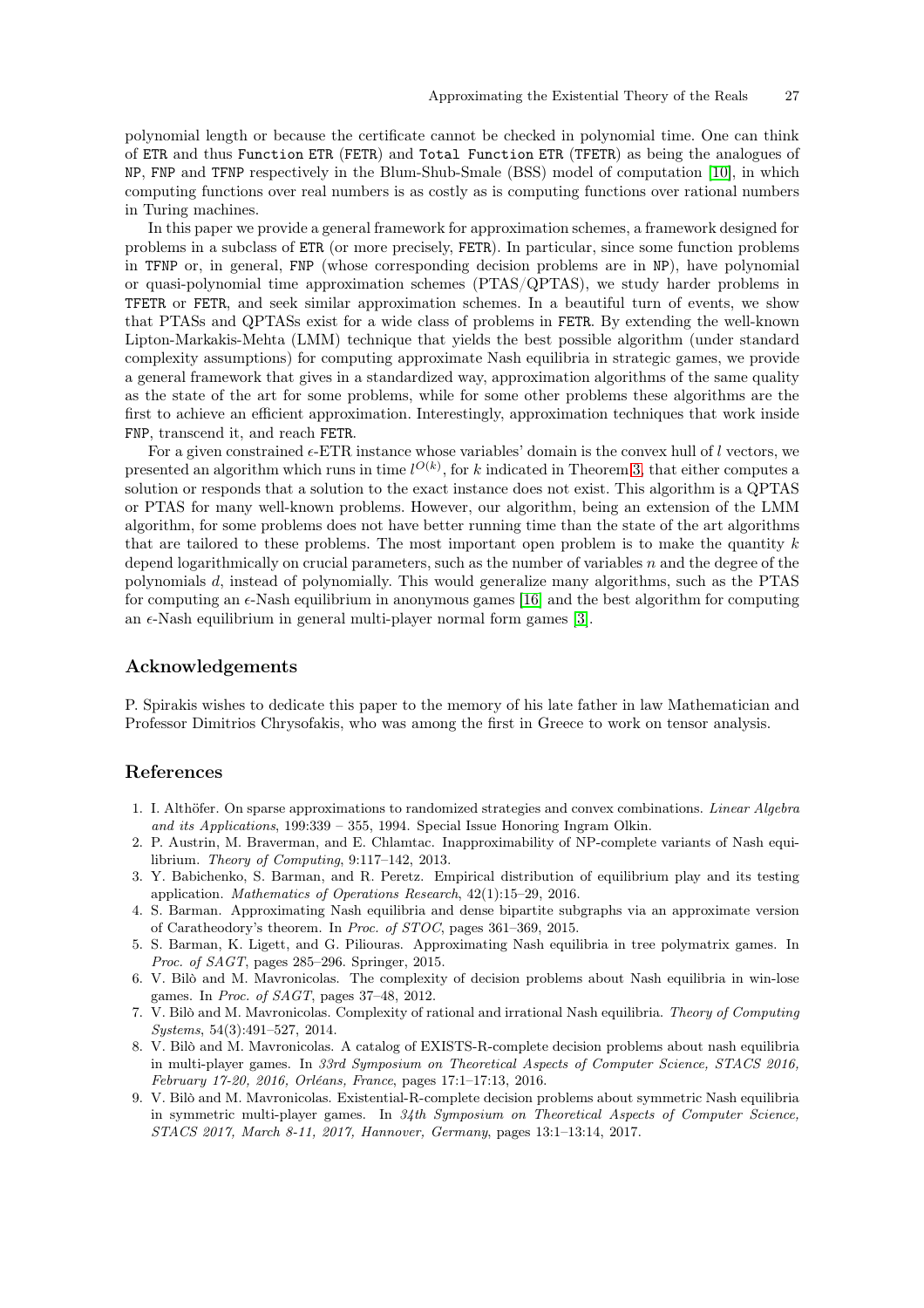- <span id="page-27-7"></span>10. L. Blum, M. Shub, and S. Smale. On a theory of computation and complexity over the real numbers: NP-completeness, recursive functions and universal machines. Bulletin of the American Mathematical Society (N.S.), 21(1):1-46, 07 1989.
- <span id="page-27-10"></span><span id="page-27-5"></span>11. I. M. Bomze and E. De Klerk. Solving standard quadratic optimization problems via linear, semidefinite and copositive programming. Journal of Global Optimization, 24(2):163–185, 2002.
- 12. M. Braverman, Y. Kun-Ko, and O. Weinstein. Approximating the best Nash equilibrium in  $n^{O}(\log n)$ . time breaks the exponential time hypothesis. In Proc. of SODA, pages 970–982, 2015.
- <span id="page-27-3"></span>13. J. Canny. Some algebraic and geometric computations in PSPACE. In Proc. of STOC, pages 460–467, New York, NY, USA, 1988. ACM.
- <span id="page-27-25"></span><span id="page-27-13"></span>14. J. Cardinal. Computational geometry column 62. ACM SIGACT News, 46(4):69–78, 2015.
- 15. V. Conitzer and T. Sandholm. New complexity results about Nash equilibria. Games and Economic Behavior,  $63(2):621 - 641$ ,  $2008$ .
- <span id="page-27-26"></span>16. C. Daskalakis and C. H. Papadimitriou. On oblivious ptas's for nash equilibrium. In Proceedings of the 41st Annual ACM Symposium on Theory of Computing, STOC 2009, Bethesda, MD, USA, May 31 - June 2, 2009, pages 75–84, 2009.
- <span id="page-27-12"></span>17. E. de Klerk. The complexity of optimizing over a simplex, hypercube or sphere: a short survey. CEJOR, 16(2):111–125, 2008.
- <span id="page-27-20"></span>18. E. De Klerk. The complexity of optimizing over a simplex, hypercube or sphere: a short survey. Central European Journal of Operations Research, 16(2):111–125, 2008.
- <span id="page-27-8"></span>19. E. De Klerk, M. Laurent, and P. A. Parrilo. A PTAS for the minimization of polynomials of fixed degree over the simplex. Theoretical Computer Science, 361(2-3):210–225, 2006.
- <span id="page-27-21"></span>20. E. De Klerk, M. Laurent, and P. A. Parrilo. A PTAS for the minimization of polynomials of fixed degree over the simplex. Theoretical Computer Science, 361(2-3):210–225, 2006.
- <span id="page-27-22"></span>21. E. de Klerk, M. Laurent, and Z. Sun. An alternative proof of a PTAS for fixed-degree polynomial optimization over the simplex. Mathematical Programming, 151(2):433–457, 2015.
- <span id="page-27-19"></span>22. A. Deligkas, J. Fearnley, T. Melissourgos, and P. G. Spirakis. Approximating the existential theory of the reals. In G. Christodoulou and T. Harks, editors, Web and Internet Economics, pages 126–139, Cham, 2018. Springer International Publishing.
- <span id="page-27-17"></span>23. A. Deligkas, J. Fearnley, T. Melissourgos, and P. G. Spirakis. Computing exact solutions of consensus halving and the borsuk-ulam theorem. In 46th International Colloquium on Automata, Languages, and Programming, ICALP 2019, July 9-12, 2019, Patras, Greece., pages 138:1–138:14, 2019.
- <span id="page-27-18"></span>24. A. Deligkas, J. Fearnley, T. Melissourgos, and P. G. Spirakis. Computing exact solutions of consensus halving and the borsuk-ulam theorem.  $CoRR$ , abs/1903.03101, 2019.
- <span id="page-27-2"></span>25. A. Deligkas, J. Fearnley, and R. Savani. Computing constrained approximate equilibria in polymatrix games. In Proc. of SAGT, pages 93–105, 2017.
- <span id="page-27-6"></span>26. A. Deligkas, J. Fearnley, and R. Savani. Inapproximability results for constrained approximate Nash equilibria. Information and Computation, 2018.
- <span id="page-27-1"></span>27. A. Deligkas, J. Fearnley, and P. Spirakis. Lipschitz continuity and approximate equilibria. In Proc. of SAGT, pages 15–26. Springer, 2016.
- <span id="page-27-23"></span>28. L. Faybusovich. Global optimization of homogeneous polynomials on the simplex and on the sphere. In Frontiers in global optimization, pages 109–121. Springer, 2004.
- <span id="page-27-4"></span>29. J. Garg, R. Mehta, V. V. Vazirani, and S. Yazdanbod. ETR-completeness for decision versions of multiplayer (symmetric) Nash equilibria. ACM Transactions on Economics and Computation (TEAC), 6(1):1, 2018.
- <span id="page-27-14"></span>30. I. Gilboa and E. Zemel. Nash and correlated equilibria: Some complexity considerations. Games and Economic Behavior, 1(1):80 – 93, 1989.
- <span id="page-27-16"></span>31. K. A. Hansen, M. Koucký, N. Lauritzen, P. B. Miltersen, and E. P. Tsigaridas. Exact algorithms for solving stochastic games: extended abstract. In Proc. of STOC, pages 205–214, 2011.
- <span id="page-27-15"></span>32. E. Hazan and R. Krauthgamer. How hard is it to approximate the best Nash equilibrium? SIAM J. Comput., 40(1):79–91, 2011.
- <span id="page-27-24"></span>33. C. J. Hillar and L.-H. Lim. Most tensor problems are NP-hard. Journal of the ACM (JACM), 60(6):45, 2013.
- <span id="page-27-11"></span>34. W. Hoeffding. Probability inequalities for sums of bounded random variables. Journal of the American Statistical Association, 58(301):13–30, 1963.
- <span id="page-27-9"></span>35. R. M. Karp. Reducibility among combinatorial problems. In Proceedings of a symposium on the Complexity of Computer Computations, held March 20-22, 1972, at the IBM Thomas J. Watson Research Center, Yorktown Heights, New York, USA, pages 85–103, 1972.
- <span id="page-27-0"></span>36. R. J. Lipton, E. Markakis, and A. Mehta. Playing large games using simple strategies. In Proc. of EC, pages 36–41. ACM, 2003.